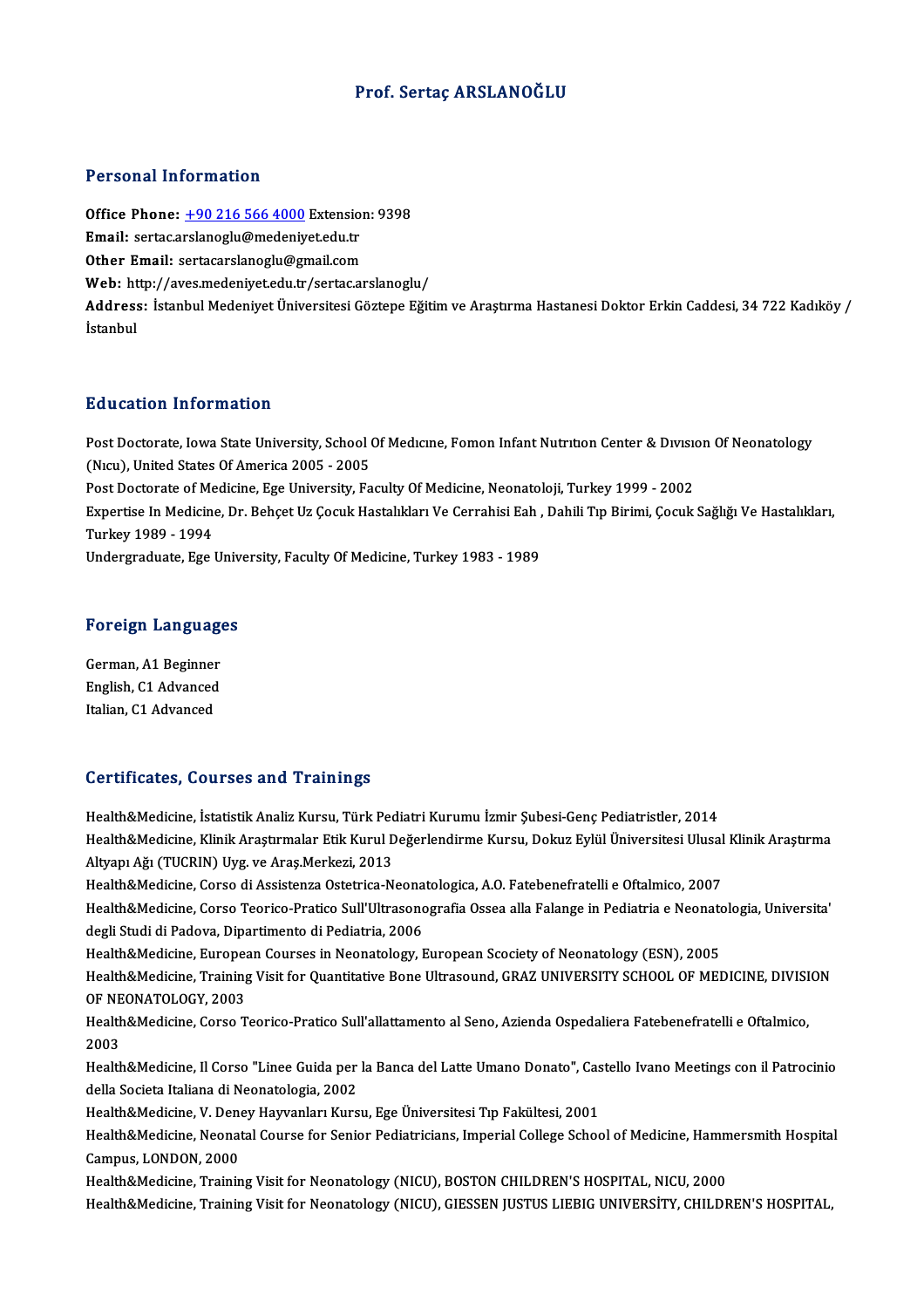#### 2000

2000<br>Health&Medicine, Pediatride Yenilikler Kursu, Uluslararası Çocuk Sağlığı Merkezi & Milli Pediatri Derneği, 1999<br>Health&Medigine, Temel Yanideğan Sağlığı Kursu, Türk Bediatri Kurumu, 1999 2000<br>Health&Medicine, Pediatride Yenilikler Kursu, Uluslararası Çocuk Sağlığı Merke;<br>Health&Medicine, Temel Yenidoğan Sağlığı Kursu, Türk Pediatri Kurumu, 1999<br>Health&Medicine, Meruniyat Sanrası Romataloji Kursu, Ulusal Bo Health&Medicine, Pediatride Yenilikler Kursu, Uluslararası Çocuk Sağlığı Merkezi & Milli Pediatri D<br>Health&Medicine, Temel Yenidoğan Sağlığı Kursu, Türk Pediatri Kurumu, 1999<br>Health&Medicine, Mezuniyet Sonrası Romatoloji K Health&Medicine, Temel Yenidoğan Sağlığı Kursu, Türk Pediatri Kurumu,<br>Health&Medicine, Mezuniyet Sonrası Romatoloji Kursu, Ulusal Romatoloji<br>Health&Medicine, Hasta Çocuk Beslenmesi Kursu, Ege Çocuk Vakfı, 1997<br>Health&Medic Health&Medicine, Mezuniyet Sonrası Romatoloji Kursu, Ulusal Romatoloji I<br>Health&Medicine, Hasta Çocuk Beslenmesi Kursu, Ege Çocuk Vakfı, 1997<br>Health&Medicine, Sağlıklı Çocuk Beslenmesi Kursu, Ege Çocuk Vakfı, 1997<br>Health&M Health&Medicine, Hasta Çocuk Beslenmesi Kursu, Ege Çocuk Vakfı, 1997<br>Health&Medicine, Sağlıklı Çocuk Beslenmesi Kursu, Ege Çocuk Vakfı, 1997<br>Health&Medicine, Romatolojik Olguya Klinik Yaklaşım ve Laboratuvar Yönetemlerinin Health&Medicine, Sağlıklı Çocuk Beslenmesi Kursu, Ege Ç<br>Health&Medicine, Romatolojik Olguya Klinik Yaklaşım ve<br>Romatizma Derneği-İstanbul (Pamukkale-Denizli), 1996<br>Health&Medicine, Cosuklarda İleri Yasam Desteği Kursu Health&Medicine, Romatolojik Olguya Klinik Yaklaşım ve Laboratuvar Yönetemlerinin Değerlendirilmesi Kursu,<br>Romatizma Derneği-İstanbul (Pamukkale-Denizli), 1996<br>Health&Medicine, Çocuklarda İleri Yaşam Desteği Kursu, İstanbu Romatizma Derneği-İs<br>Health&Medicine, Çocu<br>İstanbul Şubesi, 1996<br>Health&Medicine, Pedi Health&Medicine, Çocuklarda İleri Yaşam Desteği Kursu, İstanbul Üniversitesi Tıp Fakültesi & Miili Pediatri Derneği<br>İstanbul Şubesi, 1996<br>Health&Medicine, Pediatrik Aciller Kursu, Ankara Üniversitesi Tıp Fakültesi Çocuk Sa İstanbul Şubesi<br>Health&Medicii<br>Derneği, 1995<br>Health&Medicii Health&Medicine, Pediatrik Aciller Kursu, Ankara Üniversitesi Tıp Fakültesi Çocuk Sağlığı ve Hastalıkları AD-Milli Pedia<br>Derneği, 1995<br>Health&Medicine, Çocuklarda Üst Gastrointestinal pH Monitorizasyonu, Ege Üniversitesi P Derneği, 1995<br>Health&Medicine, Çocuklar<br>Beslenme Bilim Dalı, 1994<br>Health&Medisine, Neanstal Health&Medicine, Çocuklarda Üst Gastrointestinal pH Monitorizasyonu, Ege Üniversitesi Pediatrik Gastroenteroloji ve<br>Beslenme Bilim Dalı, 1994<br>Health&Medicine, Neonatal Resusitasyon Programı, TTB İzmir Tabip Odası (Amerikan Beslenme Bilim Dalı, 1994<br>Health&Medicine, Neonatal Resusitasyon Programı, TTB İzmir Tabip Odası (Amerikan Kalp Birliği-Amerikan Pediatri Health&Medicine, Temel Allerji Kursu, Ulusal Allerji ve Klinik İmmunoloji Derneği-Çukurova Üniversitesi Tıp Fakültesi,<br>1990 Akademisi Onayı ile), 1993

#### **Dissertations**

Dissertations<br>Expertise In Medicine, Anne Sütünün Bireysel Güçlendirilmesi: Gerçekten Farklılık Yaratıyor mu?, Ege Üniversitesi, -------<br>Neanatalejii 2005 - - - - - - - - - - - -,Neonatoloji,2005 Expertise In Medicine, Anne Sütünün Bireysel Güçlendirilmesi: Gerçekten Farklılık Yaratıyor mu?, Ege Üniversitesi, -------<br>-----------------------, Neonatoloji, 2005<br>Expertise In Medicine, Prematüre Yenidoğanlarda Mortalit

---------------------, Neonatoloji, 2005<br>Expertise In Medicine, Prematüre Yenidoğanlarda Mortalite<br>Eah, Çocuk Sağlığı Ve Hastalıkları, Yenidoğan Bölümü, 1994 Eah, Çocuk Sağlığı Ve Hastalıkları, Yenidoğan Bölümü, 1994<br>Research Areas

Medicine, Health Sciences, Internal Medicine Sciences, Child Health and Diseases, Neonatology

#### Academic Titles / Tasks

Professor, Istanbul Medeniyet University, Faculty Of Medicine, Internal Medical Sciences, 2015 - Continues

#### Academic and Administrative Experience

#### Advising Theses

ARSLANOĞLUS.,PrematüreBebeklerinUzunDönemİzlemlerindeAnemi İnsidansıveBüyümeninDeğerlendirilmesi, TRAVISTING TIRSSES<br>ARSLANOĞLU S., Prematüre Bebeklerin Uzun Dön<br>Expertise In Medicine, İ.AYRANCI(Student), 2015<br>ARSLANOĞLU S. Süt Alma Eğitiminin Anna Sütü B. ARSLANOĞLU S., Prematüre Bebeklerin Uzun Dönem İzlemlerinde Anemi İnsidansı ve Büyümenin Değerlendirilmesi,<br>Expertise In Medicine, İ.AYRANCI(Student), 2015<br>ARSLANOĞLU S., Süt Alma Eğitiminin Anne Sütü Bakteri İçeriğine Etk

Exper<br>ARSL<br>2015 ARSLANOĞLU S., Süt Alma Eğitiminin Anne Sütü Bakteri İçeriğine Etkisi, Expertise In Medicine, R.Kahramaner(Stı<br>2015<br>ARSLANOĞLU S., Prematüre Bebeklerde Ekstrauterin Büyüme Geriliği İnsidansı ve İlişkili Faktörler, Expertis

2015<br>ARSLANOĞLU S., Prematüre Bebeklerde Ekstrauterin Büyüme Geriliği İnsidansı ve İlişkili Faktörler, Expertise In<br>Medicine, M.Emin(Student), 2014

ARSLANOĞLU S., Effetti della Fortificazione sull'Osmolarita' del Latte nell'Alimentazione del Neonato Pretermine di Basso Peso, Expertise In Medicine, E.SOLARI(Student), 2007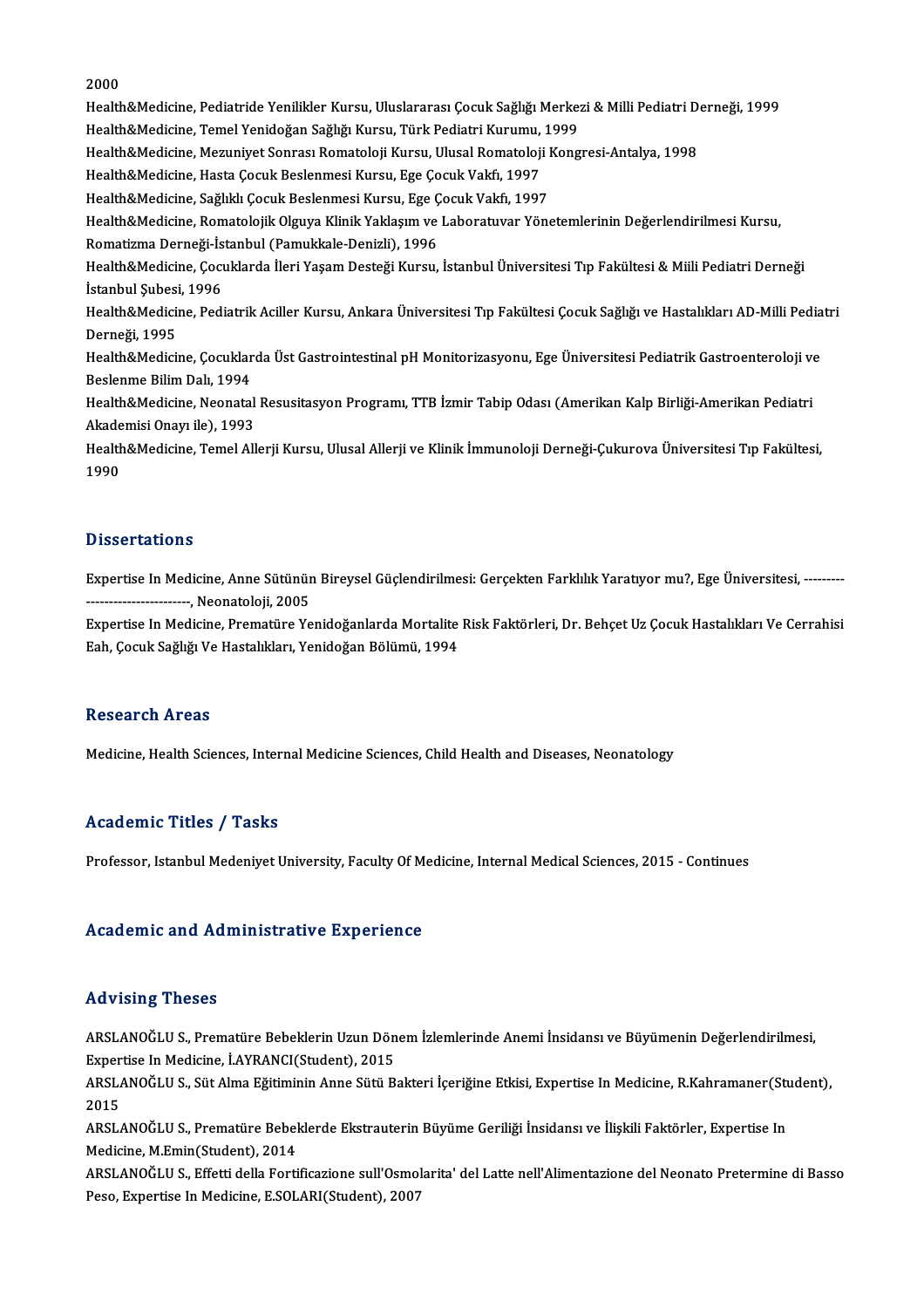### **Jury Memberships**

Jury Memberships<br>Appointment Academic Staff, Yardımcı Doçent Atama, İSTANBUL MEDENİYET ÜNİVERSİTESİ, February, 2016<br>Evnettise In Medisine Ter Sayunma Jürisi, DOKUZ EVLÜL ÜNİVERSİTESİ, February, 2015 Jary Tremberempe<br>Appointment Academic Staff, Yardımcı Doçent Atama, İSTANBUL MEDENİYET ÜNİVERSİTI<br>Expertise In Medicine, Tez Savunma Jürisi, DOKUZ EYLÜL ÜNİVERSİTESİ, February, 2015<br>Destarata Jury for the Thesis presented Appointment Academic Staff, Yardımcı Doçent Atama, İSTANBUL MEDENİYET ÜNİVERSİTESİ, February, 2016<br>Expertise In Medicine, Tez Savunma Jürisi, DOKUZ EYLÜL ÜNİVERSİTESİ, February, 2015<br>Doctorate, Jury for the Thesis presente

Expertise In Medicine, Tez Savunma Jürisi, DOKUZ EYLÜL ÜNİVERSİTESİ, February, 2015<br>Doctorate, Jury for the Thesis presented for the degree of Doctor of Philosophy (Biochemistry): Pasteurization of dono<br>milk for the use in Doctorate, Jury for the Thesis presented for the degree of Doc<br>milk for the use in the neonatal intensive care unit, THE UNIVE<br>SCHOOL OF CHEMISTRY, AND BIOCHEMISTRY, October, 2013<br>Destarate Jury for the Thesis presented fo milk for the use in the neonatal intensive care unit, THE UNIVERSITY OF WESTERN AUSTRALIA, FACULTY OF SCIENCE,<br>SCHOOL OF CHEMISTRY, AND BIOCHEMISTRY, October, 2013<br>Doctorate, Jury for the Thesis presented for the degree of

SCHOOL OF CHEMISTRY, AND BIOCHEMISTRY, October, 2013<br>Doctorate, Jury for the Thesis presented for the degree of Doctor of Biomedical Sciences: Human Milk as a Tool<br>Infection in Preterm Infants , LEUVEN UNIVERSITY, FACULTY Doctorate, Jury for the Thesis presented for the degree o<br>Infection in Preterm Infants , LEUVEN UNIVERSITY, FACU<br>DEVELOPMENT AND REGENERATION , November, 2012

# DEVELOPMENT AND REGENERATION , November, 2012<br>Articles Published in Journals That Entered SCI, SSCI and AHCI Indexes

rticles Published in Journals That Entered SCI, SSCI and AHCI Indexes<br>I. SARS-CoV-2 seropositivity among pediatric health care personnel after the first peak of the<br>pandamis: patianwide surveillance in Turkey pandemic: nationwide surveillance in Turkey<br>pandemic: nationwide surveillance in Turkey<br>Ovgar B. D., Buvulsem A. Sabbudak Bal Z. Dalgie N SARS-CoV-2 seropositivity among pediatric health care personnel after the first peak of the<br>pandemic: nationwide surveillance in Turkey<br>Oygar P. D. , Buyukcam A., Şahbudak Bal Z., Dalgic N., Bozdemir S. E. , Karbuz A., Çet pandemic: nationwide surveillance in Turkey<br>Oygar P. D. , Buyukcam A., Şahbudak Bal Z., Dalgic N., Bozdemir S. E. , Karbuz A., Çetin B. Ş. , Kara Y., Cetin C.<br>Hatipoglu N., et al.<br>INTERNATIONAL JOURNAL OF INFECTIOUS DISEAS Oygar P.D., Buyukcam A., Şahbudak Bal Z., Dalgic N., Bozdemir S. E., Karbuz A., Çetin B. Ş., Kara Y., Cetin C.,

Hatipoglu N., et al.<br>INTERNATIONAL JOURNAL OF INFECTIOUS DISEASES, vol.113, pp.184-189, 2021 (Journal Indexed in SCI)<br>I. Human Milk Virome Analysis: Changing Pattern Regarding Mode of Delivery, Birth Weight, and<br>Laststiona INTERNATIONAL JO<br>Human Milk Viror<br>Lactational Stage<br>Dinu Evici M. Bores Human Milk Virome Analysis: Changing Pattern Regarding Mode of Delivery, Birth Weight, and<br>Lactational Stage<br>DİNLEYİCİ M., Perez-Brocal V., ARSLANOĞLU S., AYDEMİR Ö., Sevuk Ozumut S., Tekin N., Vandenplas Y., Moya A.,<br>DİNL

Lactational Stage<br>DİNLEYİCİ M., Perez-Brocal V., ARSLANOĞLU S., AYDEMİR Ö., Sevuk Ozumut S., Tekin N., Vandenplas Y., Moya A.,<br>DİNLEYİCİ E. C. DİNLEYİCİ M., Perez-Brocal V., ARSLANOĞLU S., AYDEMİ<br>DİNLEYİCİ E. Ç.<br>NUTRIENTS, vol.13, no.6, 2021 (Journal Indexed in SCI)<br>Antenatel Steneids and Asute Kidney Injuny in Pre

- III. Antenatal Steroids and Acute Kidney Injury in Preterm Infants<br>Ustun N., Arslanoglu S., Ovali F. NUTRIENTS, vol.13, no.6, 2021<br>Antenatal Steroids and Acu<br>Ustun N., Arslanoglu S., Ovali F.<br>AMERICAN IOUPNAL OF PEPIN Antenatal Steroids and Acute Kidney Injury in Preterm Infants<br>Ustun N., Arslanoglu S., Ovali F.<br>AMERICAN JOURNAL OF PERINATOLOGY, 2021 (Journal Indexed in SCI)<br>Ouality Standards for Human Milk Banks.
- IV. Quality Standards for Human Milk Banks.<br>Arslanoglu S., Moro G. E. AMERICAN JOURNAL OF<br>**Quality Standards for**<br>Arslanoglu S., Moro G. E.<br>World review of nutritie Quality Standards for Human Milk Banks.<br>Arslanoglu S., Moro G. E.<br>World review of nutrition and dietetics, vol.122, pp.248-264, 2021 (Journal Indexed in SCI Expanded)<br>"Dener milk benking: Impreving the future". A survey on

V. "Donor milk banking: Improving the future". A survey on the operation of the European donor World review of nutr<br>**"Donor milk banki**<br>human milk banks<br>Kontonedi E. ABSLA "Donor milk banking: Improving the future". A survey on the operation of the European donor<br>human milk banks<br>Kontopodi E., ARSLANOĞLU S., Bernatowicz-Lojko U., Bertino E., Bettinelli M. E. , Buffin R., Cassidy T., van Elbu

human milk banks<br>Kontopodi E., ARSLANOĞLU S., Be<br>M. , Gebauer C., Grovslien A., et al.<br>PLOS ONE vol 16, no 8, 2021 (Jou Kontopodi E., ARSLANOĞLU S., Bernatowicz-Lojko U., I<br>M. , Gebauer C., Grovslien A., et al.<br>PLOS ONE, vol.16, no.8, 2021 (Journal Indexed in SCI)<br>Dess antenatel sertiaestaneid thereny impreys

M. , Gebauer C., Grovslien A., et al.<br>PLOS ONE, vol.16, no.8, 2021 (Journal Indexed in SCI)<br>VI. Does antenatal corticosteroid therapy improve neonatal outcomes in late preterm birth?<br>Hetup N. Hessassky M. Turgut A. Arclane PLOS ONE, vol.16, no.8, 2021 (Journal Indexed in SCI)<br>Does antenatal corticosteroid therapy improve i<br>Ustun N., Hocaoglu M., Turgut A., Arslanoglu S., Ovali F.<br>JOUPNAL OF MATERNAL EFTAL & NEONATAL MEDICI Does antenatal corticosteroid therapy improve neonatal outcomes in late prete<br>Ustun N., Hocaoglu M., Turgut A., Arslanoglu S., Ovali F.<br>JOURNAL OF MATERNAL-FETAL & NEONATAL MEDICINE, 2020 (Journal Indexed in SCI)<br>Editorial

Ustun N., Hocaoglu M., Turgut A., Arslanoglu S., Ovali F.<br>JOURNAL OF MATERNAL-FETAL & NEONATAL MEDICINE, 2020 (Journal Indexed in SCI)<br>VII. Editorial: Human Milk in the Feeding of Preterm Infants: Established and Debat JOURNAL OF MATERNAL-FETAL & NEONATAL MEDICINE, 2020 (Journal Indexed in SCI)<br>Editorial: Human Milk in the Feeding of Preterm Infants: Established and Deba<br>Moro G. E., Arslanoglu S.<br>FRONTIERS IN PEDIATRICS, vol.8, 2020 (Jou Editorial: Human Milk in the Feeding of Preterm Infants:<br>Moro G. E. , Arslanoglu S.<br>FRONTIERS IN PEDIATRICS, vol.8, 2020 (Journal Indexed in SCI)<br>Human milk muschiets composition: relationship with 50

Moro G. E. , Arslanoglu S.<br>FRONTIERS IN PEDIATRICS, vol.8, 2020 (Journal Indexed in SCI)<br>VIII. Human milk mycobiota composition: relationship with gestational age, delivery mode, and birth<br>weight FRONTI<br><mark>Human</mark><br>weight.<br><sup>Dinlovic</sub></sup> Human milk mycobiota composition: relationship with gestational age, delivery mode, and birth<br>weight.<br>Dinleyici M., Perez-Brocal V., Arslanoglu S., Aydemir O., Ozumut S. S. , Tekin N., Vandenplas Y., Moya A., Dinleyici E.

weight.<br>Dinleyici M., Perez-Brocal V., Arslanoglu S., Aydemir O., Ozumut S. S. , Tekin N., Vandenplas Y., Moya A., Dinleyici E. C. Beneficial microbes, vol.11, no.2, pp.151-162, 2020 (Journal Indexed in SCI Expanded)

## IX. Colonization and infection with a rare microorganism in a neonatal intensive care unit: three<br>preterm infants with Elizabethkingia meningoseptica CelikK.,TEREKD.,OlukmanO.,GulfidanG.,Calkavur S.,DevrimI.,Arslanoglu S. preterm infants with Elizabethkingia meningoseptica<br>Celik K., TEREK D., Olukman O., Gulfidan G., Calkavur S., Devrim I., Arslanoglu S.<br>ARCHIVOS ARGENTINOS DE PEDIATRIA, vol.117, no.6, pp.631-634, 2019 (Journal Indexed in S Celik K., TEREK D., Olukman O., Gulfidan G., Calkavur S., Devrim I., Arslanoglu S.<br>ARCHIVOS ARGENTINOS DE PEDIATRIA, vol.117, no.6, pp.631-634, 2019 (Journal Indexed in SCI)<br>X. Letter to the editor: clarifying some aspects

ARCHIVOS AI<br><mark>Letter to th</mark><br>fortification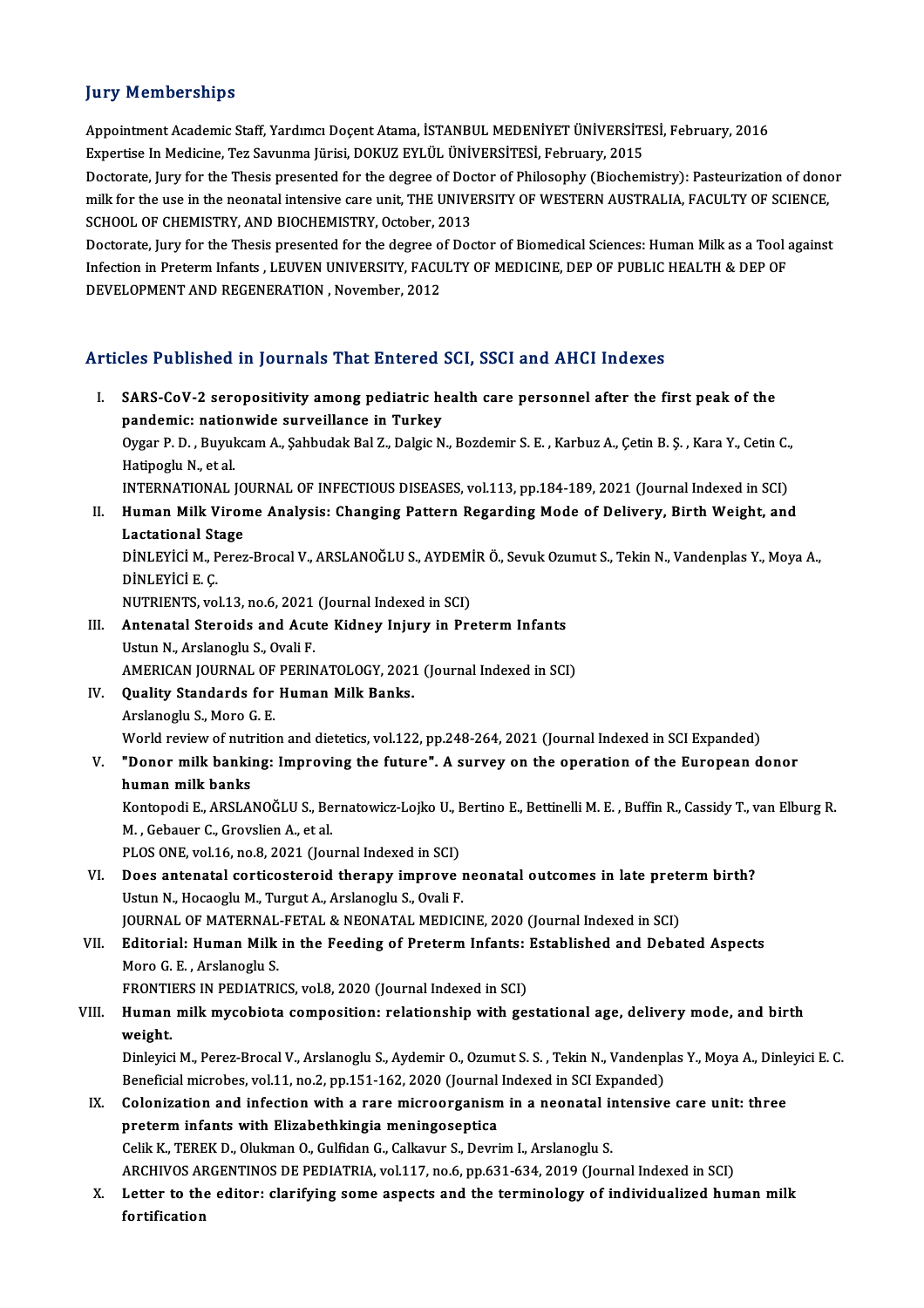Arslanoglu S., King C., Boquien C., Lamireau D., Tonetto P., Krolak-Olejnik B., Picaud J.<br>PMC REDIATRICS, vol.19, 2019 (Jaurnal Indoved in SCL) Arslanoglu S., King C., Boquien C., Lamireau D., Tonetto P<br>BMC PEDIATRICS, vol.19, 2019 (Journal Indexed in SCI)<br>Fortification of Human Milly for Praterm Infanta. I

BMC PEDIATRICS, vol.19, 2019 (Journal Indexed in SCI)<br>XI. Fortification of Human Milk for Preterm Infants: Update and Recommendations of the European Milk BMC PEDIATRICS, vol.19, 2019 (Journal Indexed in SCI)<br>Fortification of Human Milk for Preterm Infants: Update and Recommen<br>Bank Association (EMBA) Working Group on Human Milk Fortification<br>ABSLANOČLUS, Boguian G. King G. L Fortification of Human Milk for Preterm Infants: Update and Recommendations of the European Mill<br>Bank Association (EMBA) Working Group on Human Milk Fortification<br>ARSLANOĞLU S., Boquien C., King C., Lamireau D., Tonetto P. **Bank A<br>ARSLAN<br>A., et al.**<br>ERONTI ARSLANOĞLU S., Boquien C., King C., Lamireau D., Tonetto P., Bar:<br>A., et al.<br>FRONTIERS IN PEDIATRICS, vol.7, 2019 (Journal Indexed in SCI)<br>Bosommondations for the Establishment and Operation o A., et al.<br>FRONTIERS IN PEDIATRICS, vol.7, 2019 (Journal Indexed in SCI)<br>XII. Recommendations for the Establishment and Operation of Human Milk Banks in Europe: A

- Consensus Statement From the European Milk Bank Association (EMBA) Recommendations for the Establishment and Operation of Human Milk Banks in Europe: A<br>Consensus Statement From the European Milk Bank Association (EMBA)<br>Weaver G., Bertino E., Gebauer C., Grovslien A., Mileusnic-Milenovic R **Consensus Statemen<br>Weaver G., Bertino E., (<br>Buffin R., Gaya A., et al.<br>EPONTIEDS IN BEDIAT** Weaver G., Bertino E., Gebauer C., Grovslien A., Mileusnic-Milenov<br>Buffin R., Gaya A., et al.<br>FRONTIERS IN PEDIATRICS, vol.7, 2019 (Journal Indexed in SCI)<br>Processing of Donor Human Milk: Undate and Bosommon Buffin R., Gaya A., et al.<br>FRONTIERS IN PEDIATRICS, vol.7, 2019 (Journal Indexed in SCI)<br>XIII. Processing of Donor Human Milk: Update and Recommendations From the European Milk Bank<br>Association (EMBA)
	-
- FRONTIERS IN PEDIAT<br>Processing of Donor<br>Association (EMBA)<br>More C.E., Pilleoud C. Processing of Donor Human Milk: Update and Recommendations From the European Milk B<br>Association (EMBA)<br>Moro G. E. , Billeaud C., Rachel B., Calvo J., Cavallarin L., Christen L., Escuder-Vieco D., Gaya A., Lembo D.,<br>Wesslow

Association (EMBA)<br>Moro G. E. , Billeaud C., Rachel B., Calvo J., Cavallarin L., Christen I<br>Wesolowska A., et al.<br>FRONTIERS IN PEDIATRICS, vol.7, 2019 (Journal Indexed in SCI) Moro G. E., Billeaud C., Rachel B., Calvo J., Cavallarin L., Christen L., Escuder-Vieco D., Gaya A., Lembo D.,

- Wesolowska A., et al.<br>FRONTIERS IN PEDIATRICS, vol.7, 2019 (Journal Indexed in SCI)<br>XIV. Donor Human Milk: Effects of Storage and Heat Treatment on Oxidative Stress Markers<br>Repring E. Beile G. Cresi E. Maggiore E. Setteman FRONTIERS IN PEDIATRICS, vol.7, 2019 (Journal Indexed in SCI)<br>Donor Human Milk: Effects of Storage and Heat Treatment on Oxidative Stress M:<br>Bertino E., Peila C., Cresi F., Maggiora E., Sottemano S., Gazzolo D., ARSLANOĞLU Donor Human Milk: Effects of Storage and Heat Treatmen<br>Bertino E., Peila C., Cresi F., Maggiora E., Sottemano S., Gazzolo D.,<br>FRONTIERS IN PEDIATRICS, vol.6, 2018 (Journal Indexed in SCI)<br>Effect of unconjugated bynophilinu FRONTIERS IN PEDIATRICS, vol.6, 2018 (Journal Indexed in SCI)
- Bertino E., Peila C., Cresi F., Maggiora E., Sottemano S., Gazzolo D., ARSLANOĞLU S., Coscia A.<br>FRONTIERS IN PEDIATRICS, vol.6, 2018 (Journal Indexed in SCI)<br>XV. Effect of unconjugated hyperbilirubinemia on neonatal autono Effect of unconjugated hyperbilirubinemia on neonatal autonomic functions: evaluation by heart<br>rate variability.<br>ÖZDEMIR R., OLUKMAN O., KARADENIZ C., ÇELIK K., KATIPOĞLU N., Muhtar Y., CALKAVUR S., MEŞE T., Arslanoğlu<br>S

ra<br>Ö.<br>Tl ÖZDEMIR R., OLUKMAN O., KARADENIZ C., ÇELIK K., KATIPOĞLU N., Muhtar Y., CALKAVUR S., MEŞE T., Arsl:<br>S.<br>The journal of maternal-fetal &amp; neonatal medicine : the official journal of the European Association of<br>Perinatal

S.<br>The journal of maternal-fetal &amp; neonatal medicine : the official journal of the European Association of<br>Perinatal Medicine, the Federation of Asia and Oceania Perinatal Societies, the International Society of Perina The journal of maternal-fetal & neonatal medicine : the official journal of the European Association of

- XVI. Nutritional adequacy of a novel human milk fortifier from donkey milk in feeding preterm infants: Obstetricians, vol.31, pp.2763-2769, 2018 (Journal Indexed in S<br>Nutritional adequacy of a novel human milk fortifier free<br>study protocol of a randomized controlled clinical trial<br>Cossia A. Besine E. Tenette B. Beile C. Cre Coscia A., Begino E., Tonetto P., Peila C., Cresi F., Arslanoglu S., Moro G. E. , Spada E., Milani S., Giribaldi M., et al.<br>NUTRITION JOURNAL, vol.17, 2018 (Journal Indexed in SCI) study protocol of a randomized controlled clinical tri<br>Coscia A., Begino E., Tonetto P., Peila C., Cresi F., Arslanoglu S<br>NUTRITION JOURNAL, vol.17, 2018 (Journal Indexed in SCI)<br>A Gose Study of Introstable Diarrhee Due to Coscia A., Begino E., Tonetto P., Peila C., Cresi F., Arslanoglu S., Moro G. E. , Spada E., Milani S., Girit<br>NUTRITION JOURNAL, vol.17, 2018 (Journal Indexed in SCI)<br>XVII. A Case Study of Intractable Diarrhea Due to Neonat
- BULUT O., AHISHALI B., GULLUOGLU M., Arslanoglu S.<br>Fetal and pediatric pathology, vol.36, pp.340-343, 2017 (Journal Indexed in SCI Expanded) A Case Study of Intractable Diarrhea Due to Neonatal Microvillous Inclusion Dise<br>BULUT O., AHISHALI B., GULLUOGLU M., Arslanoglu S.<br>Fetal and pediatric pathology, vol.36, pp.340-343, 2017 (Journal Indexed in SCI Expanded)<br> BULUT O., AHISHALI B., GULLUOGLU M., Arslanoglu S.<br>Fetal and pediatric pathology, vol.36, pp.340-343, 2017 (Journal Indexed in SCI Expanded)<br>XVIII. CLINICAL COURSE AND INFECTIOUS AGENTS DETERMINED BY MULTIPLEX POLYMERASE C
- Fetal and pediatric pathology, vol.36, pp.340-343, 2017 (Journal Indexed in SCI Expanded)<br>CLINICAL COURSE AND INFECTIOUS AGENTS DETERMINED BY MULTIPLEX POLYMERASE CHAIN<br>REACTION IN COMMUNITY ACQUIRED LOWER RESPIRATORY TRAC CLINICAL COURSE AND INFECTIOUS AGENTS DETERMINED BY MULTIPLEX POLYMERASE CHAIN<br>REACTION IN COMMUNITY ACQUIRED LOWER RESPIRATORY TRACT INFECTIONS OF NEONATES<br>CELIK K., DEMIROL H. A. , OLUKMAN O., TEREK D., GULFIDAN G., DEVR REACTION IN COMMUNITY ACQUIRED LOWER RESPIRATORY TRACT INFECTIONS OF NECTLAND CELIK K., DEMIROL H. A. , OLUKMAN O., TEREK D., GULFIDAN G., DEVRIM I., GULCU P., Arslanoglu S., EUROPEAN JOURNAL OF PEDIATRICS, vol.175, no.11, CELIK K., DEMIROL H. A. , OLUKMAN O., TEREK D., GULFIDAN G., DEVRIM I., GULCU P., Arslanoglu S., CALKAVUR S.<br>EUROPEAN JOURNAL OF PEDIATRICS, vol.175, no.11, pp.1513-1514, 2016 (Journal Indexed in SCI)<br>XIX. Response to: "Br
- EUROPEAN JOURNAL OF PEDIA<br>Response to: "Brazilian Hur<br>Italian Human Milk Banks'"<br>More C. DE NISL C. Arclaneglu Response to: "Brazilian Human Milk Banks Network: Numbers in December 2013 and the<br>Italian Human Milk Banks'"<br>Moro G., DE NISI G., Arslanoglu S., Ambruzzi A. M. , BIASINI A., PROFETI C., TONETTO P., BERTINO E.<br>JOUPMAL OF H Italian Human Milk Banks'"<br>Moro G., DE NISI G., Arslanoglu S., Ambruzzi A. M. , BIASINI A., PROFETI C., TONETTO P., BERTINO E.<br>JOURNAL OF HUMAN LACTATION, vol.32, no.1, pp.182-183, 2016 (Journal Indexed in SCI)

XX. Massive pericardial effusion due to intrapericardial mixed germ cell tumor in a premature baby JOURNAL OF HUMAN LACTATION, vol.32, no.1, pp.182-183, 2016 (Journal Indexed in SCI)<br>Massive pericardial effusion due to intrapericardial mixed germ cell tumor in a premature baby<br>DOKSOZ O., TEREK D. T. , KARACELIK M., YILD M<br>D<br>D.J DOKSOZ O., TEREK D. T. , KARACELIK M., YILDIRIM H. T. , DEMIRAG B., MESE T., SARIOS<br>S.<br>PEDIATRICS INTERNATIONAL, vol.57, no.5, pp.968-970, 2015 (Journal Indexed in SCI)<br>VIL Human milk in fooding promoture infonte: Consensu S.<br>PEDIATRICS INTERNATIONAL, vol.57, no.5, pp.968-970, 2015 (Journal Indexed in SCI)<br>XXI. XII. Human milk in feeding premature infants: Consensus statement

PEDIATRICS INTERNATIONAL, vol.57, no.5, pp.968-970, 2015 (Journal Indexed in SCI)<br>XII. Human milk in feeding premature infants: Consensus statement<br>MORO G. E. , Arslanoglu S., BERTINO E., CORVAGLIA L., MONTIROSSO R., PICAU XII. Human milk in feeding prer<br>MORO G.E., Arslanoglu S., BERTINC<br>STEEL C., VAN GOUDOEVER J., et al.<br>Journal of Bodiatric Costroonterele MORO G. E. , Arslanoglu S., BERTINO E., CORVAGLIA L., MONTIROSSO R., PICAUD J., POLBERGER S., Sch<br>STEEL C., VAN GOUDOEVER J., et al.<br>Journal of Pediatric Gastroenterology and Nutrition, vol.61, 2015 (Journal Indexed in SCI STEEL C., VAN GOUDOEVER J., et al.<br>Journal of Pediatric Gastroenterology and Nutrition, vol.61, 2015 (Journal Indexed in SCI Expanded)<br>XXII. IV. Individualized Fortification of Human Milk: Adjustable Fortification.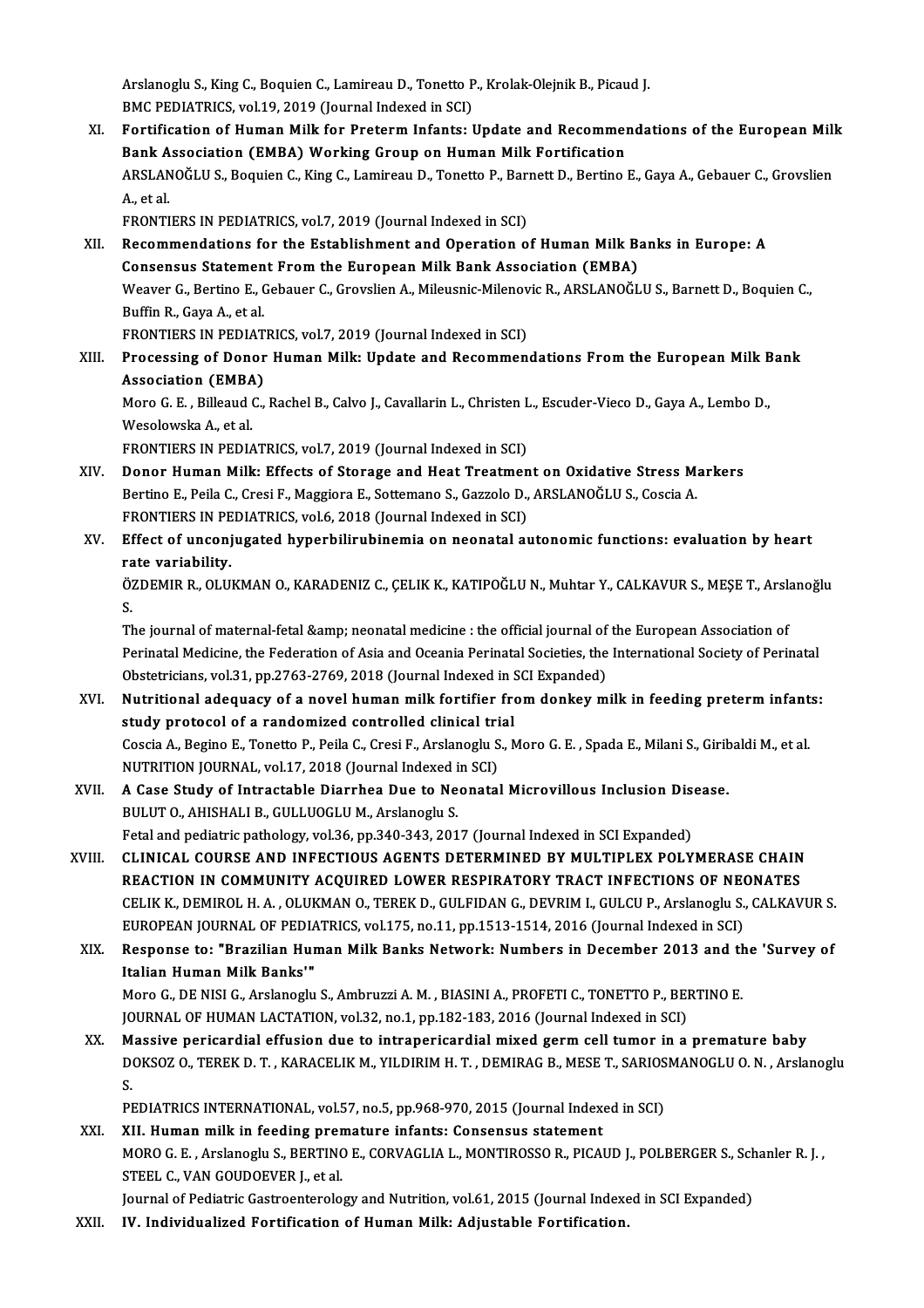Arslanoglu S.

Journal of pediatric gastroenterology and nutrition, 2015 (Journal Indexed in SCI Expanded)

- XXIII. Similar Occurrence of Febrile Episodes Reported in Non-Atopic Children at Three to Five Years of Journal of pediatric gastroenterology and nutrition, 2015<br>Similar Occurrence of Febrile Episodes Reported in<br>Age after Prebiotics Supplemented Infant Formula<br>VAN STUIVENBERC M. STAM L. CRUEBER G. MOSCA E. A Similar Occurrence of Febrile Episodes Reported in Non-Atopic Children at Three to Five Years of<br>Age after Prebiotics Supplemented Infant Formula<br>VAN STUIJVENBERG M., STAM J., GRUEBER C., MOSCA F., Arslanoglu S., CHIRICO G Age after Prebiotics<br>VAN STUIJVENBERG M.,<br>BOEHM G., SAUER P. J. J.<br>PLOS ONE VOL10, po 6 . VAN STUIJVENBERG M., STAM J., GRUEBER C., MOSCA I<br>BOEHM G., SAUER P. J. J.<br>PLOS ONE, vol.10, no.6, 2015 (Journal Indexed in SCI)<br>Survey of Italian Human Milk Banks BOEHM G., SAUER P. J. J.<br>PLOS ONE, vol.10, no.6, 2015 (Journal Indexed in SCI)<br>XXIV. Survey of Italian Human Milk Banks De Nisi G., MORO G. E., Arslanoglu S., Ambruzzi A. M., BIASINI A., PROFETI C., TONETTO P., BERTINO E. Survey of Italian Human Milk Banks<br>De Nisi G., MORO G. E. , Arslanoglu S., Ambruzzi A. M. , BIASINI A., PROFETI C., TONETTO P., .<br>JOURNAL OF HUMAN LACTATION, vol.31, no.2, pp.294-300, 2015 (Journal Indexed in SCI)<br>Predisto XXV. Predictors of postnatal complications and congenital cardiac diseases in infants of mothers with pregestational and gestational diabetes. JOURNAL OF HUMAN LACTATION, vol.31, no.2<br>Predictors of postnatal complications an<br>pregestational and gestational diabetes.<br>DEMIPPENCES, DEMIPPENCE P. MESE T. AT DEMIRPENÇE S., DEMIRPENÇE B., MEŞE T., Arslanoğlu S., TAVLı V., CALKAVUR S., OLUKMAN O., FİRUZAN A. Turk pediatri arsivi, vol.49, pp.299-306, 2014 (Journal Indexed in SCI Expanded) XXVI. Management of central diabetes insipidus with oral desmopressin lyophilisate in infants KORKMAZ H. A., DEMIR K., KILIC F. K., TEREK D., Arslanoglu S., DIZDARER C., Ozkan B. Management of central diabetes insipidus with oral desmopressin lyophilisate in infants<br>KORKMAZ H. A. , DEMIR K., KILIC F. K. , TEREK D., Arslanoglu S., DIZDARER C., Ozkan B.<br>JOURNAL OF PEDIATRIC ENDOCRINOLOGY & METABOLISM XXVII. Inactivation of high-risk human papillomaviruses by Holder pasteurization: implications for donor<br>human milk banking **JOURNAL OF PEDIATRI<br>Inactivation of high-l<br>human milk banking<br>DONALISIOM CACNO** Inactivation of high-risk human papillomaviruses by Holder pasteurization: implications f<br>human milk banking<br>DONALISIO M., CAGNO V., VALLINO M., MORO G. E. , Arslanoglu S., TONETTO P., BERTINO E., LEMBO D.<br>JOUPMAL OF PERIM human milk banking<br>DONALISIO M., CAGNO V., VALLINO M., MORO G. E. , Arslanoglu S., TONETTO P., BERTINC<br>JOURNAL OF PERINATAL MEDICINE, vol.42, no.1, pp.1-8, 2014 (Journal Indexed in SCI)<br>Donor Human Milk for Protorm Infants DONALISIO M., CAGNO V., VALLINO M., MORO G. E. , Arslanoglu S., TONETTO P., BERTINO E., LEMBO D.<br>JOURNAL OF PERINATAL MEDICINE, vol.42, no.1, pp.1-8, 2014 (Journal Indexed in SCI)<br>XXVIII. Donor Human Milk for Preterm I JOURNAL OF PERINATAL MEDICINE, vol.42, no.1, pp.1-8, 2014 (Journal Indexed in SCI)<br>Donor Human Milk for Preterm Infants: Current Evidence and Research Directions.ESPGHAN<br>COMMENTARY. Donor Human Milk for Preterm Infants: Current Evidence and Research Directions.ESPGHAN<br>COMMENTARY.<br>ARSLANOĞLU S., Corpeleijn ., Moro G. E. , BRAEGGER ., van GOUDOEVER J., CAMPOY ., COLOMB V., DECSI T.,<br>DAMELLÖE M. EEWTPELL COMMENTARY.<br>ARSLANOĞLU S., Corpeleijn ., Moro<br>DAMELLÖF M., FEWTRELL M., et al.<br>JOUPNAL OF PEDIATPIC CASTROFN ARSLANOĞLU S., Corpeleijn ., Moro G. E. , BRAEGGER ., van GOUDOEVER J., CAMPOY ., COLOMB V., DECSI T.,<br>DAMELLÖF M., FEWTRELL M., et al.<br>JOURNAL OF PEDIATRIC GASTROENTEROLOGY AND NUTRITION, vol.57, no.4, pp.535-542, 2013 (J DAMEL<br>JOURNA<br>in SCI)<br>Effect JOURNAL OF PEDIATRIC GASTROENTEROLOGY AND NUTRITION, vol.57, no.4, pp.535-542, 2013 (<br>in SCI)<br>XXIX. Effect of prolonged refrigeration on the protein and microbial profile of human milk<br>CIBIPALDI M. OPTOEELM E. CUIEEPIDA M. in SCI)<br>Effect of prolonged refrigeration on the protein and microbial profile of human milk<br>GIRIBALDI M., ORTOFFI M. F. , GIUFFRIDA M. G. , GASTALDI D., PEILA C., COSCIA A., RAIA M., Arslanoglu S., MORO G.<br>E. .CAVALLARIN Effect of prolonged re<br>GIRIBALDI M., ORTOFFI I<br>E. , CAVALLARIN L., et al.<br>INTERNATIONAL DAIRY GIRIBALDI M., ORTOFFI M. F. , GIUFFRIDA M. G. , GASTALDI D., PEILA C., COSCIA A., RAIA M.<br>E. , CAVALLARIN L., et al.<br>INTERNATIONAL DAIRY JOURNAL, vol.31, no.2, pp.121-126, 2013 (Journal Indexed in SCI)<br>Effect of Prolonged E. , CAVALLARIN L., et al.<br>INTERNATIONAL DAIRY JOURNAL, vol.31, no.2, pp.121-126, 2013 (Journal Indexed in SCI)<br>XXX. Effect of Prolonged Refrigeration on the Lipid Profile, Lipase Activity, and Oxidative Status of Huma INTE<mark>l</mark><br>Effec<br>Milk<br>PEPT Effect of Prolonged Refrigeration on the Lipid Profile, Lipase Activity, and Oxidative Status of Hu<br>Milk<br>BERTINO E., GIRIBALDI M., BARO C., GIANCOTTI V., PAZZI M., PEILA C., TONETTO P., Arslanoglu S., MORO G. E. ,<br>CAVALLAP Milk<br>BERTINO E., GIRIBALI<br>CAVALLARIN L., et al.<br>JOUPNAL OF PEDIATI BERTINO E., GIRIBALDI M., BARO C., GIANCOTTI V., PAZZI M., PEILA C., TONETTO P., Arslanoglu S., MORO G. E. ,<br>CAVALLARIN L., et al.<br>JOURNAL OF PEDIATRIC GASTROENTEROLOGY AND NUTRITION, vol.56, no.4, pp.390-396, 2013 (Journa CAVALLARIN L., et al.<br>JOURNAL OF PEDIATRIC GASTROENTEROLOGY AND NUTRITION, vol.56, no.4, pp.390-396, 2013 (Journal Indexed<br>in SCI) JOURNAL OF PEDIATRIC GASTROENTEROLOGY AND NUTRITION, vol.56, no.4, pp.390-396, 2013 (Journal Indexe<br>in SCI)<br>XXXI. Presence of human milk bank is associated with elevated rate of exclusive breastfeeding in VLBW<br>infants in SCI)<br>Presend<br>infants<br>Arslange Presence of human milk bank is associated with elevated rate of exclusive<br>infants<br>Arslanoglu S., MORO G. E. , BELLU R., TUROLI D., DE NISI G., TONETTO P., BERTINO E.<br>JOUPMAL OF PERIMATAL MEDICINE vol.41, no.2, nn.129,121, infants<br>Arslanoglu S., MORO G. E. , BELLU R., TUROLI D., DE NISI G., TONETTO P., BERTINO E.<br>JOURNAL OF PERINATAL MEDICINE, vol.41, no.2, pp.129-131, 2013 (Journal Indexed in SCI) Arslanoglu S., MORO G. E. , BELLU R., TUROLI D., DE NISI G., TONETTO P., BERTINO E.<br>JOURNAL OF PERINATAL MEDICINE, vol.41, no.2, pp.129-131, 2013 (Journal Indexed in SCI)<br>XXXII. Neonatal Seizure as a Manifestation of Unrec JOURNAL OF PERINATAL MEDICINE, vol.41, no.2, pp.129-131, 20<br>Neonatal Seizure as a Manifestation of Unrecognized Mat<br>KORKMAZ H. A., Ozkan B., TEREK D., DIZDARER C., Arslanoglu S.<br>JOURNAL OF CLINICAL RESEARCH IN REDIATRIC EN Neonatal Seizure as a Manifestation of Unrecognized Maternal Hyperparathyroidism<br>KORKMAZ H. A. , Ozkan B., TEREK D., DIZDARER C., Arslanoglu S.<br>JOURNAL OF CLINICAL RESEARCH IN PEDIATRIC ENDOCRINOLOGY, vol.5, no.3, pp.206-2 KORKMAZ H. A. , Ozkan B., TEREK D., DIZDARER C., Arslanoglu S.<br>JOURNAL OF CLINICAL RESEARCH IN PEDIATRIC ENDOCRINOLOGY, vol.5, no.3, pp.206-208, 2013 (Journal<br>Indexed in SCI) JOURNAL OF CLINICAL RESEARCH IN PEDIATRIC ENDOCRINOLOGY, vol.5, no.3, pp.206-208, 2013 (Journal<br>Indexed in SCI)<br>XXXIII. Early neutral prebiotic oligosaccharide supplentation reduces the incidence of some allergic<br>manifesta manifestations in the first 5 years of life. Early neutral prebiotic oligosaccharide supplentation reduces th<br>manifestations in the first 5 years of life.<br>ARSLANOĞLU S., MORO G. E. , BOEHM G., WIENZ F., STAHL B., BERTINO E.<br>JOUPMAL OF PIOLOCICAL BECHLATORS AND HOMEOS JOURNAL OF BIOLOGICAL REGULATORS AND HOMEOSTATIC AGENTS, vol.26, no.35, pp.49-61, 2012 (Journal Indexed in SCI Expanded) ARSLANOĞLU S., MORO G. E., BOEHM G., WIENZ F., STAHL B., BERTINO E.
- XXXIV. Biological, nutritional and clinical aspects of feeding preterm infants with human milk (review).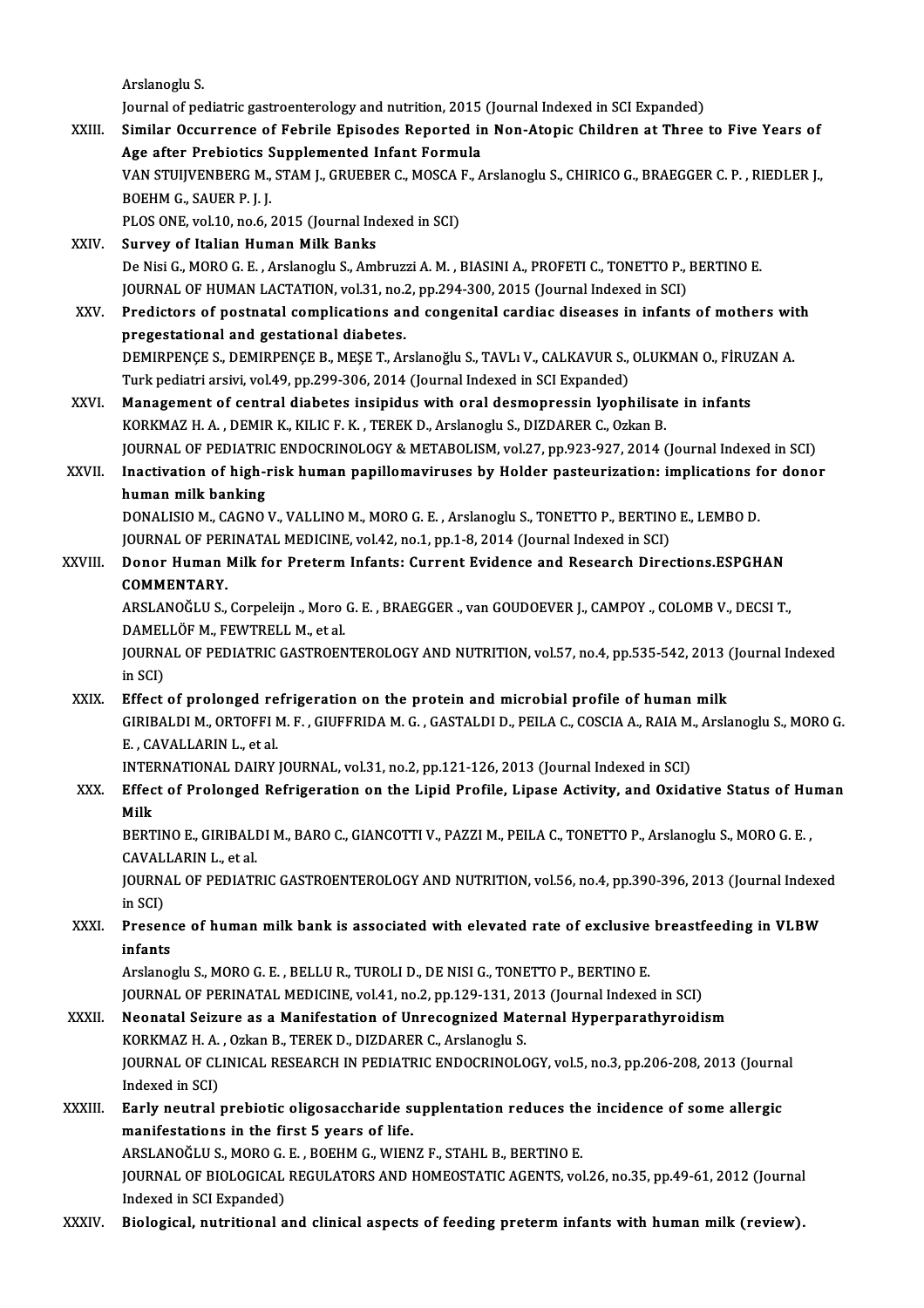BERTINO E., ARSLANOĞLU S., MARTANO C., DI NICOLA P., GIULIANI F., PEILA C., CESTER E., PIRRA A., MORO G. E. BERTINO E., ARSLANOĞLU S., MARTANO C., DI NICOLA P., GIULIANI F., PEILA C., CESTER E., PIRRA A., MORO G. E.<br>JOURNAL OF BIOLOGICAL REGULATORS AND HOMEOSTATIC AGENTS, vol.26, pp.9-15, 2012 (Journal Indexed in BERTINO E., AR<br>JOURNAL OF BI<br>SCI Expanded)<br>Undate of adi JOURNAL OF BIOLOGICAL REGULATORS AND HOMEOSTATIC AGENTS, vol.26, pp.9-15, 201<br>SCI Expanded)<br>XXXV. Update of adjustable fortification regimen for preterm infants: a new protocol.

# SCI Expanded)<br>Update of adjustable fortification regimen for preterm in:<br>ARSLANOĞLU S., BERTINO E., COSCIA A., TONETTO P., MORO G. E.<br>JOUPNAL OF PIOLOCICAL PECULATORS AND HOMEOSTATIC ACI Update of adjustable fortification regimen for preterm infants: a new protocol.<br>ARSLANOĞLU S., BERTINO E., COSCIA A., TONETTO P., MORO G. E.<br>JOURNAL OF BIOLOGICAL REGULATORS AND HOMEOSTATIC AGENTS, vol.26, pp.65-67, 2012 ( ARSLANOĞLU S<br>JOURNAL OF BI<br>SCI Expanded)<br>Antibiotic use JOURNAL OF BIOLOGICAL REGULATORS AND HOMEOSTATIC AGENTS, vol.26, pp.65-<br>SCI Expanded)<br>XXXVI. Antibiotic use in infants in the first year of life in five European countries<br>STAM J VAN STUIVENEER (M. CRUERER G. MOSCA E. Arsi

## SCI Expanded)<br>Antibiotic use in infants in the first year of life in five European countries<br>STAM J., VAN STUIJVENBERG M., GRUEBER C., MOSCA F., Arslanoglu S., CHIRICO G., BRAEGGER C. P. , RIEDLER J.,<br>Boobm C. SAUER R. J. Antibiotic use in infa<br>STAM J., VAN STUIJVEN<br>Boehm G., SAUER P. J. J.<br>ACTA BAEDIATBICA .vo STAM J., VAN STUIJVENBERG M., GRUEBER C., MOSCA F., Arslanoglu S., CHIRIC<br>Boehm G., SAUER P. J. J.<br>ACTA PAEDIATRICA, vol.101, no.9, pp.929-934, 2012 (Journal Indexed in SCI)<br>Amendment to 2010 Italian guidelines for the est Boehm G., SAUER P. J. J.<br>ACTA PAEDIATRICA, vol.101, no.9, pp.929-934, 2012 (Journal Indexed in SCI)<br>XXXVII. Amendment to 2010 Italian guidelines for the establishment and operation of a donor human milk

# bank (review). Amendment to 2010 Italian guidelines for the establishment and operation of a donor hum<br>bank (review).<br>ARSLANOĞLU S., BERTINO E., TONETTO P., DE NISI G., AMBRUZZI A., BIASINI A., PROFETI C., MORO G. E.<br>JOUPMAL OF PIOLOCICA

JOURNAL OF BIOLOGICAL REGULATORS AND HOMEOSTATIC AGENTS, vol.26, no.35, pp.61-65, 2012 (Journal Indexed in SCI Expanded) ARSLANOĞLU S., BERTINO<br>JOURNAL OF BIOLOGICAL<br>Indexed in SCI Expanded)<br>Critical approisal of dif JOURNAL OF BIOLOGICAL REGULATORS AND HOMEOSTATIC AGENTS, vol.26, no.35, pp.61-65, 2012 (Journal<br>Indexed in SCI Expanded)<br>XXXVIII. Critical appraisal of different anthropometric charts to evaluate postnatal growth of preter

# Indexed in<br>Critical a<sub>l</sub><br>(review).<br>PERTINO E Critical appraisal of different anthropometric charts to evaluate <sub>I</sub><br>(review).<br>BERTINO E., COSCIA A., ARSLANOĞLU S., CRESI F., Sabatino G., GIULIANI F.<br>JOUPNAL OF PIOLOCICAL BECHLATOPS AND HOMEOSTATIC ACENTS, vol

(review).<br>BERTINO E., COSCIA A., ARSLANOĞLU S., CRESI F., Sabatino G., GIULIANI F.<br>JOURNAL OF BIOLOGICAL REGULATORS AND HOMEOSTATIC AGENTS, vol.26, pp.5-9, 2012 (Journal Indexed in SCI<br>Evnanded) BERTINO E.<br>JOURNAL O<br>Expanded)<br>Heat treat JOURNAL OF BIOLOGICAL REGULA<br>Expanded)<br>XXXIX. Heat treatment of human milk<br>MOBO C E ABSLANOČIJI S

# Expanded)<br>Heat treatment of human milk<br>MORO G. E. , ARSLANOĞLU S.

Heat treatment of human milk<br>MORO G. E. , ARSLANOĞLU S.<br>JOURNAL OF PEDIATRIC GASTROENTEROLOGY AND NUTRITION, vol.54, no.2, pp.165-166, 2012 (Journal Indexed<br>in SCD MORO<br>JOURNA<br>in SCI)<br>WARM JOURNAL OF PEDIATRIC GASTROENTEROLOGY AND NUTRITION, vol.54, no.2, pp.165-166, 2012 (Journal Index<br>in SCI)<br>XL. WAPM Working Group on Nutrition Potential chronobiotic role of human milk in sleep regulation<br>Archanocly S. RER

# in SCI)<br>WAPM Working Group on Nutrition Potentia<br>Arslanoglu S., BERTINO E., NICOCIA M., MORO G. E.<br>JOUPMAL OF PERINATAL MEDICINE vol 40 no 1 r WAPM Working Group on Nutrition Potential chronobiotic role of human mill<br>Arslanoglu S., BERTINO E., NICOCIA M., MORO G. E.<br>JOURNAL OF PERINATAL MEDICINE, vol.40, no.1, pp.1-8, 2012 (Journal Indexed in SCI)<br>De prebioties r

# Arslanoglu S., BERTINO E., NICOCIA M., MORO G. E.<br>JOURNAL OF PERINATAL MEDICINE, vol.40, no.1, pp.1-8, 2012 (Journal Indexed in SCI)<br>XLI. Do prebiotics reduce the number of fever episodes in healthy children in their first JOURNAL OF PERINATAL MEDI<br>Do prebiotics reduce the nu<br>randomised controlled trial<br>VAN STUUVENBEDC M-EISSES Do prebiotics reduce the number of fever episodes in healthy children in their first year of life: a<br>randomised controlled trial<br>VAN STUIJVENBERG M., EISSES A. M. , GRUBER C., MOSCA F., Arslanoglu S., CHIRICO G., BRAEGGER

randomised controlled trial<br>VAN STUIJVENBERG M., EISSES A. M. , GRUBER C., MOSCA F., Arslanoglu S., CHIRICO G., BRAEGGER C. P. , RIEDLER<br>J., BOEHM G., SAUER P. J. J. VAN STUIJVENBERG M., EISSES A. M. , GRUBER C., MOSCA F., Arslanoglu S., CHIRICO G., BRAEGGI<br>J., BOEHM G., SAUER P. J. J.<br>BRITISH JOURNAL OF NUTRITION, vol.106, no.11, pp.1740-1748, 2011 (Journal Indexed in SCI)<br>Telerange a

# J., BOEHM G., SAUER P. J. J.<br>BRITISH JOURNAL OF NUTRITION, vol.106, no.11, pp.1740-1748, 2011 (Journal Indexed in SCI)<br>XLII. Tolerance and Safety Evaluation in a Large Cohort of Healthy Infants Fed an Innovative Prebio BRITISH JOURNAL OF NUTRITION, vol.106, no.<br>Tolerance and Safety Evaluation in a Lar<br>Formula: A Randomized Controlled Trial<br>PIEMONTESE B. CIANNI M.J. - PRAECCER C. R Tolerance and Safety Evaluation in a Large Cohort of Healthy Infants Fed an Innovative Preb<br>Formula: A Randomized Controlled Trial<br>PIEMONTESE P., GIANNI M. L. , BRAEGGER C. P. , CHIRICO G., GRUEBER C., RIEDLER J., Arslanog

Formula: A Randomized Controlled Trial<br>PIEMONTESE P., GIANNI M. L. , BRAEGGER C. P. , CHIRICO G., GRUEBER C., RIEDLER J., Arslanoglu S., VAN<br>STUIJVENBERG M., BOEHM G., JELINEK J., et al. PIEMONTESE P., GIANNI M. L. , BRAEGGER C. P. , CHIRI<br>STUIJVENBERG M., BOEHM G., JELINEK J., et al.<br>PLOS ONE, vol.6, no.11, 2011 (Journal Indexed in SCI)<br>Non-digestible eligesessbarides reduce immune

# XLIII. Non-digestible oligosaccharides reduce immunoglobulin free light-chain concentrations in infants at risk for allergy PLOS ONE, vol.6, r<br>Non-digestible<br>risk for allergy<br>Schouton P. Van l Non-digestible oligosaccharides reduce immunoglobulin free light-chain concentrations in infants at<br>risk for allergy<br>Schouten B., Van Esch B. C. A. M. , Kormelink T. G. , MORO G. E. , Arslanoglu S., BOEHM G., Knippels L. M

risk for allergy<br>Schouten B., Van Esch B. C. A. M. , Ko<br>F. A. , Willemsen L. E. M. , Garssen J.<br>REDIATRIC ALLERCY AND IMMING Schouten B., Van Esch B. C. A. M. , Kormelink T. G. , MORO G. E. , Arslanoglu S., BOEHM G., Knippels I<br>F. A. , Willemsen L. E. M. , Garssen J.<br>PEDIATRIC ALLERGY AND IMMUNOLOGY, vol.22, no.5, pp.537-542, 2011 (Journal Index

# F. A., Willemsen L. E. M., Garssen J.<br>PEDIATRIC ALLERGY AND IMMUNOLOGY, vol.22, no.5, pp.537-542, 2011 (Journal Index<br>XLIV. Guidelines for the establishment and operation of a donor human milk bank PEDIATRIC ALLERGY AND IMMUNOLOGY, vol.22, no.5, pp.537-542, 2011 (Journal Indexed in SCI)<br>Guidelines for the establishment and operation of a donor human milk bank<br>Arslanoglu S., BERTINO E., TONETTO P., DE NISI G., AMBRUZZ **Guidelines<br>Arslanoglu<br>MORO G. E.<br>JOUPNAL O** Arslanoglu S., BERTINO E., TONETTO P., DE NISI G., AMBRUZZI A. M. , BIASINI A., PROFETI C., SPREGHINI N<br>MORO G. E.<br>JOURNAL OF MATERNAL-FETAL & NEONATAL MEDICINE, vol.23, pp.1-20, 2010 (Journal Indexed in SCI)<br>Donor human m MORO G. E.<br>JOURNAL OF MATERNAL-FETAL & NEONATAL MEDICINE, vol.23, pp.1-20, 2010 (Journal)<br>XLV. Donor human milk in preterm infant feeding: evidence and recommendations<br>Archaechy & Zieclen E. E. MORO G. E.

# **JOURNAL OF MATERNAL-FETAL & NE<br>Donor human milk in preterm infa<br>Arslanoglu S., Ziegler E. E. , MORO G. E.<br>JOURNAL OF PERINATAL MEDICINE.** Arslanoglu S., Ziegler E. E. , MORO G. E.<br>JOURNAL OF PERINATAL MEDICINE, vol.38, no.4, pp.347-351, 2010 (Journal Indexed in SCI)

### XLVI. Optimization of human milk fortification for preterm infants: new concepts and recommendations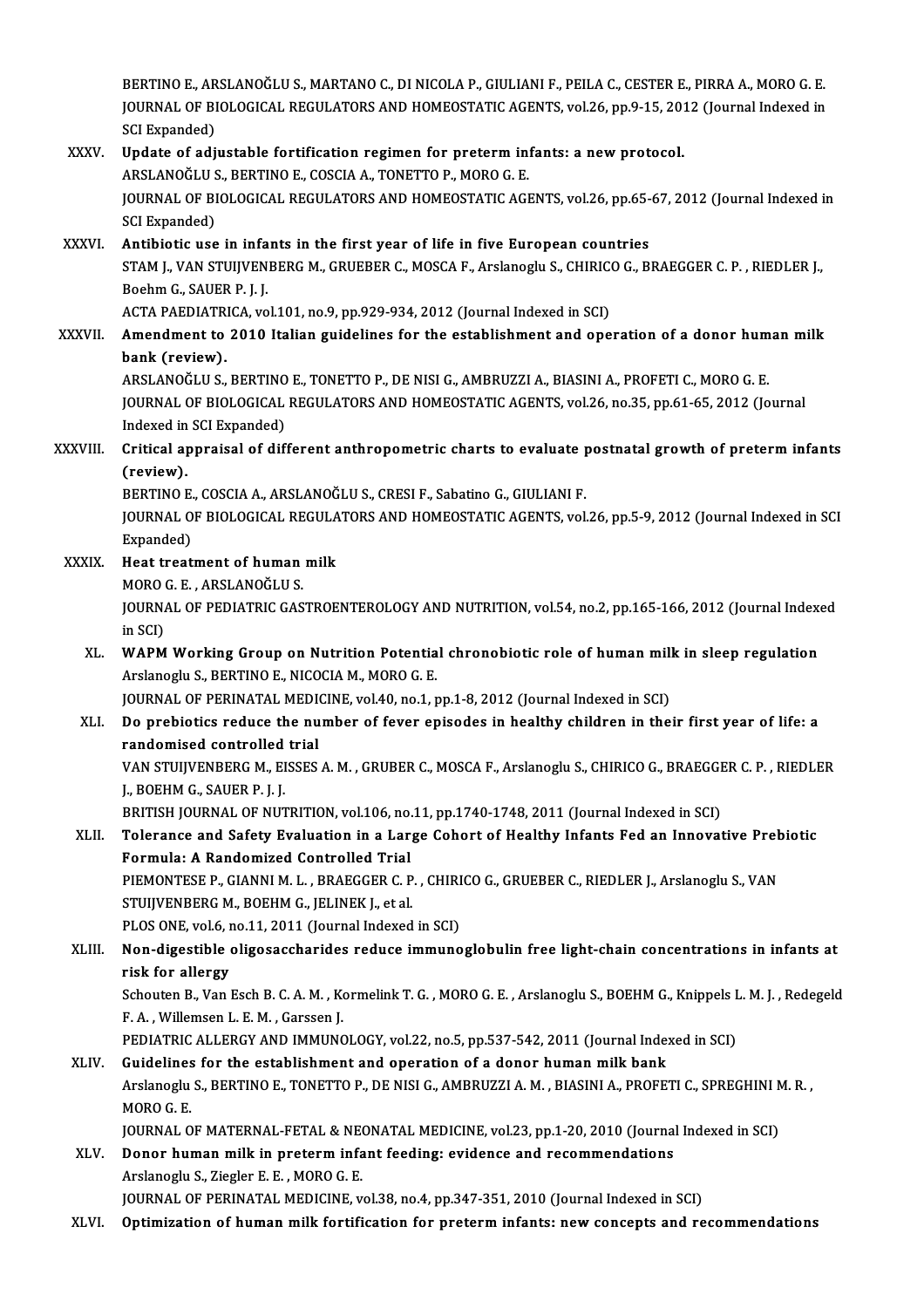Arslanoglu S.,MOROG.E. ,Ziegler E.E.

Arslanoglu S., MORO G. E. , Ziegler E. E.<br>JOURNAL OF PERINATAL MEDICINE, vol.38, no.3, pp.233-238, 2010 (Journal Indexed in SCI)<br>Preterm infants fed fartified human mill: neseive less pretein than they need.

- Arslanoglu S., MORO G. E. , Ziegler E. E.<br>JOURNAL OF PERINATAL MEDICINE, vol.38, no.3, pp.233-238, 2010 (Journal Indexed in<br>XLVII. Preterm infants fed fortified human milk receive less protein than they need<br>Arslangsly S. **JOURNAL OF PERINATAL MEDICINE, v<br>Preterm infants fed fortified huma<br>Arslanoglu S., MORO G. E. , Ziegler E. E.<br>JOURNAL OF PERINATOLOCY, vol 20. p** Preterm infants fed fortified human milk receive less protein than they need<br>Arslanoglu S., MORO G. E. , Ziegler E. E.<br>JOURNAL OF PERINATOLOGY, vol.29, no.7, pp.489-492, 2009 (Journal Indexed in SCI)
- Arslanoglu S., MORO G. E. , Ziegler E. E.<br>JOURNAL OF PERINATOLOGY, vol.29, no.7, pp.489-492, 2009 (Journal Indexed in SCI)<br>XLVIII. A specific mixture of short-chain galacto-oligosaccharides and long-chain fructo-oligosacch JOURNAL OF PERINATOLOGY, vol.29, no.7, pp.489-492, 2009 (Journal Indexed in SCI)<br>A specific mixture of short-chain galacto-oligosaccharides and long-chain fruc<br>induces a beneficial immunoglobulin profile in infants at high van Hoffen E., Ruiter B., FABER J., M'RABET L., Knol E. F. , STAHL B., Arslanoglu S., MORO G., BOEHM G., GARSSEN J.<br>ALLERGY. vol.64. no.3. pp.484-487. 2009 (Journal Indexed in SCI) induces a beneficial immunoglobulin profile in infants at high risk for allergy van Hoffen E., Ruiter B., FABER J., M'RABET L., Knol E. F. , STAHL B., Arslanoglu S., MORO G., BOEHM G., GARSSEN J<br>ALLERGY, vol.64, no.3, pp.484-487, 2009 (Journal Indexed in SCI)<br>XLIX. Early supplementation of prebiotic o
- ALLERGY, vol.64, no.3, pp.484-487, 2009 (Journ<br>Early supplementation of prebiotic oligos<br>during the first six months of life Reply<br>Arslangsly S. MORO C.E., POEUM C. Early supplementation of prebio<br>during the first six months of life<br>Arslanoglu S., MORO G. E. , BOEHM G.<br>JOUPMAL OF NUTRUTION vol.128, no during the first six months of life - Reply<br>Arslanoglu S., MORO G. E. , BOEHM G.<br>JOURNAL OF NUTRITION, vol.138, no.8, pp.1521, 2008 (Journal Indexed in SCI) Arslanoglu S., MORO G. E. , BOEHM G.<br>JOURNAL OF NUTRITION, vol.138, no.8, pp.1521, 2008 (Journal Indexed in SCI)<br>L. Early dietary intervention with a mixture of prebiotic oligosaccharides reduces the incidence of<br>alloggie
	- JOURNAL OF NUTRITION, vol.138, no.8, pp.1521, 2008 (Journal Indexed in SCI)<br>Early dietary intervention with a mixture of prebiotic oligosaccharides<br>allergic manifestations and infections during the first two years of life<br> Early dietary intervention with a mixture of prebiotic oligosacch:<br>allergic manifestations and infections during the first two years (<br>Arslanoglu S., MORO G. E. , SCHMITT J., TANDOI L., RIZZARDI S., BOEHM G.<br>JOURNAL OF NUT allergic manifestations and infections during the first two years of life<br>Arslanoglu S., MORO G. E. , SCHMITT J., TANDOI L., RIZZARDI S., BOEHM G.<br>JOURNAL OF NUTRITION, vol.138, no.6, pp.1091-1095, 2008 (Journal Indexed in Arslanoglu S., MORO G. E. , SCHMITT J., TANDOI L., RIZZARDI S., BOEHM G.<br>JOURNAL OF NUTRITION, vol.138, no.6, pp.1091-1095, 2008 (Journal Indexed in SCI)<br>LI. Ursodeoxycholic acid treatment in preterm infants: A pilot study
	- JOURNAL OF NUTRITION, vol.138, no.6, pp.1091<br>Ursodeoxycholic acid treatment in preterr<br>associated with total parenteral nutrition<br>Arelangely S. MORO G.E., TAUSCHEL H. BOEHN Ursodeoxycholic acid treatment in preterm in<br>associated with total parenteral nutrition<br>Arslanoglu S., MORO G. E. , TAUSCHEL H., BOEHM G.<br>JOURNAL OF PEDIATRIC CASTROENTEROLOCY ANI associated with total parenteral nutrition<br>Arslanoglu S., MORO G. E. , TAUSCHEL H., BOEHM G.<br>JOURNAL OF PEDIATRIC GASTROENTEROLOGY AND NUTRITION, vol.46, no.2, pp.228-231, 2008 (Journal Indexed<br>in SCI) Arslanoglu S., MORO G. E., TAUSCHEL H., BOEHM G.
	- JOURNAL OF PEDIATRIC GASTROENTEROLOGY AND NUTRITION, vol.46, no.2, pp.228-231, 2008 (Journal Indexe<br>in SCI)<br>LII. A mixture of prebiotic oligosaccharides reduces the incidence of atopic dermatitis during the first<br>six month in SCI)<br>A mixture of prebi<br>six months of age<br>MOBO C. Arclanegly A mixture of prebiotic oligosaccharides reduces the incide<br>six months of age<br>MORO G., Arslanoglu S., STAHL B., JELINEK J., WAHN U., BOEHM G.<br>ARCHIVES OF DISEASE IN CHU DHOOD, vol.91, pp.910, pp.914, 919. six months of age<br>MORO G., Arslanoglu S., STAHL B., JELINEK J., WAHN U., BOEHM G.<br>ARCHIVES OF DISEASE IN CHILDHOOD, vol.91, no.10, pp.814-819, 2006 (Journal Indexed in SCI)<br>Adjustable fortification of buman milk fod to pro

MORO G., Arslanoglu S., STAHL B., JELINEK J., WAHN U., BOEHM G.<br>ARCHIVES OF DISEASE IN CHILDHOOD, vol.91, no.10, pp.814-819, 2006 (Journal Indexed in SCI)<br>LIII. Adjustable fortification of human milk fed to preterm infants ARCHIVES OF DISEASE IN CHILDHOOD,<br>Adjustable fortification of human m<br>Arslanoglu S., MORO G. E. , ZIEGLER E. E.<br>JOURNAL OF PERINATOLOCY vol 26 no Adjustable fortification of human milk fed to preterm infants: does it make a<br>Arslanoglu S., MORO G. E. , ZIEGLER E. E.<br>JOURNAL OF PERINATOLOGY, vol.26, no.10, pp.614-621, 2006 (Journal Indexed in SCI)<br>Pendemised, controll

# LIV. Randomized, controlled trial of breastfeeding versus formula feeding in extremely low birth weight infants **JOURNA**<br><mark>Randon</mark><br>infants<br>PEPTIM Randomized, controlled trial of breastfeeding versus formula feeding in extremely low<br>infants<br>BERTINO E., GIULIANI F., TONETTO P., FABRIS C., PROFETI C., MAGNANI C., MORO G., Arslanoglu S.<br>PERLATRICS vol.117 no.2, nn.985,9

infants<br>BERTINO E., GIULIANI F., TONETTO P., FABRIS C., PROFETI C., MAGNAN<br>PEDIATRICS, vol.117, no.3, pp.985-986, 2006 (Journal Indexed in SCI)<br>Bennedusing the bifidegenis effect of human mill; in formula f BERTINO E., GIULIANI F., TONETTO P., FABRIS C., PROFETI C., MAGNANI C., MORO G., Arslanoglu S.<br>PEDIATRICS, vol.117, no.3, pp.985-986, 2006 (Journal Indexed in SCI)<br>LV. Reproducing the bifidogenic effect of human milk in fo

# PEDIATRICS, vol.117, n<br>Reproducing the bifi<br>MORO G., Arslanoglu S.<br>ACTA PAEDIATRICA, vo Reproducing the bifidogenic effect of human milk in formula<br>MORO G., Arslanoglu S.<br>ACTA PAEDIATRICA, vol.94, pp.14-17, 2005 (Journal Indexed in SCI)<br>Probiatis alizosascharidas in infant putrition: effects on inte MORO G., Arslanoglu S.<br>ACTA PAEDIATRICA, vol.94, pp.14-17, 2005 (Journal Indexed in SCI)<br>LVI. Prebiotic oligosaccharides in infant nutrition: effects on intestinal flora

BOEHM G., FANARO S., MORO G., KNOL J., Arslanoglu S., MOSCA F., STAHL B. AGRO FOOD INDUSTRY HI-TECH, vol.15, no.5, pp.14-16, 2004 (Journal Indexed in SCI)

## LVII. Ketamine and midazolam for invasive procedures in children with malignancy: A comparison of AGRO FOOD INDUSTRY HI-TECH, vol.15, no.5, pp.14-16, 2004<br>Ketamine and midazolam for invasive procedures in cl<br>routes of intravenous, oral, and rectal administration<br>OZDEMIR D. KAVSERILLE, Arclanecus S. CULEZ R. VERCINC Ketamine and midazolam for invasive procedures in ch<br>routes of intravenous, oral, and rectal administration<br>OZDEMIR D., KAYSERILI E., Arslanoglu S., GULEZ P., VERGIN C.<br>JOUPNAL OF TROPICAL PEDIATRICS vol 50 no 4 nn 224 229 routes of intravenous, oral, and rectal administration<br>OZDEMIR D., KAYSERILI E., Arslanoglu S., GULEZ P., VERGIN C.<br>JOURNAL OF TROPICAL PEDIATRICS, vol.50, no.4, pp.224-228, 2004 (Journal Indexed in SCI)<br>A comparison of of OZDEMIR D., KAYSERILI E., Arslanoglu S., GULEZ P., VERGIN C.<br>JOURNAL OF TROPICAL PEDIATRICS, vol.50, no.4, pp.224-228, 2004 (Journal Indexed in SCI)<br>LVIII. A comparison of efficacy between two natural exogenous surfactant

- **JOURNAL OF TROPICAL PEDIATRICS, vol.50, no.4,<br>A comparison of efficacy between two natural infants with respiratory distress syndrome** A comparison of efficacy between two natural exogenous surfants with respiratory distress syndrome<br>YALAZ M., Arslanoglu S., AKISU M., ATIK T., ERGUN O., KULTURSAY N.<br>VI INISCUE PADIATRIE vol 216 no 4 nn 220 225-2004 (Journ infants with respiratory distress syndrome<br>YALAZ M., Arslanoglu S., AKISU M., ATIK T., ERGUN O., KULTURSAY N.<br>KLINISCHE PADIATRIE, vol.216, no.4, pp.230-235, 2004 (Journal Indexed in SCI) YALAZ M., Arslanoglu S., AKISU M., ATIK T., ERGUN O., KULTURSAY N.<br>KLINISCHE PADIATRIE, vol.216, no.4, pp.230-235, 2004 (Journal Indexed in SCI)<br>LIX. Intraventricular administration of recombinant tissue plasminogen activa
- KLINISCHE PADIATRIE, vol.216,<br>Intraventricular administrati<br>hemorrhage in the newborn<br>AKISUM, VALAZM, Arclaneshy Intraventricular administration of recombin<br>hemorrhage in the newborn<br>AKISU M., YALAZ M., Arslanoglu S., KULTURSAY N.<br>NEUDOSURCICAL REVIEW, vol.26, no.4, np.266,26

hemorrhage in the newborn<br>AKISU M., YALAZ M., Arslanoglu S., KULTURSAY N.<br>NEUROSURGICAL REVIEW, vol.26, no.4, pp.266-268, 2003 (Journal Indexed in SCI)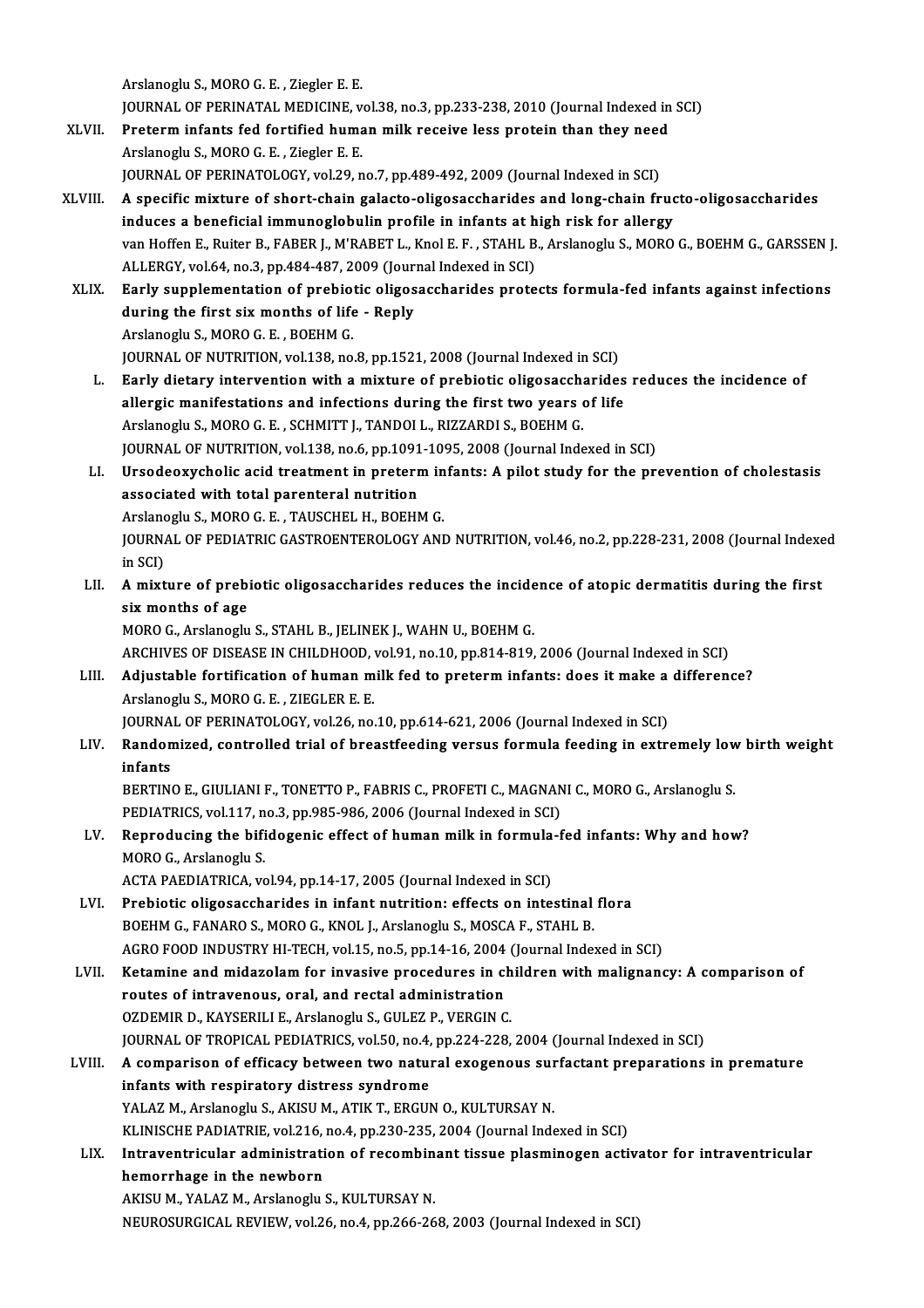| LX.          | Maternally acquired varicella-zoster virus antibodies disappear at 6 months of age in prematurely     |
|--------------|-------------------------------------------------------------------------------------------------------|
|              | born children                                                                                         |
|              | AKISU M., YALAZ M., AKSU G., Arslanoglu S., GENEL F., KUTUKCULER N., KULTURSAY N.                     |
|              | PANMINERVA MEDICA, vol.45, no.2, pp.155-156, 2003 (Journal Indexed in SCI)                            |
| LXI.         | Steroid myopathy in a child with juvenile rheumatoid arthritis - Case report                          |
|              | GENEL F., Arslanoglu S., HIZARCIOGLU M., DURMAZ B., URAN N., AKTAS S.                                 |
|              | PANMINERVA MEDICA, vol.45, no.1, pp.75-77, 2003 (Journal Indexed in SCI)                              |
| LXII.        | Late-onset distal polyneuropathy due to acute organophosphate intoxication case report                |
|              | GENEL F., Arslanoglu S., URAN N., DOGAN M., ATLIHAN F.                                                |
|              | TURKISH JOURNAL OF PEDIATRICS, vol.45, no.1, pp.67-70, 2003 (Journal Indexed in SCI)                  |
| LXIII.       | Sydenham's chorea: clinical findings and comparison of the efficacies of sodium valproate and         |
|              | carbamazepine regimens                                                                                |
|              | GENEL F., Arslanoglu S., URAN N., SAYLAN B.                                                           |
|              | BRAIN & DEVELOPMENT, vol.24, no.2, pp.73-76, 2002 (Journal Indexed in SCI)                            |
| <b>LXIV.</b> | Protective effect of dietary supplementation with L-arginine and L-carnitine on                       |
|              | hypoxia/reoxygenation-induced necrotizing enterocolitis in young mice                                 |
|              | AKISU M., OZMEN D., BAKA M., HABIF S., YALAZ M., Arslanoglu S., KULTURSAY N., BAYINDIR O.             |
|              | BIOLOGY OF THE NEONATE, vol.81, no.4, pp.260-265, 2002 (Journal Indexed in SCI)                       |
| LXV.         | Effect of recombinant human erythropoietin administration on lipid peroxidation and antioxidant       |
|              | enzyme(s) activities in preterm infants                                                               |
|              | AKISU M., TUZUN S., Arslanoglu S., YALAZ M., KULTURSAY N.                                             |
|              | ACTA MEDICA OKAYAMA, vol.55, no.6, pp.357-362, 2001 (Journal Indexed in SCI)                          |
| LXVI.        | Primary IgA nephropathy in children: association of clinical and pathological findings with prognosis |
|              | GENEL F., ARSLANOĞLU S., BAK M., DURMAZ B.                                                            |
|              | INDIAN JOURNAL OF PEDIATRICS, vol.68, no.5, pp.409-12, 2001 (Journal Indexed in SCI Expanded)         |
| LXVII.       | Spondyloepiphyseal dysplasia tarda with progressive arthropathy: An important form of                 |
|              | osteodysplasia in the differential diagnosis of juvenile rheumatoid arthritis                         |
|              | Arslanoglu S., MURAT H., FERAH G.                                                                     |
|              | PEDIATRICS INTERNATIONAL, vol.42, no.5, pp.561-563, 2000 (Journal Indexed in SCI)                     |
| LXVIII.      | Testicular ultrasound and biopsy findings in cases of acute lymphoblastic leukemia                    |
|              | KAYSERILI E., GULEZ P., ARSLANOĞLU S., VERGIN C., ATLIHAN F., ORTAC R.                                |
|              | TURKISH JOURNAL OF MEDICAL SCIENCES, vol.29, pp.309-11, 1999 (Journal Indexed in SCI Expanded)        |
| LXIX.        | A polysplenia- heterotaxia case                                                                       |
|              | YENER H., SUMER S., TURUL T., TIRAŞ Ü., ARSLANOĞLU S., GÖKSOY M. E.                                   |
|              | TURKISH JOURNAL OF MEDICAL SCIENCES, vol.27, pp.591-593, 1997 (Journal Indexed in SCI Expanded)       |
|              | <b>Articles Published in Other Journals</b>                                                           |

|      | <b>Articles Published in Other Journals</b>                                                          |
|------|------------------------------------------------------------------------------------------------------|
| Ι.   | COVID-19 in Children: A Single Center Experience from Istanbul, Turkey                               |
|      | BESLI G. E., Demir S. O., GIRIT S., Arman T., Duyu M., ARSLANOGLU S.                                 |
|      | MEDICAL JOURNAL OF BAKIRKOY, vol.17, no.1, pp.64-71, 2021 (Journal Indexed in ESCI)                  |
| Н.   | Retrospective Evaluation of Perinatal and Early Neonatal Outcomes in Infants of Migrant Mothers: A   |
|      | Case-Controlled Study.                                                                               |
|      | Bulut O., Sevuk S., Ustun N., Arslanoglu S., Ovali F.                                                |
|      | Medeniyet medical journal, vol.34, pp.368-373, 2019 (Refereed Journals of Other Institutions)        |
| III. | Urea Cycle Disorders in Neonates: Six Case Reports                                                   |
|      | CELIK K., TEREK D., OLUKMAN O., KAGNICI M., GOZMEN S. K. , SERDAROGLU E., CALKAVUR S., ARSLANOĞLU S. |
|      | [OURNAL OF PEDIATRIC RESEARCH, vol.4, no.2, pp.85-89, 2017 (Journal Indexed in ESCI)                 |
| TV 7 | Now human milk fantifiang fan the nuataum infant                                                     |

### IV. New human milk fortifiers for the preterm infant BERTINO E., GIRIBALDI M., CESTER E. A., COSCIA A., TRAPANI B. M., PEILA C., ARSLANOĞLU S., Moro G. E.,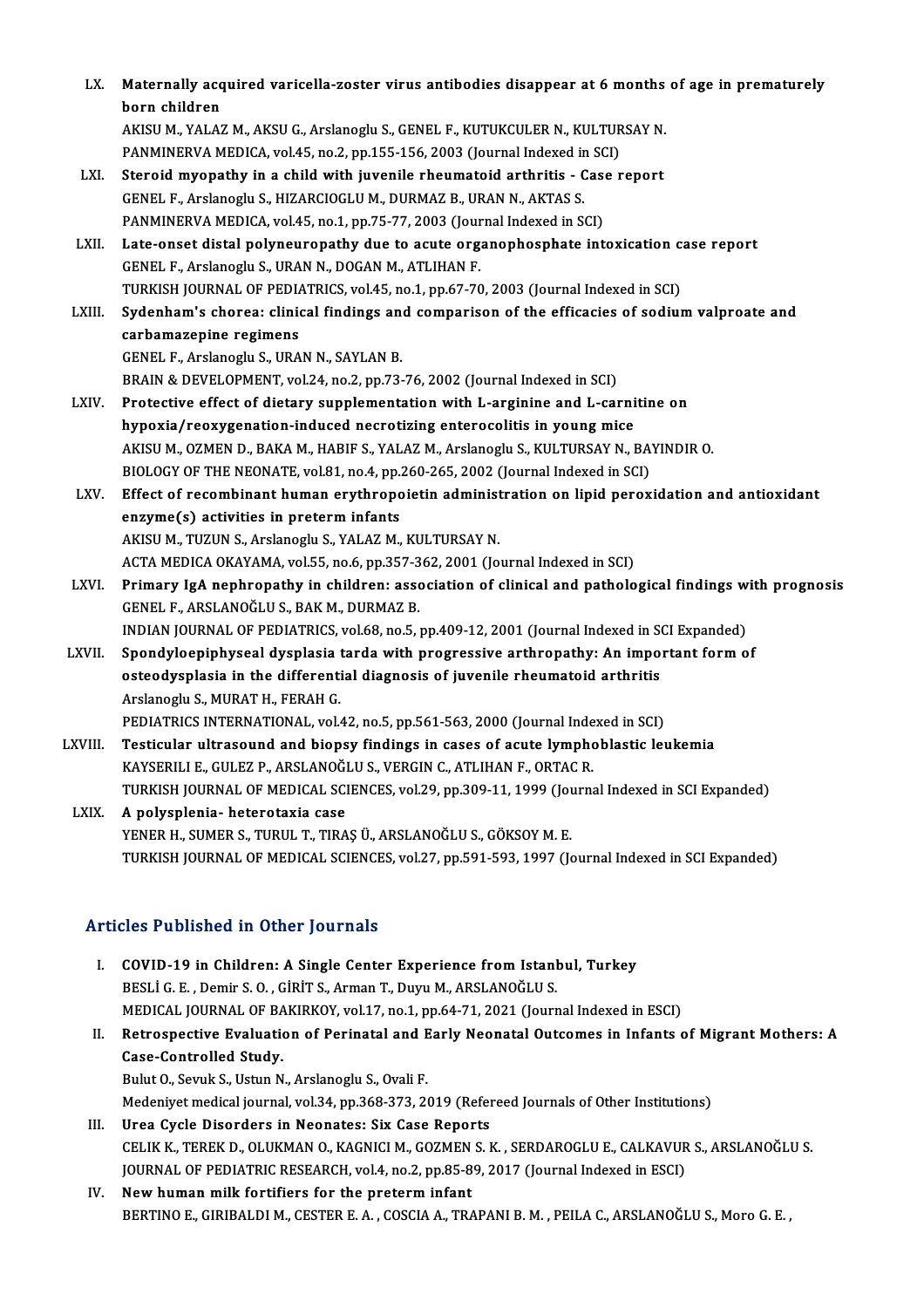CAVALLARINL.

JOURNAL OF PEDIATRIC AND NEONATAL INDIVIDUALIZED MEDICINE, vol.6, no.1, 2017 (Journal Indexed in ESCI) CAVALLARIN L.<br>JOURNAL OF PEDIATRIC AND NEONATAL INDIVIDUALIZED MEDICINE, vol.6, no.1, 2017 (Journal Indexed in E<br>V. Yenidoğan döneminde konvülziyon geçiren oluların etyolojik profile ve nörogelişimsel sonuçları<br>2010'da JOURNAL OF PEDIATRIC AND N<br>Yenidoğan döneminde konv<br>açısından değerlendirilmesi<br>CUPBUZ C. UNALB A. OZBEK E Yenidoğan döneminde konvülziyon geçiren oluların etyolojik pro<br>açısından değerlendirilmesi<br>GURBUZ G., UNALP A., OZBEK E., UNAL N., OLUKMAN O., ARSLANOĞLU S.<br>İsmir Dr Pobect Uz Cosuk Hastanesi Dergisi vol 5, no 1, nn 42,47, açısından değerlendirilmesi<br>GURBUZ G., UNALP A., OZBEK E., UNAL N., OLUKMAN O., ARSLANOĞLU S.<br>İzmir Dr.Behçet Uz Çocuk Hastanesi Dergisi, vol.5, no.1, pp.43-47, 2015 (Other Refereed National Journals)<br>Yonidoğanda Protous M GURBUZ G., UNALP A., OZBEK E., UNAL N., OLUKMAN O., ARSLANOĞLU S.<br>İzmir Dr.Behçet Uz Çocuk Hastanesi Dergisi, vol.5, no.1, pp.43-47, 2015 (Other Refereed National Journals<br>VI. Yenidoğanda Proteus Mirabilise Bağlı Sereb İzmir Dr.Behçet Uz Çocuk Hastanesi Dergisi, vol.5, no.1, pp.43-47, 2015 (Other Refereed National Journal:<br>Yenidoğanda Proteus Mirabilise Bağlı Serebral Apse: Tanıda Ultrasonografinin Yeri<br>APA H., KILIC KAYA F., TOK D., BAY Yenidoğanda Proteus Mirabilise Bağlı Serebral Apse: Tanıda Ultrasonografinin Yei<br>APA H., KILIC KAYA F., TOK D., BAYRAM N., GULFIDAN G., GUNAY I., ARSLANOĞLU S., UNAL N.<br>Çocuk Enfeksiyon Dergisi, vol.74, no.4, pp.162-165, 2 APA H., KILIC KAYA F., TOK D., BAYRAM N., GULFIDAN G., GUNAY I., ARSLANOĞLU S., UNAL N., DEVRIM I.<br>Cocuk Enfeksiyon Dergisi, vol.74, no.4, pp.162-165, 2013 (Other Refereed National Journals)<br>VII. Effect of High-Temperature Cocuk Enfeksi<br>Effect of Hig<br>human milk<br>PAPOC CIPU Effect of High-Temperature-Short-Time (HTST) and Holder pasteurization on the pro<br>human milk<br>BARO C., GIRIBALDI M., ARSLANOĞLU S., GIUFFRIDA M., DELLAVALLE G., CONTI A., TONETTO P.<br>ERONTIERS IN RIOSCIENCE Elite Edition np. human milk<br>BARO C., GIRIBALDI M., ARSLANOĞLU S., GIUFFRIDA M., DELLAVALLE G., CONTI A., TONETTO P.<br>FRONTIERS IN BIOSCIENCE Elite Edition, pp.818-829, 2011 (Refereed Journals of Other Institutions) BARO C., GIRIBALDI M., ARSLANOĞLU S., GIUFFRIDA M., DELLAVALLE G., CONTI A., TONETTO P.<br>FRONTIERS IN BIOSCIENCE Elite Edition, pp.818-829, 2011 (Refereed Journals of Other Institutions)<br>VIII. Supplementazione materna con a FRONTIERS IN BIOSCIENCE Elite<br>Supplementazione materna d<br>acid and neonatal outcome)<br>MOBO G E - ABSI ANOČI U S Supplementazione matern<br>acid and neonatal outcom<br>MORO G. E. , ARSLANOĞLU S.<br>Piv Ital Med val 9. no 1. nn 11 acid and neonatal outcome)<br>MORO G. E. , ARSLANOĞLU S.<br>Riv Ital Med, vol.8, no.1, pp.11-19, 2006 (Refereed Journals of Other Institutions) IX. Prebiotics in infant formulas: immune modulators during infancy Riv Ital Med, vol.8, no.1, pp.11-19, 2006 (Refereed Journals of Other Institutional Prebiotics in infant formulas: immune modulators during infancy<br>BOEHM G., STAHL B., GARSSEN J., BRUZZESE E., MORO G. E. , ARSLANOĞLU S.<br>Nu Prebiotics in infant formulas: immune modulators during infancy<br>BOEHM G., STAHL B., GARSSEN J., BRUZZESE E., MORO G. E., ARSLANOĞLU !<br>Nutrafoods, vol.4, pp.51-57, 2005 (Refereed Journals of Other Institutions)<br>Allattamente BOEHM G., STAHL B., GARSSEN J., BRUZZESE E., MORO G. E. , ARSLANOĞLU S.<br>Nutrafoods, vol.4, pp.51-57, 2005 (Refereed Journals of Other Institutions)<br>X. Allattamento al seno: un argomento ancora caldo. Cosa c'e di nuovo? (Br Nutrafoods, vol.4, pp.51-57, 2005 (Refereed Journals of Other Institutions)<br>Allattamento al seno: un argomento ancora caldo. Cosa c'e di nuov<br>topic. What is new ?)<br>MORO G. E., ARSLANOĞLU S. Allattamento al seno: un a<br>topic. What is new ?)<br>MORO G. E. , ARSLANOĞLU S.<br><sup>Div. Itol Med 2005. vol 7, no ?</sup> topic. What is new ?)<br>MORO G. E. , ARSLANOĞLU S.<br>Riv Ital Med 2005, vol.7, no.2, pp.25-30, 2005 (Refereed Journals of Other Institutions)<br>Ügüngü başamak Yanidoğan Yoğun Bakım Markazinda kanıtlanmış nazakami: MORO G. E. , ARSLANOĞLU S.<br>Riv Ital Med 2005, vol.7, no.2, pp.25-30, 2005 (Refereed Journals of Other Institutions)<br>XI. Üçüncü basamak Yenidoğan Yoğun Bakım Merkezinde kanıtlanmış nozokomiyal sepsis etkenlerinin<br>doğarl Riv Ital Med 2005, vol.7, no.2, pp.25-30<br>Üçüncü basamak Yenidoğan Yoğur<br>değerlendirilmesi: İki yıllık analiz<br>YALAZ M. ABSLANOĞLUS, CETIN H Üçüncü basamak Yenidoğan Yoğun Bakım Merkezinde kanıtlanmış nozokomiya<br>değerlendirilmesi: İki yıllık analiz<br>YALAZ M., ARSLANOĞLU S., CETIN H., AYDEMIR S., TUNGER A., AKISU M., KULTURSAY N.<br>Adnan Mandares Üniversitesi Tın F **değerlendirilmesi: İki yıllık analiz**<br>YALAZ M., ARSLANOĞLU S., CETIN H., AYDEMIR S., TUNGER A., AKISU M., KULTURSAY N.<br>Adnan Menderes Üniversitesi Tıp Fakültesi Dergisi, vol.5, no.2, pp.5-9, 2004 (National Refreed Univers YALAZ M., ARSLANOĞLU S., CETIN H., A<br>Adnan Menderes Üniversitesi Tıp Fakül<br>XII. Infezioni micoplasmiche perinatali Adnan Menderes Üniversitesi Tıp Fakül<br>Infezioni micoplasmiche perinatali<br>WARM A., ARSLANOĞLU S., MORO G. E.<br>Annunti sulle Infezioni Perinatali vel 1 WARM A., ARSLANOĞLU S., MORO G. E.<br>Appunti sulle Infezioni Perinatali, vol.1, pp.81-85, 2004 (Refereed Journals of Other Institutions) WARM A., ARSLANOĞLU S., MORO G. E.<br>Appunti sulle Infezioni Perinatali, vol.1, pp.81-85, 2004 (Refereed Journals of Other Institutions)<br>XIII. Febril konvülsiyonların profilaksisinde rektal diazepam ve oral fenobarbital Appunti sulle Infez<br>Febril <mark>konvülsiy</mark><br>karşılaştırılması<br>ECEVIT C. ABSI AN Febril konvülsiyonların profilaks<br>karşılaştırılması<br>ECEVIT C., ARSLANOĞLU S., URAN N.<br>Ece Bediatri Bültoni vel 10 no 2 nn 9 karşılaştırılması<br>ECEVIT C., ARSLANOĞLU S., URAN N.<br>Ege Pediatri Bülteni, vol.10, no.2, pp.81-84, 2003 (National Refreed University Journal)<br>Premetüre Petinonatisi Biek Faktörleri ve Konuway Önlemler ECEVIT C., ARSLANOĞLU S., URAN N.<br>Ege Pediatri Bülteni, vol.10, no.2, pp.81-84, 2003 (National Refreed Unix<br>XIV. Prematüre Retinopatisi Risk Faktörleri ve Koruyucu Önlemler<br>XALAZ M. ARSLANOĞLU S. ERAKÇIN T. VURTSEVER S. AK Prematüre Retinopatisi Risk Faktörleri ve Koruyucu Önlemler<br>YALAZ M., ARSLANOĞLU S., ERAKGUN T., YURTSEVER S., AKISU M., AKIN C., MENTES J., KULTURSAY N. Prematüre Retinopatisi Risk Faktörleri ve Koruyucu Önlemler<br>YALAZ M., ARSLANOĞLU S., ERAKGUN T., YURTSEVER S., AKISU M., AKIN C.<br>Türkiye Klinikleri, vol.12, pp.1-8, 2003 (Other Refereed National Journals)<br>An unusual sese o XV. An unusual case of hydatic cyst presenting with multiple pulmonary nodules GENEL F., ARSLANOĞLU S., ATLIHAN F., BOZABALI R., TARGAN S., YUNCU G. Türkiye Klinikleri, vol.12, pp.1-8, 2003 (Other Refereed National Journals)<br>An unusual case of hydatic cyst presenting with multiple pulmonar<br>GENEL F., ARSLANOĞLU S., ATLIHAN F., BOZABALI R., TARGAN S., YUNCU G.<br>Minerya Pr An unusual case of hydatic cyst presenting with multiple pulmonary nodules<br>GENEL F., ARSLANOĞLU S., ATLIHAN F., BOZABALI R., TARGAN S., YUNCU G.<br>Minerva Pneumologica, vol.41, pp.187-190, 2002 (Refereed Journals of Other In GENEL F., ARSLANOĞLU S., ATLIHAN F., BOZABALI R., TARGAN S., YUNCU G.<br>Minerva Pneumologica, vol.41, pp.187-190, 2002 (Refereed Journals of Other Institutions)<br>XVI. Normal Gamma Glutamil Transferaz Duzeyleri ile Seyrede Minerva Pne<br><mark>Normal Ga</mark><br>Sendromu<br>CULER E Al Normal Gamma Glutamil Transferaz Duzeyleri ile Seyre<br>Sendromu<br>GULER E., ARSLANOĞLU S., ORTAC R., SERDAROGLU E., BAK M.<br>Türkiye Klinikleri Bediatri Dergisi vel 11 nn 152,154,2002. Cv Se<mark>ndromu</mark><br>GULER E., ARSLANOĞLU S., ORTAC R., SERDAROGLU E., BAK M.<br>Türkiye Klinikleri Pediatri Dergisi, vol.11, pp.152-154, 2002 (Other Refereed National Journals)<br>Perinatal Infeksivenlandan Yonidogani Koruma Yaklasimleri GULER E., ARSLANOĞLU S., ORTAC R., SERDAROGLU E., BAK M.<br>Türkiye Klinikleri Pediatri Dergisi, vol.11, pp.152-154, 2002 (Other Refereed National Journals)<br>XVII. Perinatal Infeksiyonlardan Yenidogani Koruma Yaklasimlari: Türkiye Klinikl<br>Perinatal Infe<br>Uygulamalar<br>ARSLANOČLU Perinatal Infeksiyonlardan Y<br>Uygulamalar<br>ARSLANOĞLU S., KULTURSAY N.<br>Ege Pediatri Bültoni val 9, no 3, . Uygulamalar<br>ARSLANOĞLU S., KULTURSAY N.<br>Ege Pediatri Bülteni, vol.8, no.3, pp.175-184, 2001 (National Refreed University Journal) ARSLANOĞLU S., KULTURSAY N.<br>Ege Pediatri Bülteni, vol.8, no.3, pp.175-184, 2001 (National Refreed University Journal)<br>XVIII. Mekonyum aspirasyon sendromlu olguların değerlendirilmesi: Klinik spektrum ve tedavi<br>xoklasım Ege Pediatri Bülte<br>Mekonyum aspi<br>yaklaşımlarımız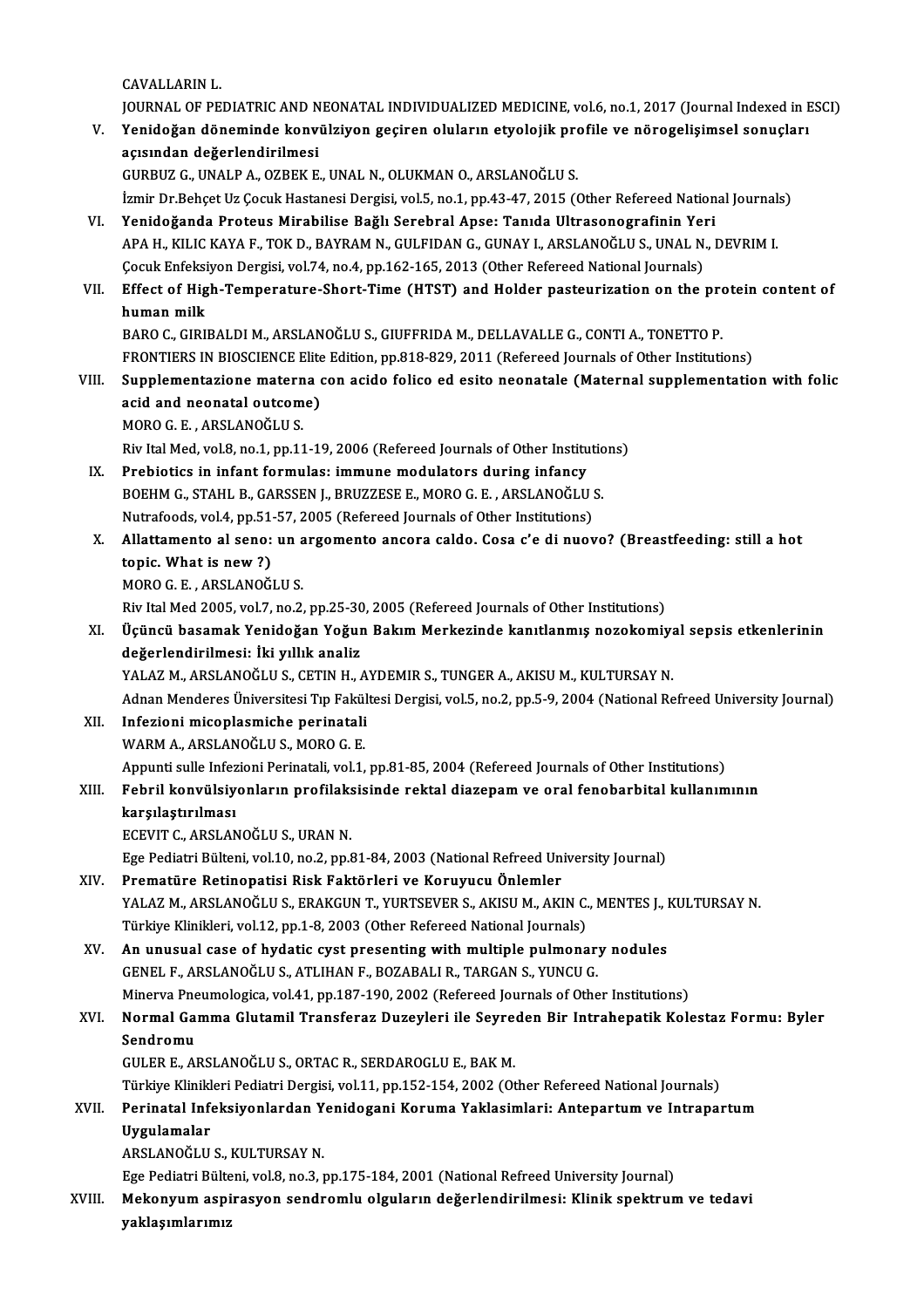ARSLANOĞLUS.,YALAZM.,ULGERZ.,AKISUM.,KULTURSAYN. ARSLANOĞLU S., YALAZ M., ULGER Z., AKISU M., KULTURSAY N.<br>Ege Pediatri Bülteni, vol.8, no.4, pp.209-212, 2001 (National Refreed University Journal)<br>Yonidogan Donomindo Polisitomi (hinouviskogito Sondnomu) Yoklasim ve Todor ARSLANOĞLU S., YALAZ M., ULGER Z., AKISU M., KULTURSAY N.<br>Ege Pediatri Bülteni, vol.8, no.4, pp.209-212, 2001 (National Refreed University Journal)<br>XIX. Yenidogan Doneminde Polisitemi/hiperviskozite Sendromu: Yaklasim Ege Pediatri Bült<br><mark>Yenidogan Dor</mark><br>ARSLANOĞLU S.<br>Türkiye Klinikler Yenidogan Doneminde Polisitemi/hiperviskozite Sendromu: Yaklasir<br>ARSLANOĞLU S.<br>Türkiye Klinikleri, vol.10, pp.49-58, 2001 (Other Refereed National Journals)<br>Perinatal Croup B Stantakak Enfeksivenleri: 2000 Vilinda Dunyada ARSLANOĞLU S.<br>Türkiye Klinikleri, vol.10, pp.49-58, 2001 (Other Refereed National Journals)<br>XX. Perinatal Group B Steptokok Enfeksiyonlari: 2000 Yilinda Dunyada Gelinen Nokta<br>ARSLANOĞLU S. KULTURSAY N Türkiye Klinikleri, vol.10, pp.49-58, 2001 (Other Refereed National Journals)<br>Perinatal Group B Steptokok Enfeksiyonlari: 2000 Yilinda Dunyada<br>ARSLANOĞLU S., KULTURSAY N. Perinatal Group B Steptokok Enfeksiyonlari: 2000 Yilinda Dunyada Gelinen N<br>ARSLANOĞLU S., KULTURSAY N.<br>PERİNATOLOJİ DERGİSİ, vol.9, no.2, pp.84-89, 2001 (Other Refereed National Journals)<br>Vinalayan Akut Ansafalanati Tablas ARSLANOĞLU S., KULTURSAY N.<br>PERİNATOLOJİ DERGİSİ, vol.9, no.2, pp.84-89, 2001 (Other Refereed National Journals)<br>XXI. Yineleyen Akut Ansefalopati Tablosu: X'e Bagli Adrenolökodistrofinin Ilginç Bir Prezentasyonu<br>ARSLAN PERİNATOLOJİ DERGİSİ, vol.9, no.2, pp.84-89, 2001 (Other Refereed National Journals)<br>Yineleyen Akut Ansefalopati Tablosu: X'e Bagli Adrenolökodistrofinin Ilginç I<br>ARSLANOĞLU S., URAN N., HIZARCIOGLU M., TURUL T.<br>Nöroloji, Yineleyen Akut Ansefalopati Tablosu: X'e Bagli Adrenolökodisti<br>ARSLANOĞLU S., URAN N., HIZARCIOGLU M., TURUL T.<br>Nöroloji, vol.7, pp.109-115, 2001 (National Refreed University Journal)<br>Nötnenenik Sensisli Brematürelerde Bek XXI . Nötropenik Sepsisli Prematürelerde Rekombinant İnsan Granulosit-makrofaj-koloni Stimulan Faktoru (rhGM-CSF) Tedavisi Prognozu Duzeltebilir Nötropenik Sepsisli Prematürelerde Rekombinant İnsan Granulosit-makrofaj-koloni Stimulan<br>Faktoru (rhGM-CSF) Tedavisi Prognozu Duzeltebilir<br>TARGAN S., ATLIHAN F., GENEL F., GENEL F., GENEL F., GENEL F., GENEL F., BAK M., FI Faktoru (rhGM-CSF) Tedavisi Prognozu Duzeltebilir<br>TARGAN S., ATLIHAN F., GENEL F., GENEL F., GENEL F., GENEL F., GENEL F., BAK M., F.<br>Ege Pediatri Bülteni, vol.8, no.1, pp.15-20, 2001 (National Refreed University Journal)<br> TARGAN S., ATLIHAN F., GENEL F., GENEL F., GENEL F., GEN<br>Ege Pediatri Bülteni, vol.8, no.1, pp.15-20, 2001 (National Re<br>XXIII. Rolandik Epilepsili Ellibir Olgunun Değerlendirilmesi<br>IIBAN N. ARSLANQĞLU S. SENTIRK H Ege Pediatri Bülteni, vol.8, no.1, pp.15-20, 2001 (National Refreed University Journal)<br>Rolandik Epilepsili Ellibir Olgunun Değerlendirilmesi<br>URAN N., ARSLANOĞLU S., SENTURK H. Türkiye Klinikleri Pediatri Dergisi, vol.9, pp.28-31, 2000 (Other Refereed National Journals) XXIV. Moyamoya Hastalıǧı 2000; 9: 101-5. Türkiye Klinikleri Pediatri Dergisi, vol.9, pp.28-31, 2000 (Other Refereed National Journals<br>Moyamoya Hastalığı 2000; 9: 101-5.<br>ARSLANOĞLU S., HIZARCIOGLU M., UMUTLU N., URAN N., KAYSERILI E., GULEZ P., INAN C.<br>Türkiye Kli Moyamoya Hastalığı 2000; 9: 101-5.<br>ARSLANOĞLU S., HIZARCIOGLU M., UMUTLU N., URAN N., KAYSERILI E., GULEZ P., INAN C.<br>Türkiye Klinikleri Pediatri Dergisi, vol.9, pp.101-105, 2000 (Other Refereed National Journals)<br>Cayshor ARSLANOĞLU S., HIZARCIOGLU M., U<br>Türkiye Klinikleri Pediatri Dergisi, vo<br>XXV. Gaucher Hastalığı: Olgu Sunumu<br>SERDAROCLU E. HIZARCIOCLU M. O Türkiye Klinikleri Pediatri Dergisi, vol.9, pp.101-105, 2000 (Other Refereed National Journals)<br>Gaucher Hastalığı: Olgu Sunumu<br>SERDAROGLU E., HIZARCIOGLU M., OZDEMIR D., ARSLANOĞLU S., KAYSERILI E., BAK M., SERDAROGLU G.<br>E Gaucher Hastalığı: Olgu Sunumu<br>SERDAROGLU E., HIZARCIOGLU M., OZDEMIR D., ARSLANOĞLU S., KAYSERILI E., BAK I<br>Ege Pediatri Bülteni, vol.7, no.1, pp.33-36, 2000 (National Refreed University Journal)<br>Niemann Bick Hastalığı Ti SERDAROGLU E., HIZARCIOGLU M., OZDEMIR D., ARSI<br>Ege Pediatri Bülteni, vol.7, no.1, pp.33-36, 2000 (National XXVI. Niemann-Pick Hastalığı Tip C: Bir Vaka Takdimi Ege Pediatri Bülteni, vol.7, no.1, pp.33-36, 2000 (National Refreed University Journal)<br>Niemann-Pick Hastalığı Tip C: Bir Vaka Takdimi<br>SERDAROGLU E., ARSLANOĞLU S., OZDEMIR D., BAK M.  $\tilde{A}$ ‡OCUK SAÄŽLIÄŽI VE HASTALIKLARI DERGİSİ, vol.43, pp.177-180, 2000 (Other Refereed National Journals) XXVII. Purpura Fulminans ve Geçici Protein S Eksikliği ile Birliktelik Gösteren Bir X'e Bağlı Agammaglobulinemi Olgusu ARSLANOĞLU S., SERDAROGLU E., GULER E., BAK M., KUTUKCULER N. Ege Pediatri Bülteni, vol.6, no.4, pp.165-170, 1999 (National Refreed University Journal) ARSLANOĞLU S., SERDAROGLU E., GULER E., BAK M., KUTUKCULER N.<br>Ege Pediatri Bülteni, vol.6, no.4, pp.165-170, 1999 (National Refreed University Journal)<br>XXVIII. Diffüz Pulmoner Hemoraji: Konjenital Siyanotik Kalp Hastal Ege Pediatri Bülteni, vol.6, no.4, pp.165-170, 1999 (National Refreed University Jo<br>Diffüz Pulmoner Hemoraji: Konjenital Siyanotik Kalp Hastalığının Bir Ko<br>ARSLANOĞLU S., HIZARCIOGLU M., KAYSERILI E., GULEZ P., VERGIN C., Diffüz Pulmoner Hemoraji: Konjenital Siyanotik Kalp Hastalığının Bir Komplik:<br>ARSLANOĞLU S., HIZARCIOGLU M., KAYSERILI E., GULEZ P., VERGIN C., ARGON N.<br>Ege Pediatri Bülteni, vol.6, no.3, pp.127-130, 1999 (National Refreed ARSLANOĞLU S., HIZARCIOGLU M., KAYSERILI E., GULEZ P., VERGIN C., ARGON N.<br>Ege Pediatri Bülteni, vol.6, no.3, pp.127-130, 1999 (National Refreed University Journal)<br>XXIX. Veno-occlussive disease of the liver after chemothe Ege Pediatri Bülteni, vol.6, no.3, pp.127-130, 1999 (National Refreed University Journal) Turkish Journal of Cancer, vol.29, no.3, pp.136-140, 1999 (Refereed Journals of Other Institutions) SERDAROGLU G., SERDAROGLU E., ARSLANOĞLU S., ORTAC R., UMUTLU N., KA<br>Turkish Journal of Cancer, vol.29, no.3, pp.136-140, 1999 (Refereed Journals of<br>XXX. Bartter Benzeri Sendromlar: Bartter ve Gitelman Sendromu Olguları<br>UI Turkish Journal of Cancer, vol.29, no.3, pp.136-140, 1999 (Refereed Journals of Oth<br>Bartter Benzeri Sendromlar: Bartter ve Gitelman Sendromu Olguları<br>HIZARCIOGLU M., SERDAROGLU E., BETIN N., ARSLANOĞLU SOZER S., KAYSERILI Bartter Benzeri Sendromlar: Bartter ve Gitelman Sendromu Olguları<br>HIZARCIOGLU M., SERDAROGLU E., BETIN N., ARSLANOĞLU SOZER S., KAYSERILI E.<br>Türkiye Klinikleri Pediatri, vol.8, no.1, pp.38-41, 1999 (Other Refereed National HIZARCIOGLU M., SERDAROGLU E., BETIN N., ARSLANOĞLU SOZER S., KAYSERILI E.<br>Türkiye Klinikleri Pediatri, vol.8, no.1, pp.38-41, 1999 (Other Refereed National Jour<br>XXXI. Prematüre Mortalitesinde Risk Faktörleri Türkiye Klinikleri Pediatri, vol.8, no.1, pp.38-41, 1999 (Other Refereed National Journals) Prematüre Mortalitesinde Risk Faktörleri<br>ARSLANOĞLU SOZER S., TIRAS U., YAMAN S., ORAL R., YENER H., GOKSOY M. E.<br>Klinik Bilimler ve Doktor Dergisi, vol.4, no.5, pp.743-750, 1998 (Other Refereed National Journals)<br>Örselenm ARSLANOĞLU SOZER S., TIRAS U., YAMAN S., ORAL R., YENER H., GOKSOY M. E.<br>Klinik Bilimler ve Doktor Dergisi, vol.4, no.5, pp.743-750, 1998 (Other Refereed National Journals)<br>XXXII. Örselenmiş Çocuk Sendromu<br>BETIN N Klinik Bilimler ve Doktor Dergisi, vol.4, no.5, pp.743-750, 1998 (Other Refereed National Journals)<br>Örselenmiş Çocuk Sendromu<br>BETIN N., HIZARCIOGLU M., KAYSERILI E., ARSLANOĞLU SOZER S., SERDAROGLU E., ORAL R., DONMEZ M.<br>C Çukurova Üniveristesi Dergisi, vol.23, pp.106-110, 1998 (National Refreed University Journal) BETIN N., HIZARCIOGLU M., KAYSERILI E., ARSLANOĞLU SOZER S., SERDAROGLU E., ORAL R., DONMEZ M.<br>Çukurova Üniveristesi Dergisi, vol.23, pp.106-110, 1998 (National Refreed University Journal)<br>XXXIII. Romatoid Nodüllerle B Cukurov<br><mark>Romato</mark><br>Olgusu<br>HIZAPCI Romatoid Nodüllerle Başvuran ve Romatoid Faktör Nega<br>Olgusu<br>HIZARCIOGLU M., ARSLANOĞLU SOZER S., KOCANAOGULLARI H.<br>Klinik Bilimlar ve Delter Dergisi vel 14. ne 6. nr 805.807.1908 ( Olgusu<br>HIZARCIOGLU M., ARSLANOĞLU SOZER S., KOCANAOGULLARI H.<br>Klinik Bilimler ve Doktor Dergisi, vol.14, no.6, pp.895-897, 1998 (Other Refereed National Journals) XXXIV. Sistemik Lupus Eritematozus'lu Hastalarımızın Klinik, Laboratuar ve Renal Biopsi Bulguları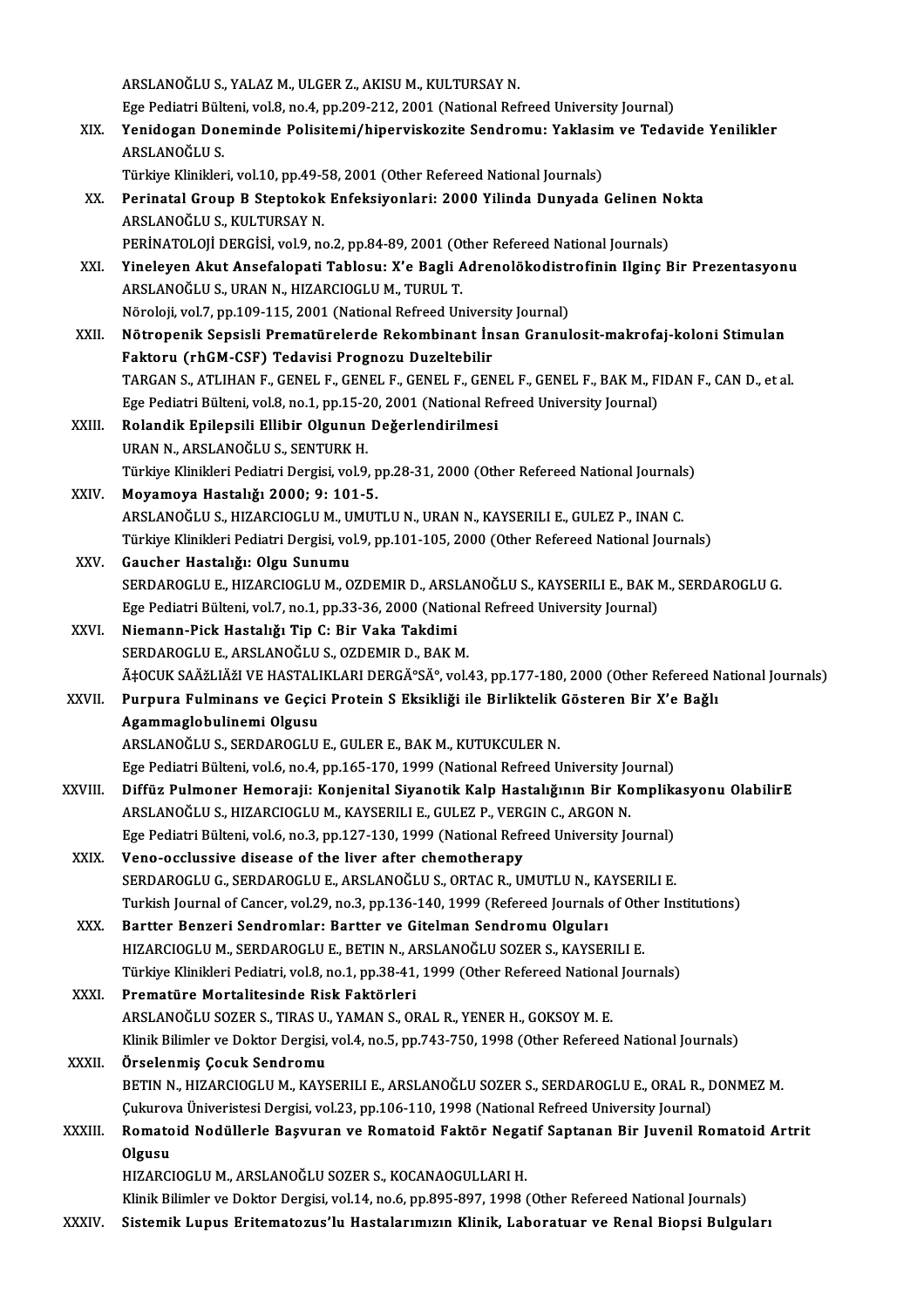HIZARCIOGLUM.,ARSLANOĞLUSOZERS.

Klinik Bilimler ve Doktor Dergisi, vol.4, no.1, pp.104-107, 1998 (Other Refereed National Journals)

- HIZARCIOGLU M., ARSLANOĞLU SOZER S.<br>Klinik Bilimler ve Doktor Dergisi, vol.4, no.1, pp.104-3<br>XXXV. İnfantil Spazmlı 31 Olgunun Değerlendirilmesi Klinik Bilimler ve Doktor Dergisi, vol.4, no.1, pp.104<br>İnfantil Spazmlı 31 Olgunun Değerlendirilmes<br>CAN D., URAN N., ERSOY B., ARSLANOĞLU SOZER S.<br>HASEKİ TIP PÜLTENİ YOL?6 no.1 np.21.25.1998 ( CAN D., URAN N., ERSOY B., ARSLANOĞLU SOZER S.<br>HASEKİ TIP BÜLTENİ, vol.36, no.1, pp.21-25, 1998 (Other Refereed National Journals)
- XXXVI. Çocuklarda Özkıyım Girişimlerinin Değerlendirilmesi ARSLANOĞLUSOZERS.,CAND.,YAVUZ S.,YENDURG., İNANG. Türkiye Klinikleri Pediatri Dergisi, vol.6, pp.153-157, 1997 (Other Refereed National Journals)

## XXXVII. Pnömoninin Ayırıcı Tanısında Radyolojik Skorlamanın Yeri CAND.,ARSLANOĞLUSOZERS.,YENDURG.,APAH.,BAHADIRTAŞD., İNANG. Pnömoninin Ayırıcı Tanısında Radyolojik Skorlamanın Yeri<br>CAN D., ARSLANOĞLU SOZER S., YENDUR G., APA H., BAHADIRTAŞ D., İNAN G.<br>Türkiye Klinikleri Pediatri Dergisi, vol.6, pp.161-166, 1997 (Other Refereed National Journals CAN D., ARSLANOĞLU SOZER S., YENDUR G., APA H., BAHADIRTAŞ D., İNAN G.<br>Türkiye Klinikleri Pediatri Dergisi, vol.6, pp.161-166, 1997 (Other Refereed National Journals)<br>XXXVIII. Ailesel Akdeniz Ateşli Olgularımızın Epidemiyo

Türkiye Klinikleri Pe<br>Ailesel Akdeniz At<br>Değerlendirilmesi<br>HIZARCIOCLUM AE Ailesel Akdeniz Ateşli Olgularımızın E<br>Değerlendirilmesi<br>HIZARCIOGLU M., ARSLANOĞLU SOZER S.<br>Ege Pediatri Bültoni vel 4 nn 45,48,4907 De<mark>ğerlendirilmesi</mark><br>HIZARCIOGLU M., ARSLANOĞLU SOZER S.<br>Ege Pediatri Bülteni, vol.4, pp.45-48, 1997 (National Refreed University Journal)

## Books&Book Chapters

OOks & Book Chapters<br>I. Fortification of human milk in very low birth infants<br>ARSI ANOČLUS MORO C F LE & DOOK CHAPCELE<br>Fortification of human mi<br>ARSLANOĞLU S., MORO G. E.

Fortification of human milk in very low birth infants<br>ARSLANOĞLU S., MORO G. E.<br>in: Nutrition with Human Milk. Research and Practice, Davanzo R, Editor, Graphart, San Dorligo Della Valle, Trieste,<br>nn 67-78-2010 ARSLANOĞLU S.<br>in: Nutrition wit<br>pp.67-78, 2010<br>Eortification c in: Nutrition with Human Milk. Research and Practi<br>pp.67-78, 2010<br>II. Fortification of human milk in VLBW infants<br>ABSLANOČLUS, SQLABLE, MORO G. E pp.67-78, 2010<br>Fortification of human milk in VLB<br>ARSLANOĞLU S., SOLARI E., MORO G. E.<br>in: Undata 2008″ Italy 2008 Arslangslu

Fortification of human milk in VLBW infants<br>ARSLANOĞLU S., SOLARI E., MORO G. E.<br>in: Update 2008", Italy 2008 Arslanoglu S, Moro GE, Solari E. Fortification of human milk in VLBW Update 2008<br>sulla Nutrigiana can Latta Mate ARSLANOĞLU S., SOLARI E., MORO G. E.<br>in: Update 2008", Italy 2008 Arslanoglu S, Moro GE, Solari E. Fortification of human milk i<br>sulla Nutrizione con Latte Materno, Davanzo R, Editor, Graphart, Trieste, pp.49-61, 2008<br>Prna sulla Nutrizione con Latte Materno, Davanzo R, Editor, Graphart, Trieste, pp.49-61, 2008<br>III. Prpcedure Operative

sulla Nutrizione con Latte Materno, Davanzo R, Editor, Graphart, Trieste, pp.49-61, 2008<br><mark>Prpcedure Operative</mark><br>De Nisi G., AMBRUZZI A., ARSLANOĞLU S., BERTINO E., BIASINI A., MORO G. E. , PROFETI C., SPREGHINI M. R. ,<br>TONE Prpcedure<br>De Nisi G., Al<br>TONETTO P.<br>in: Linee Cui De Nisi G., AMBRUZZI A., ARSLANOĞLU S., BERTINO E., BIASINI A., MORO G. E. , PROFETI C., SPREGHINI M. R. ,<br>TONETTO P.<br>in: Linee Guida per la costituzione e l'organizzazione di una Banca del Latte Umano Donato. Societa Ital

TONETTO P.<br>in: Linee Guida per la costituzione e l'organizzazione di una Banca del Latte Umano Donato. Societa Italiana di<br>Neonatologia. (Guidelines for Human Milk Banking, 2007), De Nisi G, Ambruzzi AM, Arslanoglu S, Bert in: Linee Guida per la costituzione e l'organizzazione di una Banca<br>Neonatologia. (Guidelines for Human Milk Banking, 2007), De Nisi<br>A, Moro G, Editor, New Magazine Edizioni, Trento, pp.33-40, 2007<br>Cunnent theories and new Neonatologia. (Guidelines for Human Milk Banking, 2007), De Nisi G, Ambruzzi AM, Arslanoglu S, Bertino E, B.<br>A, Moro G, Editor, New Magazine Edizioni, Trento, pp.33-40, 2007<br>IV. Current theories and new perspectives in the

# A, Moro G, Editor, New Magazine Edizioni, Trento, pp.33-40, 2007<br>IV. Current theories and new perspectives in the dietary management of cow's milk allergy: are we<br>approaching the solution? approaching the solution?<br>MORO G. E. , ARSLANOĞLU S.<br>in: Focus on Protein Research, Robinson JW, Editor, Nova Science Publishers, New York, pp.103-126, 2004<br>Controindisariani all'allattamente al sene

MOROG.E. ,ARSLANOĞLUS.

in: Focus on Protein Research<br>**Controindicazioni all'allat<br>MORO G. E. , ARSLANOĞLU S.**<br>in: L'allattamente al sene del

V. Controindicazioni all'allattamento al seno<br>MORO G. E. . ARSLANOĞLU S.

Controindicazioni all'allattamento al seno<br>MORO G. E. , ARSLANOĞLU S.<br>in: L'allattamento al seno del tuo bambino. Commissione Consuntiva sula promozione dell'allattamento al seno<br>della Segista' Italiana di Neonatologia. Ci MORO G. E. , ARSLANOĞLU S.<br>in: L'allattamento al seno del tuo bambino. Commissione Consuntiva sula promozione dell'al<br>della Societa' Italiana di Neonatologia, Giustardi A, Editor, Editeam, Ferrara, pp.25-26, 2004 della Societa' Italiana di Neonatologia, Giustardi A, Editor, Editeam, Ferrara, pp.25-26, 2004<br>Refereed Congress / Symposium Publications in Proceedings

efereed Congress / Symposium Publications in Proceedings<br>I. Hearing Loss and Associated Factors in VLBW Infants: Results from a Level III NICU at the Anatolian **Side of Islam**<br>Side of İstanbul<br>ABSI ANOČULS *İ* Hearing Loss and Associated Factors in VLBW Infants: Results from a Level III NICU at<br>Side of İstanbul<br>ARSLANOĞLU S., Özümüt S., Akın Mungan İ., Bulut Ö., Üstün N., Büyükkayhan D., Balaban C., Ovalı F.<br>The 2nd Internationa

Side of İstanbul<br>ARSLANOĞLU S., Özümüt S., Akın Mungan İ., Bulut Ö., Üstün N., Büyükkayhan D., Balaban C., Ovalı F. The 2nd International Neonatology Association Conference, Viyana, Austria, 15 July 2016, pp.39

II. Incidence of Extra-uterine growth retardation and related factors in preterm infants<br>ARSLANOĞLU S., Oğuz M. E., Terek D., Çelik K.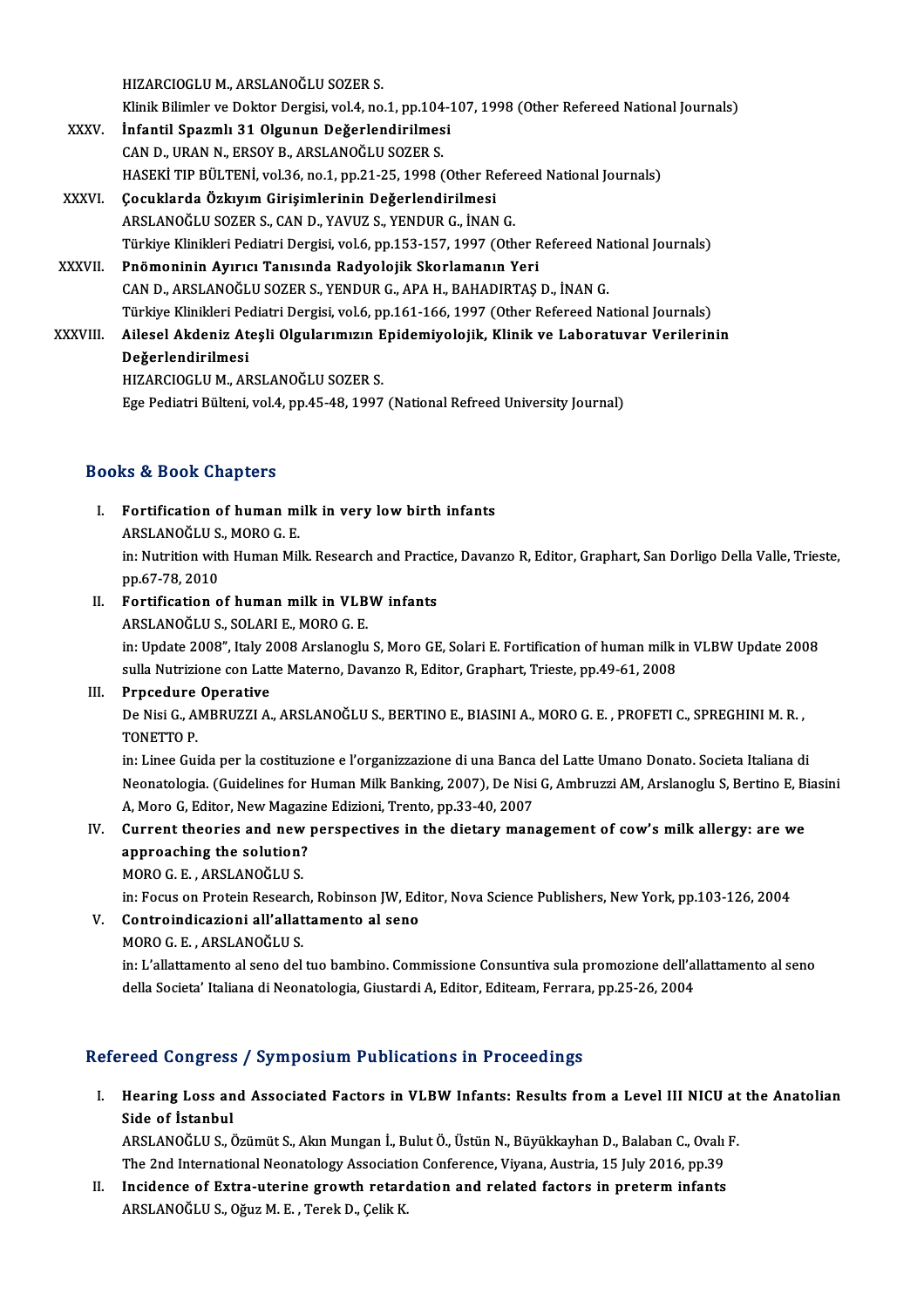The 2nd International Neonatology Association Conference, Viyana, Austria, 15 July 2016, pp.39<br>Yonidoženda Eulminent KanasižerVetmerliži:Tinerinemimi?Hemelrematermu?

- I I. The 2nd International Neonatology Association Conference, Viyana, Austria, 15 July 2016<br>III. Yenidoğanda Fulminant KaraciğerYetmezliği:Tirozinemimi?Hemokromotozmu?<br>Örümüt S.H. Mungan Alan İ. Özen L. Bulut Ö. Com S. Ze The 2nd International Neonatology Association Conference, Viyana, Austria, 15 July 2016, pp.39<br>Yenidoğanda Fulminant KaraciğerYetmezliği:Tirozinemimi?Hemokromotozmu?<br>Özümüt S. H. , Mungan Akın İ., Özer I., Bulut Ö., Çam S. Yenidoğanda Fulminant KaraciğerYetmezliği:Tirozinemimi?He<br>Özümüt S. H. , Mungan Akın İ., Özer I., Bulut Ö., Çam S., Zemheri E., BÜY<br>24. Ulusal Neonatoloji Kongresi, Antalya, Turkey, 17 May 2016, pp.12<br>Vükaak Biakli Bromatü Özümüt S. H. , Mungan Akın İ., Özer I., Bulut Ö., Çam S., Zemheri E., BÜYÜKKA'<br>24. Ulusal Neonatoloji Kongresi, Antalya, Turkey, 17 May 2016, pp.12<br>IV. Yüksek Riskli Prematüre Bebeklerde İşitme Taraması Sonuçlarımız<br>Ör
- 24. Ulusal Neonatoloji Kongresi, Antalya, Turkey, 17 May 2016, pp.12<br>Yüksek Riskli Prematüre Bebeklerde İşitme Taraması Sonuçlarımız<br>Özümüt S. H. , ARSLANOĞLU S., Mungan Akın İ., Bulut Ö., Balaban C., BÜYÜKKAYHAN D., OVALI Yüksek Riskli Prematüre Bebeklerde İşitme Taraması Sonuçla<br>Özümüt S. H. , ARSLANOĞLU S., Mungan Akın İ., Bulut Ö., Balaban C., Bİ<br>24. Ulusal Neonatoloji Kongresi, Antalya, Turkey, 17 May 2016, pp.11<br>Neonatal Listeriyesinde 24. Ulusal Neonatoloji Kongresi, Antalya, Turkey, 17 May 2016, pp.11<br>V. Neonatal Listeriyosizde Farklı Klinik Seyirler
- 24. Ulusal Neonatoloji Kongresi, Antalya, Turkey, 17 May 2016, pp.11<br><mark>Neonatal Listeriyosizde Farklı Klinik Seyirler</mark><br>Özümüt S. H. , Bulut Ö., Mungan Akın İ., Cengiz M., BÜYÜKKAYHAN D., ARSLANOĞLU S., OVALI H. F.<br>24. Ulusa Neonatal Listeriyosizde Farklı Klinik Seyirler<br>Özümüt S. H. , Bulut Ö., Mungan Akın İ., Cengiz M., BÜYÜKKAYHAN D., A<br>24. Ulusal Neonatoloji Kongresi, Antalya, Turkey, 17 May 2016, pp.10<br>Anne Sütü Mikrobietesı Özümüt S. H. , Bulut Ö., Mur<br>24. Ulusal Neonatoloji Kon<br>VI. – **Anne Sütü Mikrobiotası**<br>ABSI ANQČLU S
- 24. Ulusal Neonatoloji Kongresi, Antalya, Turkey, 17 May 2016, pp.10<br>VI. Anne Sütü Mikrobiotası<br>ARSLANOĞLU S. 4. Pediatrik Probiyotik Prebiyotik Akademisi, Nevşehir, Turkey, 25 February 2016, pp.10-12 ARSLANOĞLU S.<br>4. Pediatrik Probiyotik Prebiyotik Akademisi, Nevşehir, Turkey, 25 February<br>VII. Yaşamın Erken Döneminde Prebiyotik Kullanımı ve Klinik Sonuçlar<br>ARSLANOĞLU S
- 4. Pediatrik Prob<br>Yaşamın Erken<br>ARSLANOĞLU S.<br>2. Marmara Padi Yaşamın Erken Döneminde Prebiyotik Kullanımı ve Klinik Sonuçla<br>ARSLANOĞLU S.<br>3. Marmara Pediatri Kongresi, İstanbul, Turkey, 18 February 2016, pp.14<br>Yonidogan Yogun Bolum Ünitesinde Elisabethkingia Meningasenti

- ARSLANOĞLU S.<br>3. Marmara Pediatri Kongresi, İstanbul, Turkey, 18 February 2016, pp.14<br>VIII. Yenidogan Yogun Bakım Ünitesinde Elisabethkingia Meningoseptica Enfeksiyonu<br>CELIK K, TEREK D, OLUKMAN O, DEMİR G, TURGUTKAYA G 3. Marmara Pediatri Kongresi, İstanbul, Turkey, 18 February 2016, pp.14<br>Yenidogan Yogun Bakım Ünitesinde Elisabethkingia Meningoseptica E<br>CELIK K., TEREK D., OLUKMAN O., DEMİR G., TURGUTKAYA G., ARSLANOĞLU S.<br>51. Türk Pedi CELIK K., TEREK D., OLUKMAN O., DEMİR G., TURGUTKAYA G., ARSLANOĞLU S.<br>51. Türk Pediatri Kongresi, İzmir, Turkey, 17 May 2015, vol.50, no.1, pp.62-63 CELIK K., TEREK D., OLUKMAN O., DEMİR G., TURGUTKAYA G., ARSLANOĞLU S.<br>51. Türk Pediatri Kongresi, İzmir, Turkey, 17 May 2015, vol.50, no.1, pp.62-63<br>IX. Hipoksik İskemik Ensefalopatide Hipotermi Tedavisi Sepsis Sıklıgını
- 51. Türk Pediatri Kongresi, İzmir, Turkey, 17 May 2015, vol.50, no.1, pp.62-63<br>Hipoksik İskemik Ensefalopatide Hipotermi Tedavisi Sepsis Sıklıgını Etkili<br>CELIK K., TEREK D., OLUKMAN O., ALTUG DEMİROL H., MADEN F., ARSLANOĞ Hipoksik İskemik Ensefalopatide Hipotermi Tedavisi Sepsis Sıklıgıı<br>CELIK K., TEREK D., OLUKMAN O., ALTUG DEMİROL H., MADEN F., ARSLAN<br>51. Türk Pediatri Kongresi, İzmir, Turkey, 17 May 2015, vol.50, no.1, pp.63<br>Prematüre Be CELIK K., TEREK D., OLUKMAN O., ALTUG DEMİROL H., MADEN F., ARSLANOĞLU<br>51. Türk Pediatri Kongresi, İzmir, Turkey, 17 May 2015, vol.50, no.1, pp.63<br>X. Prematüre Bebeklerde Ekstauterin Büyüme Sıklıgı ve İlişkili Faktörler<br>OC
- 51. Türk Pediatri Kongresi, İzmir, Turkey, 17 May 2015, vol.50, no.1, pp.63<br>Prematüre Bebeklerde Ekstauterin Büyüme Sıklıgı ve İlişkili Faktörle<br>OGUZ E., CELIK K., TEREK D., OLUKMAN O., KAHRAMANER R., ARSLANOĞLU S.<br>22 Hluc Prematüre Bebeklerde Ekstauterin Büyüme Sıklıgı ve İlişkili Faktörler<br>OGUZ E., CELIK K., TEREK D., OLUKMAN O., KAHRAMANER R., ARSLANOĞLU S.<br>23. Ulusal Neonatoloji Kongresi (UNEKO), Adana, Turkey, 19 April 2015, pp.815<br>Yoni OGUZ E., CELIK K., TEREK D., OLUKMAN O., KAHRAMANER R., ARSLANOĞLU S.<br>23. Ulusal Neonatoloji Kongresi (UNEKO), Adana, Turkey, 19 April 2015, pp.815<br>XI. Yenidogan Döneminde Üre Siklus Bozuklugu Tanısı Alan 6 Olgu
- 23. Ulusal Neonatoloji Kongresi (UNEKO), Adana, Turkey, 19 April 2015, pp.815<br>Yenidogan Döneminde Üre Siklus Bozuklugu Tanısı Alan 6 Olgu<br>CELIK K., TEREK D., OLUKMAN O., KAGNICI M., GOZMEN KESKİN S., ARSLANOĞLU S.<br>22. Ulus Yenidogan Döneminde Üre Siklus Bozuklugu Tanısı Alan 6 Olgu<br>CELIK K., TEREK D., OLUKMAN O., KAGNICI M., GOZMEN KESKİN S., ARSLANOĞLU<br>23. Ulusal Neonatoloji Kongresi (UNEKO), Adana, Turkey, 19 April 2015, pp.409<br>Yenidoğanda CELIK K., TEREK D., OLUKMAN O., KAGNICI M., GOZMEN KESKİN S., ARSLANOĞLU S.<br>23. Ulusal Neonatoloji Kongresi (UNEKO), Adana, Turkey, 19 April 2015, pp.409<br>XII. Yenidoğanda Toplum Kökenli Alt Solunum Yolu Enfeksiyonların
- 23. Ulusal Neonatoloji Kongresi (UNEKO), Adana, Turke<br>Yenidoğanda Toplum Kökenli Alt Solunum Yolu E<br>Reaksiyonu İle Saptanan Etkenler ve Klinik Seyir<br>CELIK K. ALTUC DEMİROL H. OLUKMAN O. COKULU C Yenidoğanda Toplum Kökenli Alt Solunum Yolu Enfeksiyonlarında Multipl<br>Reaksiyonu İle Saptanan Etkenler ve Klinik Seyir<br>CELIK K., ALTUG DEMİROL H., OLUKMAN O., GOKULU G., TEREK D., ARSLANOĞLU S.<br>22 Hlucel Neonatolaji Kongre Reaksiyonu İle Saptanan Etkenler ve Klinik Seyir<br>CELIK K., ALTUG DEMİROL H., OLUKMAN O., GOKULU G., TEREK D., ARSLANOĞLU<br>23. Ulusal Neonatoloji Kongresi (UNEKO), Adana, Turkey, 19 April 2015, pp.717<br>Zallusaar Sandromu Tanı CELIK K., ALTUG DEMİROL H., OLUKMAN O., GOKULU G., TEREK D., ARSLANOĞLU S.<br>23. Ulusal Neonatoloji Kongresi (UNEKO), Adana, Turkey, 19 April 2015, pp.717<br>XIII. Zellweger Sendromu Tanılı HAstalarımız: Tek Merkezli Deneyi
- 23. Ulusal Neonatoloji Kongresi (UNEKO), Adana, Turkey, 19 April 2015, pp.717<br>Zellweger Sendromu Tanılı HAstalarımız: Tek Merkezli Deneyim<br>KAGNICI M., CANDA E., ISGUDER R., OLUKMAN O., CELİK K., TEREK D., ARSLANOĞLU S.<br>YII Zellweger Sendromu Tanılı HAstalarımız: Tek Merkezli Deneyim<br>KAGNICI M., CANDA E., ISGUDER R., OLUKMAN O., CELİK K., TEREK D., ARSLANOĞLU S.<br>XIII. Ulusal Metabolik Hastalıklar ve Beslenme Kongresi, Adana, Turkey, 14 April KAGNICI M., CANDA E., ISGUDER R., OL<br>XIII. Ulusal Metabolik Hastalıklar ve Be<br>XIV. Prematürenin Enteral Beslenmesi XIII. Ulusal Metal<br><mark>Prematürenin</mark><br>ARSLANOĞLU S.<br>T.C. Səğlir Pakan
- 

Prematürenin Enteral Beslenmesi<br>ARSLANOĞLU S.<br>T.C. Sağlık Bakanlığı Halk Sağlığı Kurumu Çocuk ve Ergen Sağlığı Daire Başkanlığı ve Türk Neonatoloji Derneği ARSLANOĞLU S.<br>T.C. Sağlık Bakanlığı Halk Sağlığı Kurumu Çocuk ve Ergen Sağlığı Daire Başkanlığı ve Türk Neonatoloji Derne<br>Çocuk Sağlığı ve Hastalıkları Uzmanları İçin Güncelleme Kursu, Ankara, Turkey, 23 March 2015, pp.150 T.C. Sağlık Bakanlığı Halk Sağlığı Kurumu Çocuk ve Ergen Sağlığı Daire Başkanlığı ve Türk Neonatoloji Derneği<br>Çocuk Sağlığı ve Hastalıkları Uzmanları İçin Güncelleme Kursu, Ankara, Turkey, 23 March 2015, pp.150-153<br>XV.

# Çocuk Sağlığı ve Hastalıkları Uzmanları İçin Güncelleme Kursu, Ankara, Turkey, 23 March 2015, pp.150-153<br>XV. Effect of prolonged refrigeration on the biochemical and microbiological characteristic of human<br>milk Effect of prolonged refrigeration on the biochemical and microbiological characteristic of human<br>milk<br>PEILA C., ARSLANOĞLU S., TONETTO P., MORO G. E. , COSCIA A., VAGLIANO L., ROVELLI I., DI BELLA E., BARO C.,<br>CAVALLAPIN L

milk<br>PEILA C., ARSLANOĞL<br>CAVALLARIN L., et al.<br>Eth International Cont PEILA C., ARSLANOĞLU S., TONETTO P., MORO G. E. , COSCIA A., VAGLIANO L., ROVELLI I.<br>CAVALLARIN L., et al.<br>5th International Conference on Clinical Neonatology, Torıno, Italy, 11 September 2014<br>Türkiye'de Anne Sütü Benkesı

5th International Conference on Clinical Neonatology, Tormo, Italy, 11 September 2014

# CAVALLARIN L., et al.<br>5th International Conference on Clinical Neonatology, Torıno, Italy, 11 September 2014<br>XVI. Türkiye'de Anne Sütü Bankacılığının Kuruluşu: Türk Anne Sütü Bankacılığı Modeli ve Kuruluşta<br>Gelinen Nok Gelinen Nokta<br>ARSLANOĞLU S.<br>36. Pediatri Günleri ve Pediatri Hemşireliği Günleri, İstanbul, Turkey, 08 April 2014, pp.28-29<br>Massiya Penisandial Effusian dua ta Intransaisandial Mixad CarmCell Tumar in a Pr

ARSLANOĞLUS.

# XVII. Massive Pericardial Effusion due to Intrapericardial Mixed GermCell Tumor in a Premature Baby: A<br>Case Report 36. Pediatri Gi<br>Massive Peri<br>Case Report<br>DO<sup>VSO7.</sup> O. TE

DOKSOZO.,TEREKD.,KARACELIKM.,YILDIRIMH.,KUCUKM.,GONULALD.,ARSLANOĞLUS.,MESET.,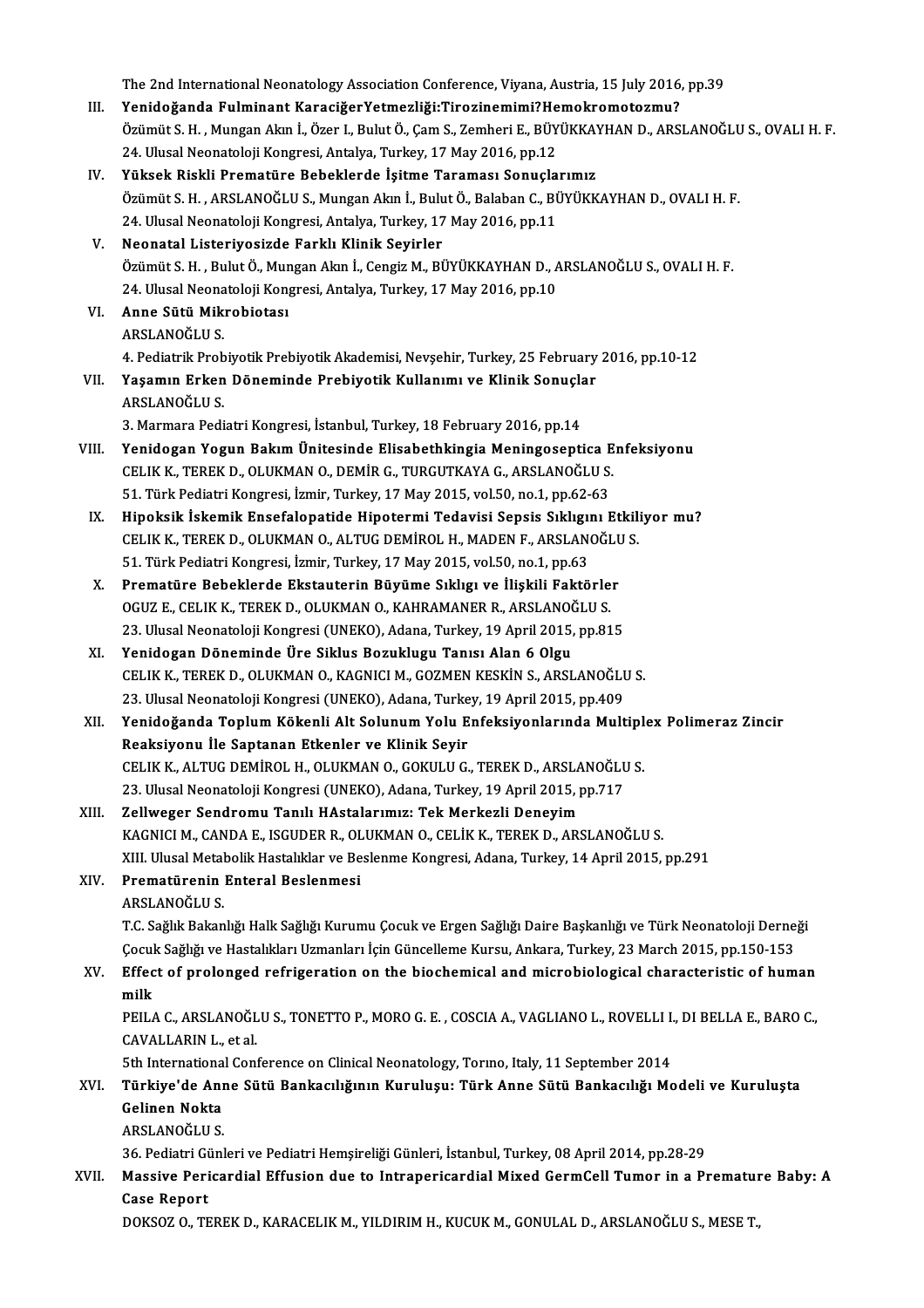SARIOSMANOGLUN, UNALN.

19th International Congress of Update in Cardiology and Cardiovascular Surgery, Antalya, Turkey, 13 March 2014<br>10th International Congress of Update in Cardiology and Cardiovascular Surgery, Antalya, Turkey, 13 March 2014<br>

# XVIII. Current knowledge, perceptions, and opinion about human milk banking in Turkey: I. Perspective of the parents 10th Internat<br>Current kno<br>the parents<br>ABSLANOČU Current knowledge, perceptions, and opinion about human milk banking in Turkey: I.<br>the parents<br>ARSLANOĞLU S., TEREK D., GONULAL D., OZGUVEN S., CAGLAYAN I., KAHRAMANER R., DEVECI R.<br>2nd International Congress of European M

the parents<br>ARSLANOĞLU S., TEREK D., GONULAL D., OZGUVEN S., CAGLAYAN I., KAHRAMANER R., DEVECI R.<br>2nd International Congress of European Milk Bank Association (EMBA), İstanbul, Turkey, 08 November 2013,<br>nn <sup>27</sup> ARSLA<br>2nd In<br>pp.27<br>Impas 2nd International Congress of European Milk Bank Association<br>pp.27<br>XIX. Impact of pasteurization on human milk macronutrients<br>APSLANOČLUS OZCINENS TEREK DOUIKMAN O CONIUAL

pp.27<br>Impact of pasteurization on human milk macronutrients<br>ARSLANOĞLU S., OZGUVEN S., TEREK D., OLUKMAN O., GONULAL D., CELIK K., DOGAN E., OZCIFTCI G. Impact of pasteurization on human milk macronutrients<br>ARSLANOĞLU S., OZGUVEN S., TEREK D., OLUKMAN O., GONULAL D., CELIK K., DOGAN E., OZCIFTCI G.<br>2nd International Congress of European Milk Bank Association (EMBA), İstanb ARSLA<br>2nd In<br>pp.34 2nd International Congress of European Milk Bank Association (EMBA), İstanbul, Turkey, 08 November 2013,<br>2013, pp.34<br>XX. Current knowledge, perceptions, and opinion about human milk banking in Turkey: I. Perspective of<br>201

pp.34<br>XX. Current knowledge, perceptions, and opinion about human milk banking in Turkey: I. Perspective of<br>health care providers in NICU Current knowledge, perceptions, and opinion about human milk banking in Turkey<br>health care providers in NICU<br>ARSLANOĞLU S., TEREK D., GONULAL D., OZGUVEN S., CELIK K., KAHRAMANER R., MADEN F.<br>2nd International Congress of

2nd International Congress of European Milk Bank Association (EMBA), İstanbul, Turkey, 08 November 2013, pp.21 ARSLA<br>2nd In<br>pp.21 2nd International Congress of European Milk Bank Association (1<br>pp.21<br>XXI. Where East Meets West: The Turkish milk banking model

# pp.21<br>Where East Me<br>ARSLANOĞLU S.<br>2nd Internations

Where East Meets West: The Turkish milk banking model<br>ARSLANOĞLU S.<br>2nd International Congress of European Milk Bank Association (EMBA), İstanbul, Turkey, 08 November 2013,<br>nn 13 ARSLA<br>2nd In<br>pp.13<br>The ex 2nd International Congress of European Milk Bank Association (EMBA), İstanbul, Turkey<br>pp.13<br>XXII. The etiological profile of neonatal seizures and neurodevelopmental outcome<br>CURPUZ C. UNALRA, OZREK E. UNALN, CALKAVUR S. OL

- pp.13<br>The etiological profile of neonatal seizures and neurodevelopmental outcome<br>GURBUZ G., UNALP A., OZBEK E., UNAL N., CALKAVUR S., OLUKMAN O., ARSLANOĞLU S. The etiological profile of neonatal seizures and neurodevelopmental outcome<br>GURBUZ G., UNALP A., OZBEK E., UNAL N., CALKAVUR S., OLUKMAN O., ARSLANOĞLU S.<br>30th International Epilepsy Congress, Montreal, Canada, 23 June 201
- XXIII. Yenidoğan Nöbetlerinin Etyolojik ve Nörogelişimsel Sonuçları<br>GURBUZ G., UNALP A., OZBEK E., UNAL N., CALKAVUR S., OLUKMAN O., ARSLANOĞLU S. 30th International Epilepsy Congress, Montreal, Canada, 23 June 2013, vol.54, pp.235-2<br>Yenidoğan Nöbetlerinin Etyolojik ve Nörogelişimsel Sonuçları<br>GURBUZ G., UNALP A., OZBEK E., UNAL N., CALKAVUR S., OLUKMAN O., ARSLANOĞL Yenidoğan Nöbetlerinin Etyolojik ve Nörogelişimsel Sonuçları<br>GURBUZ G., UNALP A., OZBEK E., UNAL N., CALKAVUR S., OLUKMAN O., ARSI<br>XV. Ulusal Çocuk Nörolojisi Kongresi, Sivas, Turkey, 22 May 2013, pp.73-74<br>Yonidoganda Cidd GURBUZ G., UNALP A., OZBEK E., UNAL N., CALKAVUR S., OLUKMAN O., ARSLA<br>XV. Ulusal Çocuk Nörolojisi Kongresi, Sivas, Turkey, 22 May 2013, pp.73-74<br>XXIV. Yenidoganda Ciddi Hiperamonyemi: Arjininosüksinat Liyaz Eksikliği
- Yenidoganda Ciddi Hiperamonyemi: Arjininosüksinat Liyaz Eksikliği<br>TEREK D., KAHRAMANER R., ÖZÇİFTÇİ G., OLUKMAN O., COKER M., ARSLANOĞLU S. Yenidoganda Ciddi Hiperamonyemi: Arjininosüksinat Liyaz Eksikliği<br>TEREK D., KAHRAMANER R., ÖZÇİFTÇİ G., OLUKMAN O., COKER M., ARSLANOĞLU<br>21. Ulusal Neonatoloji Kongresi (UNEKO), Antalya, Turkey, 14 April 2013, pp.335<br>Effec TEREK D., KAHRAMANER R., ÖZÇİFTÇİ G., OLUKMAN O., COKER M., ARSLANOĞLU<br>21. Ulusal Neonatoloji Kongresi (UNEKO), Antalya, Turkey, 14 April 2013, pp.335<br>XXV. Effect of prolonged refrigeration on the protein quality of breast
- Effect of prolonged refrigeration on the protein quality of breast milk<br>GIRIBALDI M., BARO C., PEILA C., ARSLANOĞLU S., MORO G. E. , BERTINO E., GIUFFRIDA M., CAVALLARIN L. 1st International Congress of European Milk Bank Association (EMBA), Lisbon, Portugal, 05 October 2012, pp.26 GIRIBALDI M., BARO C., PEILA C., ARSLANOĞLU S., MORO G. E. , BERTINO E., GIUFFRIDA M., CAVALLARIN L.<br>1st International Congress of European Milk Bank Association (EMBA), Lisbon, Portugal, 05 October 2012, pp.26<br>XXVI. Prolo
- 1st International Congress of European Milk Bank Association (EMBA), Lisbon, Portugal, 05 October 2012, pp.2<br>Prolonged refrigerated storage of human milk: effects of nutritive and non-nutritive characteristic<br>TONETTO P., G Prolonged<br>TONETTO P.<br>BERTINO E.<br>Abstrast P.a. TONETTO P., GASTALDI D., GARIBALDI M., ORTOFFI M., PEILA C., ARSLANOĞLU S., MORO G. E. , CAVALLARIN L.,<br>BERTINO E.<br>Abstract Book of 1st International Congress of European Milk Bank Association (EMBA), Lisbon, Portugal, 05<br>

Abstract Book of 1st International Congress of European Milk Bank Association (EMBA), Lisbon, Portugal, 05

XXVII. Nadir Görülen Bir Vaka: Fatco Sendromu October 2012, pp.22<br>Nadir Görülen Bir Vaka: Fatco Sendromu<br>KAYA KILIÇ F., KATİPOĞLU N., HAZAN F., HEKİMOĞLU Ü., OLUKMAN O., ARSLANOĞLU S.<br>20 Hlusal Neonataleji Kongresi (UNEKO), Muğla Turkey 15 April 2012, pp.472 Nadir Görülen Bir Vaka: Fatco Sendromu<br>KAYA KILIÇ F., KATİPOĞLU N., HAZAN F., HEKİMOĞLU Ü., OLUKMAN O., ARSLANı<br>20. Ulusal Neonatoloji Kongresi (UNEKO), Muğla, Turkey, 15 April 2012, pp.472<br>Human milk banking 20. Ulusal Neonatoloji Kongresi (UNEKO), Muğla, Turkey, 15 April 2012, pp.472

XXVIII. Human milk banking<br>HARTMANN P., ARSLANOĞLU S.

Human milk banking<br>HARTMANN P., ARSLANOĞLU S.<br>Neonatal Nutrition Symposium organized by the University of Western Australia, Centre for Neonatal Research<br>and Education, Perth, Australia, 20 February 2012, pp.9. HARTMANN P., ARSLANOĞLU S.<br>Neonatal Nutrition Symposium organized by the Univers<br>and Education, Perth, Australia, 20 February 2012, pp.8<br>Undete en buman milk fortification.

Neonatal Nutrition Symposium organize<br>and Education, Perth, Australia, 20 Febru<br>XXIX. Update on human milk fortification and Education, Perth, Australia, 20 February 2012, pp.8<br>Update on human milk fortification<br>ARSLANOĞLU S. Update on human milk fortification<br>ARSLANOĞLU S.<br>Neonatal Nutrition Symposium organized by the University of Western Australia, Centre for Neonatal Research<br>and Education, Perth, Australia, 20 February 2012, pp.2. ARSLANOĞLU S.<br>Neonatal Nutrition Symposium organized by the Univers<br>and Education, Perth, Australia, 20 February 2012, pp.2<br>Neutral probietis elizesessberide supplementatio

Neonatal Nutrition Symposium organized by the University of Western Australia, Centre for Neonatal Research<br>and Education, Perth, Australia, 20 February 2012, pp.2<br>XXX. Neutral prebiotic oligosaccharide supplementation ear and Education, Perth, Australia, 20 February 2012, pp.2<br>Neutral prebiotic oligosaccharide supplementation early in life and allergy associated symptoms<br>later on: A five-year follow-up

ARSLANOĞLUS.,MOROG.E. ,RIZZARDI S.,COPPOLAM.,COPPOLAM.,WIENZ F.,STAHLB.,BOEHMG.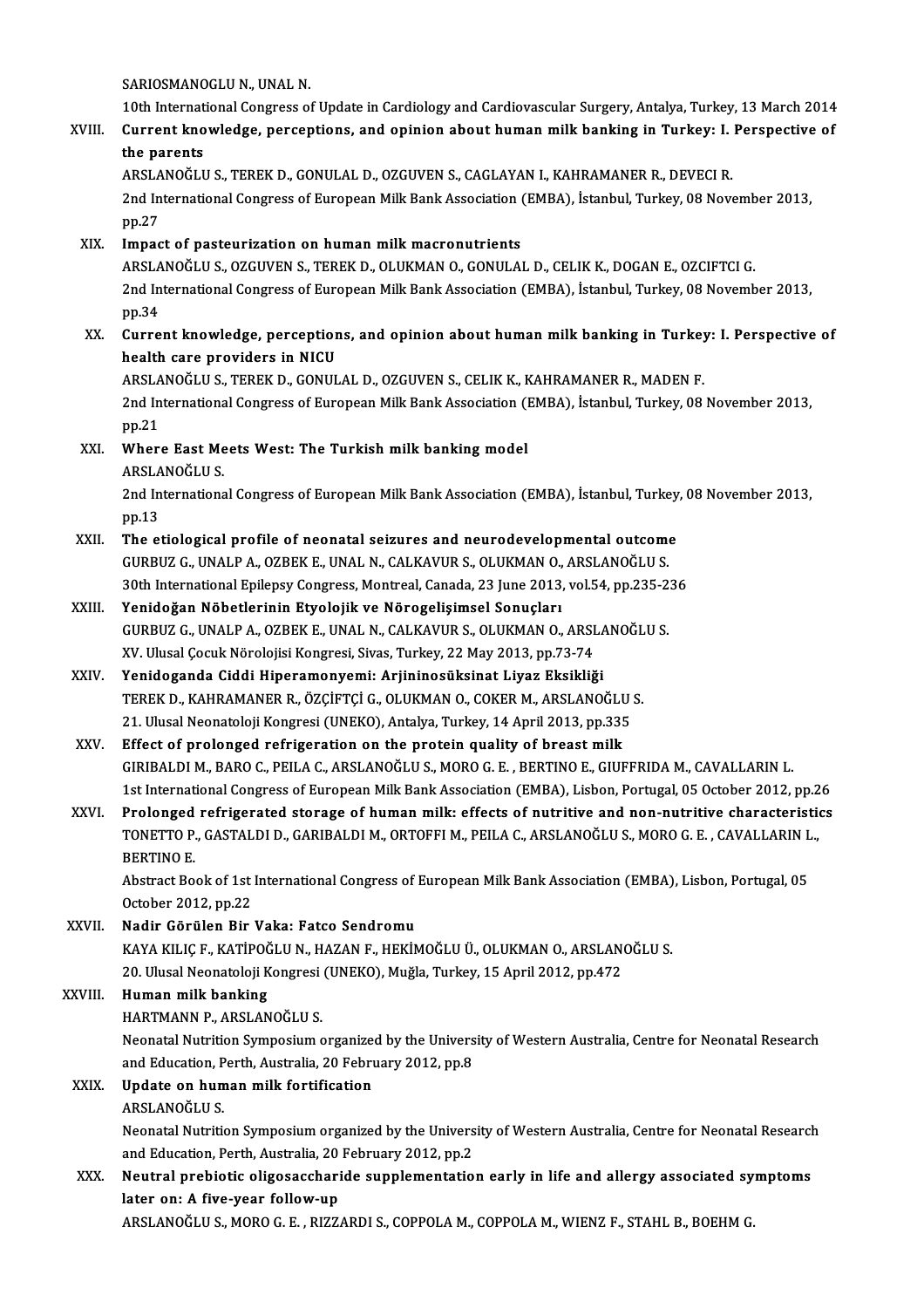44th Annual Meeting of European Society for Paediatric Gastroenterology, Hepatology and Nutrition (ESPGHAN),<br>Serrente Jtaly, 25 May 2011, np.123 44th Annual Meeting of European Soo<br>Sorrento, Italy, 25 May 2011, pp.123<br>Effects Of Besteunization On The 44th Annual Meeting of European Society for Paediatric Gastroenterology, Hepatology and Nutrition (ESPGHAN<br>Sorrento, Italy, 25 May 2011, pp.123<br>XXXI. Effects Of Pasteurization On The Protein Content Of Human Milk: High-Tem

|               | Sorrento, Italy, 25 May 2011, pp.123                                                                           |
|---------------|----------------------------------------------------------------------------------------------------------------|
| XXXI.         | Effects Of Pasteurization On The Protein Content Of Human Milk: High-Temperature Short-Time vs                 |
|               | Holder                                                                                                         |
|               | ARSLANOĞLU S., MORO G. E., BARO C., GIRIBALDI M., GIUFFRIDA M., DELLAVALLE G., TONETTO P., BIASINI A.,         |
|               | CAVALLARIN L., COSCIA A., et al.                                                                               |
|               | 44th Annual Meeting of European Society for Paediatric Gastroenterology, Hepatology and Nutrition (ESPGHAN),   |
|               | Sorrento, Italy, 25 May 2011, pp.219                                                                           |
| XXXII.        | Prematüre Beselenmesinde Anne Sütü Güçlendirilmesi: Yenilikler ve Öneriler                                     |
|               | ARSLANOĞLU S                                                                                                   |
|               | Zekai Tahir Burak Kadın Sağlığı EAH II. Yenidoğan Günleri, Ankara, Turkey, 18 March 2011, pp.9-10              |
| XXXIII.       | Donör Anne Sütü Kullanımı                                                                                      |
|               | ARSLANOĞLU S.                                                                                                  |
|               | Zekai Tahir Burak Kadın Sağlığı EAH II. Yenidoğan Günleri, Ankara, Turkey, 18 March 2011, pp.15                |
| XXXIV.        | Allattamento e organizzazione del sonno (Feeding and sleep regulation                                          |
|               | ARSLANOĞLU S., NICOCIA M.                                                                                      |
|               | Workshop organized by Working Group Care of Italian Neonatal Society, Roma, Italy, 21 January 2011, pp.3-4     |
| <b>XXXV</b>   | Adjustable fortification of human milk: this novel method makes a difference                                   |
|               | ARSLANOĞLU S., MORO G. E., GRELLA L., GUIDA L., COLNAGHI A., ZIEGLER E. E.                                     |
|               | 3rd International Human Milk Banking Meeting, Milano, Italy, 16 October 2010, pp.68                            |
| XXXVI.        | Impact of heat treatment on protein composition of donor human milk                                            |
|               | ARSLANOĞLU S.                                                                                                  |
|               | 3rd International Human Milk Banking Meeting,, Milano, Italy, 16 October 2010, pp.24                           |
| <b>XXXVII</b> | Optimization of human milk fortification: Recommendations and presentation of a practical protocol             |
|               | ARSLANOĞLU S., MORO G. E.                                                                                      |
|               | . Proc. 3rd International Human Milk Banking Meeting, Milano, Italy, 16 October 2010, pp.68                    |
| XXXVIII.      | Evaluation of biochemical markers of cardiovascular injury in healthy term infants: cord blood                 |
|               | levels significantly differ from capillary blood levels                                                        |
|               | ARSLANOĞLU S., PIROLI M., MEZZINA G., MORO G. E.                                                               |
|               | XXII European Congress of Perinatal Medicine, Granada, Spain, 26 May 2010, pp.270                              |
| XXXIX.        | Promotion of Banked Donor Milk Use in Preterm Infant Feeding: Is it a Human Rights Issue?<br>ARSLANOĞLU S.     |
|               | 9th World Congress of Perinatal Medicine, Berlin, Germany, 24 October 2009, pp.23                              |
| XL.           | Immunoglobulin free light chains play a pivotal role in casein allergy in mice and might be a                  |
|               | biomarker for atopic dermatitis in infants                                                                     |
|               | Schouten B., van Esch B., Blokhuis B., Kormelink G., Groot T., Hofman G., Moro G. E., BOEHM G., ARSLANOGLU S., |
|               | Knippel L.                                                                                                     |
|               | 28th Congress of the European Academy of Allergy and Clinical Immunology, Varsova, Poland, 06 June 2009, pp.64 |
| XLI.          | -La banca del latte umano dell'ospedale Macedonio Melloni di Milano: 23 anni di attività (1985-                |
|               | 2008)                                                                                                          |
|               | GRELLA L., GRANATA S., GARBARINO V., BONANNO I., ARSLANOĞLU S., MORO G. E.                                     |
|               | XXII Convegno SIN Sezione Lombardia (XXII Congress of Italian of Neonatology, Bergamo, Italy, 30 January 2009  |
| XLII.         | Alimentazione con latte materno dei neonati con peso estramemente basso (VLBW): l'esperienza                   |
|               | dell'ospedale Macedonio Melloni                                                                                |
|               | FIORINI A., FEDELI L., CICCOTELLA L., GRELLA L., GRANATA S., MULE F., PARIGI F., LUCIA L., ARSLANOĞLU S.,      |
|               | MORO G.E.                                                                                                      |
|               | XXII Convegno SIN Sezione Lombardia (XXII Congress of Italian of Neonatology, Bergamo, Italy, 30 January 2009  |
| XLIII.        | A Randomised Controlled Double-Blind Study of a New Oligosachharide Mixture Supplemented to                    |
|               | Infant Formula: Febrile Episodes in the First Year of Life                                                     |
|               | Eisses A., SAUER P., ARSLANOĞLU S., MIPS S. G.                                                                 |
|               | The Congress of the European Academy of Paediatrics, Nice, France, 24 October 2008, pp.51                      |
|               |                                                                                                                |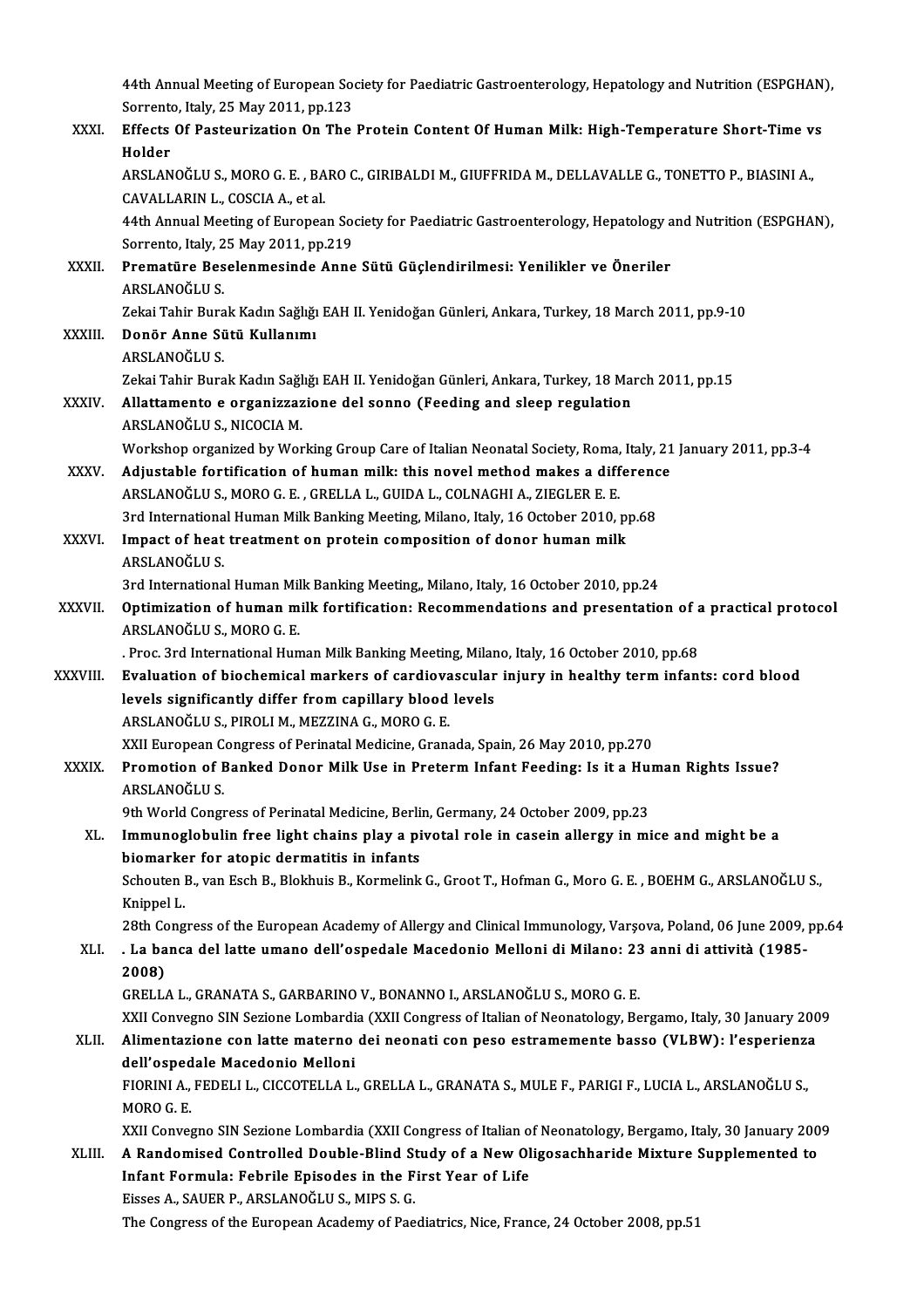| XLIV.        | Ursodeoxycholic acid treatment in preterm infants: a pilot study for the prevention of TPN-                                                  |
|--------------|----------------------------------------------------------------------------------------------------------------------------------------------|
|              | associated cholestasis                                                                                                                       |
|              | ARSLANOĞLU S., MORO G. E., TAUSCHEL H., BOEHM G.                                                                                             |
|              | 23rd International Symposium on Neonatal Intensive Care, Milano, Italy, 18 October 2008, pp.107                                              |
| XLV.         | Effects of fortification on the osmolarity of human milk in preterm infant feeding                                                           |
|              | SOLARI E., ARSLANOĞLU S., GRELLA L., MORO G. E.                                                                                              |
|              | 23rd International Symposium on Neonatal Intensive Care, Milano, Italy, 18 October 2008, pp.110                                              |
| XLVI.        | Multidisciplinary organization of parenteral nutrition in NICU: a model to ensure the nutritional<br>requirements and to improve the quality |
|              | ARSLANOĞLU S., MAGNI E., ANDENA M., SOLARI E., MAESTRI D., GUIDA O., TANDOI L., CURCI V.                                                     |
|              | 23rd International Symposium on Neonatal Intensive Care, Milano, Italy, 18 October 2008, pp.106                                              |
| <b>XLVII</b> | Actual protein intakes are than assumed intakes in preterm infants fed fortified human milk<br>ARSLANOĞLU S., MORO G. E., ZIEGLER E. E.      |
|              | 23rd International Symposium on Neonatal Intensive Care, Milano, Italy, 18 October 2008, pp.111                                              |
| XLVIII.      | First results of a prospective, double blind placebo controlled European Multicentre Study with an                                           |
|              | infant formula supplemented with immunoactive prebiotics                                                                                     |
|              | BOEHM G., MIPS S. G., ARSLANOĞLU S.                                                                                                          |
|              | 23rd International Symposium on Neonatal Intensive Care, Milano, Italy, 18 October 2008, pp.30-31                                            |
| XLIX.        | An AIBLUD Project: The quality of human milk bank                                                                                            |
|              | ARSLANOĞLU S., Contributors A.                                                                                                               |
|              | 2nd International Human Milk Bank Meeting, Milano, Italy, 17 October 2008, pp.112                                                            |
| L.           | <b>Fortified Breast Milk</b>                                                                                                                 |
|              | ARSLANOĞLU S.                                                                                                                                |
|              | European Excursion 2008, Milano, Italy, 28 June 2008, pp.22                                                                                  |
| LI           | Prevention of early atopic dermatitis by an infant formula supplemented with immunoactive                                                    |
|              | prebiotics in low atopy risk infants                                                                                                         |
|              | GRUEBER C., ARSLANOĞLU S., PIEMONTESE P., Eisses A., Macheiner M., Stricker T., GASPARONI A., JELINEK J.,                                    |
|              | BOEHM G., CHIRICO G., et al.                                                                                                                 |
|              | 27th Congress of the European Academy of Allergology and Clinical Immunology, Barselona, Spain, 07 June 2008,                                |
| LII.         | pp.615                                                                                                                                       |
|              | Immune Imprinting: Clinical Evidence with Prebiotics<br>ARSLANOĞLU S.                                                                        |
|              | Asia Pacific Symposium on Nutritional Programming, Shanghai, China, 24 May 2008, pp.19-21                                                    |
| LIII.        | Effetti della fortificazione sull'osmolarita del latte nell'alimentazione del neonato pretermine di                                          |
|              | basso peso (Effects of fortification on the osmolarity of milk for preterm infants)                                                          |
|              | SOLARI E., ARSLANOĞLU S., GRELLA L., MORO G. E.                                                                                              |
|              | XIV Congresso Nazionale della Societa Italiana di Neonatologia (National Congress of Italian Neonatal Society),                              |
|              | Torino, Italy, 13 May 2008, pp.298                                                                                                           |
| LIV.         | Fortificazione del latte materno nell'alimentazione del neonato di basso peso (Human Milk                                                    |
|              | Fortification for the Feeding of Low Birthweight Neonates)                                                                                   |
|              | ARSLANOĞLU S., MORO G. E.                                                                                                                    |
|              | Corso di aggiornamento Banca del Latte Umano: Evidenza e Applicazion, Roma, Italy, 30 November 2007, pp.14-15                                |
| LV.          | Fortification of human milk in VLBW infant feeding: new trends                                                                               |
|              | ARSLANOĞLU S., MORO G. E.                                                                                                                    |
|              | World Congress of Perinatal Medicine, Floransa, Italy, 09 November 2007                                                                      |
| LVI.         | A specific mixture of short-chain galacto-oligosaccharides and long-chain fructo-oligosaccharides                                            |
|              | induced an anti-allergic Ig profile in infants at risk for allergy                                                                           |
|              | NAUTA A., ARSLANOĞLU S., BOEHM G., MORO G. E., FABER J., KNOL E.                                                                             |
|              | Nutrition Society 1st International Immunonutrition Workshop,, Valencia, Spain, 21 October 2007                                              |
| LVII.        | Prematüre Beslenmesinde Anne Sütü Güçlendirmesi: Yeni Eğilimler<br>ARSLANOĞLU S.                                                             |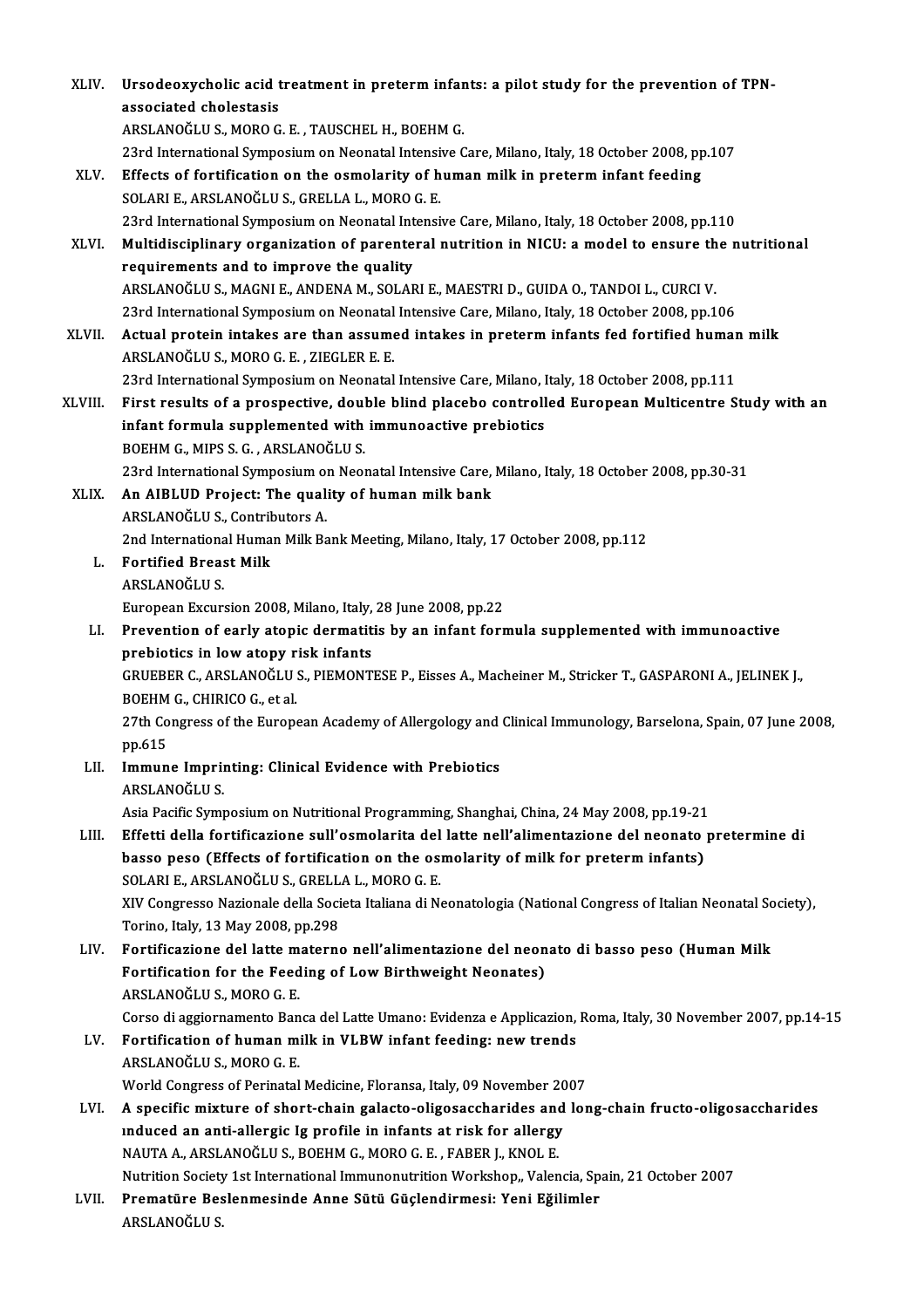43.TürkPediatriKongresi,Muğla,Turkey,16May2007,pp.177-181 43. Türk Pediatri Kongresi, Muğla, Turkey, 16 May 2007, pp.177-181<br>LVIII. A mixture of short chain galacto-oligosaccharides and long chain fructo-oligosaccharides induces an<br>anti alleggia immuneslabulin profile in infe 43. Türk Pediatri Kongresi, Muğla, Turkey, 16 May 2007, pp.1<br>A mixture of short chain galacto-oligosaccharides and<br>anti-allergic immunoglobulin profile in infants at risk<br>GARSEN LARSLANQČLUS, ROEYM G. FARER L. KNOLL RI A mixture of short chain galacto-oligosaccharides and long chain fructo<br>anti-allergic immunoglobulin profile in infants at risk<br>GARSSEN J., ARSLANOĞLU S., BOEHM G., FABER J., KNOL J., RUITER B., MORO G. E.<br>40th Annual ESPC anti-allergic immunoglobulin profile in infants at risk<br>GARSSEN J., ARSLANOĞLU S., BOEHM G., FABER J., KNOL J., RUITER B., MORO G. E.<br>40th Annual ESPGHAN Meeting, Barselona, Spain, 09 May 2007 GARSSEN J., ARSLANOĞLU S., BOEHM G., FABER J., KNOL J., RUITER B., MORO G. E.<br>40th Annual ESPGHAN Meeting, Barselona, Spain, 09 May 2007<br>LIX. Early dietary intervention with with a mixture of prebiotic oligosaccharides red 40th Annual ESPGHAN Meeting, Barselona, Spain, 09 May 2007<br>Early dietary intervention with with a mixture of prebiotic oligosaccharide<br>allergy associated symptoms and infections during the first 2 years of life<br>ARSLANOČLUS Early dietary intervention with with a mixture<br>allergy associated symptoms and infections du<br>ARSLANOĞLU S., MORO G. E. , SCHMIDT J., BOEHM G.<br>40th Annual ESPCHAN Meeting Barselons Spain, 09 allergy associated symptoms and infections during the fi<br>ARSLANOĞLU S., MORO G. E. , SCHMIDT J., BOEHM G.<br>40th Annual ESPGHAN Meeting, Barselona, Spain, 09 May 2007<br>Emangioandateliama Enatise, Descripiane di Un Esendie ARSLANOĞLU S., MORO G. E. , SCHMIDT J., BOEHM G.<br>40th Annual ESPGHAN Meeting, Barselona, Spain, 09 May 2007<br>LX. Emangioendotelioma Epatico, Descrizione di Un Esordio Neonatale 40th Annual ESPGHAN Meeting, Barselona, Spain, 09 May 2007<br><mark>Emangioendotelioma Epatico, Descrizione di Un Esordio Neonatale</mark><br>WARM A., SCIMONE F., COPPALINI B., ARSLANOĞLU S., FRIGERIO C., ARENA S., MORO G. E. , MAESTRI L., Emangioendotelioma Epatico, Descrizione di Un Esordio Neonatale<br>WARM A., SCIMONE F., COPPALINI B., ARSLANOĞLU S., FRIGERIO C., ARENA S., MORO G. E. , MAESTRI L., PANSINI<br>XX Convegno Societa Italiana di Neonatologia Sezione WARM A.,<br>XX Conve<sub>l</sub><br>pp.64-65<br>Crouth f XX Convegno Societa Italiana di Neonatologia Sezione Lombardia, Bergamo, Italy, 02 F<br>pp.64-65<br>LXI. Growth failure of VLBW infants: recognition of the severity of the problem<br>ARSLANOČLUS ERICERIO G CORRALINUR, RIZZARDUS COR pp.64-65<br>Growth failure of VLBW infants: recognition of the severity of the proble<br>ARSLANOĞLU S., FRIGERIO C., COPPALINI B., RIZZARDI S., COPPOLA M., MORO G. E.<br>Het Topics In Neonatology 2006 Conference Weshington De Unite Growth failure of VLBW infants: recognition of the severity of the problem<br>ARSLANOĞLU S., FRIGERIO C., COPPALINI B., RIZZARDI S., COPPOLA M., MORO G. E.<br>Hot Topics In Neonatology 2006 Conference, Washington Dc, United Stat ARSLANOĞLU S., FRIGERIO C., COPPALINI B., RIZZARDI S., COPPOLA M., MORO G. E.<br>Hot Topics In Neonatology 2006 Conference, Washington Dc, United States Of America, 03<br>LXII. Immune-modulation by an unique mixture of prebiotic Hot Topics In Neonatology 2006 Conference, Washington Dc, United States Of America, 03<br>Immune-modulation by an unique mixture of prebiotic oligosaccharides<br>STAHL B., GARSSEN J., ARSLANOĞLU S., BRUZZESE E., MORO G. E. , BOE I<mark>mmune-modulation by an unique mixture of prebiotic oligosaccharides</mark><br>STAHL B., GARSSEN J., ARSLANOĞLU S., BRUZZESE E., MORO G. E. , BOEHM G., GUARINO A.<br>Annual Meeting of the Society for Glycobiology, Los Angeles, United STAHL B.<br>Annual M<br>pp.1163 Annual Meeting of the Society for Glycobiology, Los Angeles, United States Of America, 15 November 2006,<br>pp.1163<br>LXIII. Can site of measurement influence diagnostic quality of QUS parameters? An experience with term pp.1163<br>Can site o<br>neonates<br>APSI ANOČ Can site of measurement influence diagnostic quality of QUS parameter:<br>neonates<br>ARSLANOĞLU S., MORO G. E. , RUBINACCI A., DE TERLIZZI F., MORO G., BOEHM G.<br>22nd International Sumnesium on Neonatal Intensive Care Milane, It neonates<br>ARSLANOĞLU S., MORO G. E. , RUBINACCI A., DE TERLIZZI F., MORO G., BOEHM G.<br>22nd International Symposium on Neonatal Intensive Care, Milano, Italy, 26 October 2006, pp.177-178<br>Fortification of Human Mill ARSLANOĞLU S., MORO G. E. , RUBINACCI A., DE TERLIZZI F., MORO G., BOEHM G.<br>22nd International Symposium on Neonatal Intensive Care, Milano, Italy, 26 Octol<br>LXIV. Fortification of Human Milk<br>ARSLANOĞLU S., MORO G. E. 22nd International Symposit<br>Fortification of Human M<br>ARSLANOĞLU S., MORO G. E.<br>1st International Human Mill Fortification of Human Milk<br>ARSLANOĞLU S., MORO G. E.<br>1st International Human Milk Banking Meeting, Milano, Italy, 28 October 2006, pp.122<br>Navy tranda in buman milk fortification ARSLANOĞLU S., MORO G. E.<br>1st International Human Milk Banking Meetir<br>LXV. New trends in human milk fortification New trends in human milk fortification<br>ARSLANOĞLU S., MORO G. E., ZIEGLER E. E. New trends in human milk fortification<br>ARSLANOĞLU S., MORO G. E. , ZIEGLER E. E.<br>22nd International Symposium on Neonatal Intensive Care, Milano, Italy, 26 October 2006, pp.91-94<br>Prestisel implications of prebiotise in inf ARSLANOĞLU S., MORO G. E., ZIEGLER E. E.<br>22nd International Symposium on Neonatal Intensive Care, M<br>LXVI. Practical implications of prebiotics in infant nutrition<br>MORO G. E., ARSLANOĞLU S. POEUM G. Practical implications of prebiotics in infant nutrition<br>MORO G. E., ARSLANOĞLU S., BOEHM G. 22nd International Symposium on Neonatal Intensive Care, Milano, Italy, 26 October 2006, pp.35-36 LXVII. Anti-infective/Immuno-modulating Oligosaccharides STAHL B., GARSSEN J., BRUZZESE E., MORO G. E., ARSLANOĞLU S., BOEHM G. XXIIIrd International Carbohydrate Symposium, Whistler, Canada, 23 July 2006, pp.50 LXVIII. Infant formula supplemented with a prebiotic mixture of galacto-oligosaccharides and long-chain XXIIIrd International Carbohydrate Symposium, Whistler, Canada, 23 July 2006, pp.50<br>Infant formula supplemented with a prebiotic mixture of galacto-oligosaccharides and long-cha<br>fructo-oligosaccharides reduces the cumulati Infant formula supplemented with a prebiotic mixture of galact<br>fructo-oligosaccharides reduces the cumulative incidence of ato<br>MORO G. E., ARSLANOĞLU S., STAHL B., JELINEK J., BOEHM G., WAHN U.<br>20th Annual ESBCHAN Mesting fructo-oligosaccharides reduces the cumulative incidence<br>MORO G. E. , ARSLANOĞLU S., STAHL B., JELINEK J., BOEHM G., WA<br>39th Annual ESPGHAN Meeting, Dresden, Germany, 07 June 2006<br>Effect of a probiotic mixture of galacte o MORO G. E. , ARSLANOĞLU S., STAHL B., JELINEK J., BOEHM G., WAHN U.<br>39th Annual ESPGHAN Meeting, Dresden, Germany, 07 June 2006<br>LXIX. Effect of a prebiotic mixture of galacto-oligosaccharides and long chain fructo-oligosac 39th Annual ESPGHAN Meeting, Dresden, Germany, 07 June 2006<br>Effect of a prebiotic mixture of galacto-oligosaccharides and lo<br>the cumulative incidence of atopic dermatitis in infants at risk<br>MORO C. E., ARSLANOČLUS, STAHL R Effect of a prebiotic mixture of galacto-oligosaccharide<br>the cumulative incidence of atopic dermatitis in infants<br>MORO G. E., ARSLANOĞLU S., STAHL B., JELINEK J., BOEHM G.<br>10th Spring Meeting of the Boyal College of Boedis the cumulative incidence of atopic dermatitis in infants at risk<br>MORO G. E. , ARSLANOĞLU S., STAHL B., JELINEK J., BOEHM G.<br>10th Spring Meeting of the Royal College of Paediatrics and Child Health, York, United Kingdom, 03 MORO G. E., ARSLANOĞLU S., STAHL B., JELINEK J., BOEHM G.<br>10th Spring Meeting of the Royal College of Paediatrics and Child Health, Yor<br>LXX. Anti-Infective & Immuno-Modulation by Prebiotic Oligosaccharides<br>5TAHL B. GARSEN 10th Spring Meeting of the Royal College of Paediatrics and Child Health, Yorl<br>Anti-Infective & Immuno-Modulation by Prebiotic Oligosaccharides<br>STAHL B., GARSSEN J., BRUZZESE E., MORO G. E. , ARSLANOĞLU S., BOEHM G.<br>The In Anti-Infective & Immuno-Modulation by Prebiotic Oligosaccharides<br>STAHL B., GARSSEN J., BRUZZESE E., MORO G. E. , ARSLANOĞLU S., BOEHM G.<br>The International Conference on Molecular Interactions, Berlin, Germany, 03 April 200 LXXI. Mutazioni nel Gene ABCA3 in Neonato a Termine ed in Neonato Prematuro ARENAS.,FRANCOM.,ARSLANOĞLUS.,MOROG.E. ,SOMASCHINIM.,TAGLIAFERRIB.,CARRERAG. Mutazioni nel Gene ABCA3 in Neonato a Termine ed in Neonato Prematuro<br>ARENA S., FRANCO M., ARSLANOĞLU S., MORO G. E. , SOMASCHINI M., TAGLIAFERRI B., CARRERA G.<br>XIX Convegno Societa Italiana di Neonatologia (SIN) Sezione L AREN<br>XIX C<br>pp.32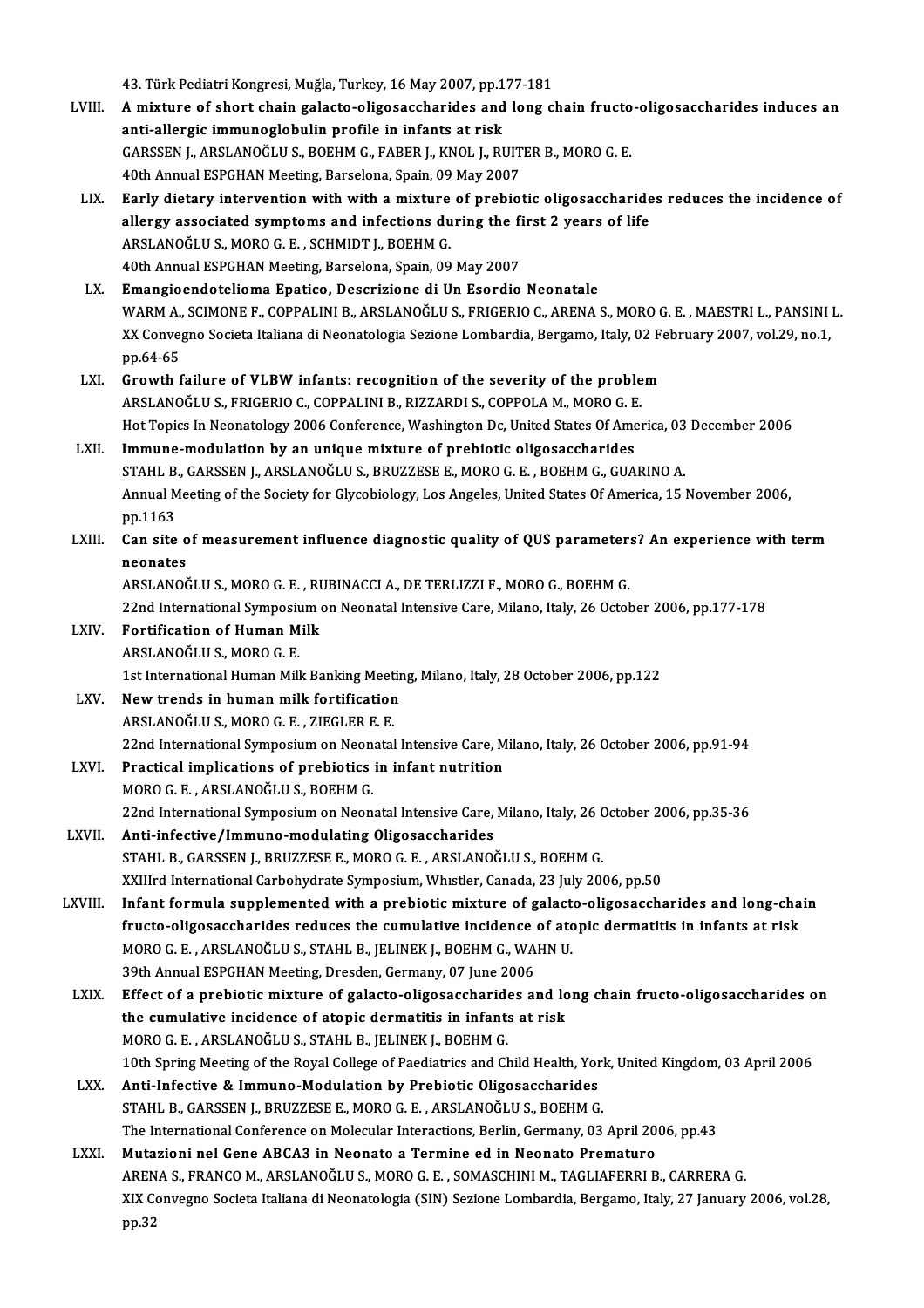| <b>LXXII</b> . | A non-invasive and practical method for the assessment of bone development in neonates:                                                            |
|----------------|----------------------------------------------------------------------------------------------------------------------------------------------------|
|                | Quantitative Ultrasound                                                                                                                            |
|                | ARSLANOĞLU S., MORO G. E., BOEHM G., DE TERLIZZI F., MORO G., RUBINACCI A.                                                                         |
|                | Hot Topics In Neonatology 2005 Conference, Washington Dc, United States Of America, 04 December 2005,                                              |
|                | pp 245-246                                                                                                                                         |
| LXXIII.        | Le Banche del Latte Umano in Italia                                                                                                                |
|                | ARSLANOĞLU S., MORO G. E.                                                                                                                          |
|                | Congresso: Le Banche del Latte Umano Donato in Italia: prospettive future, Trento, Italy, 26 November 2005, pp.1-                                  |
|                | 7                                                                                                                                                  |
| <b>LXXIV</b>   | La Nascita dell'Associazione Italiana Banche del Latte Umano Donato                                                                                |
|                | MORO G. E., ARSLANOĞLU S.                                                                                                                          |
|                | Congress of Human Milk Banks in Italy: Le Banche del Latte Umano Donato in Italia- Prospettive Future-, Trento,                                    |
|                | Italy, 26 November 2005, pp.64-73                                                                                                                  |
| <b>LXXV</b>    | Intervento nutrizionale nelle infezioni neonatali: presente e futuro                                                                               |
|                | MORO G. E., ARSLANOĞLU S.                                                                                                                          |
|                | Infezioni neonatali: attualità e novità. 3º Congresso Nazionale del Gruppo di Studio di Infettivologia Neonatale,                                  |
|                | Pavia, Italy, 12 September 2005, pp.107-110                                                                                                        |
| LXXVI.         | Individualized fortification of human milk: does it make the difference                                                                            |
|                | ARSLANOĞLU S., MORO G. E., ZIEGLER E. E.                                                                                                           |
|                | 46th Annual Meeting of European Society of Pediatric Research, Siena, Italy, 31 August 2005, pp.356                                                |
| <b>LXXVII.</b> | Protocollo di Ottimizzazione del Latte Umano                                                                                                       |
|                | ARSLANOĞLU S., MORO G. E.                                                                                                                          |
|                | Corso Pratico di Terapia Intensiva Neonatale, Milano, Italy, 06 June 2005, pp.105-115<br>Raccomandazioni: Alimentazione Enterale dei Neonati VLBW  |
| LXXVIII.       | ARSLANOĞLU S., MORO G. E.                                                                                                                          |
|                | Corso Pratico di Terapia Intensiva Neonatale, Milano, Italy, 06 June 2005, pp.89-101                                                               |
| <b>LXXIX</b>   | Protocollo di Preparazione del Latte Umano per i Neonati VLBW                                                                                      |
|                | MORO G. E., ARSLANOĞLU S., FEDELI L., GRELLA L.                                                                                                    |
|                | Corso Pratico di Terapia Intensiva Neonatale, Milano, Italy, 06 June 2005, pp.102-104                                                              |
| <b>LXXX</b>    | Quantitative Ultrasound (QUS) In Neonates                                                                                                          |
|                | MORO G. E., ARSLANOĞLU S., BOEHM G., DE TERLIZZI F., MORO G., RUBINACCI A.                                                                         |
|                | Hot Topics In Neonatology 2004 Conference, Washington Dc, United States Of America, 12 December 2004, pp.312                                       |
| LXXXI.         | Variable fortification of human milk: does it make a difference?                                                                                   |
|                | ARSLANOĞLU S., MORO G. E., ZIEGLER E. E.                                                                                                           |
|                | 21st International Symposium on Neonatal Intensive Care, Milano, Italy, 03 November 2004, pp.61-64                                                 |
| <b>LXXXII</b>  | Role of prebiotics in the immune modulation: clinical results                                                                                      |
|                | MORO G. E., ARSLANOĞLU S., FABER J., M'RABET L., GARSSEN J., STAHL B., BOEHM G.                                                                    |
|                | 21st International Symposium on Neonatal Intensive Care, Milano, Italy, 03 November 2004, pp.50-51                                                 |
| <b>LXXXIII</b> | Quantitative Ultrasound (QUS) In Neonates: Can the site of measurement have an impact on QUS                                                       |
|                | parameters?                                                                                                                                        |
|                | MORO G. E., ARSLANOĞLU S., BOEHM G., DE TERLIZZI F., MORO G., RUBINACCI A.                                                                         |
|                | 21st International Symposium on Neonatal Intensive Care, Milano, Italy, 03 November 2004, pp.155                                                   |
| <b>LXXXIV</b>  | Alveolar maturation arrest in two term siblings: an extreme and lethal form of pulmonary                                                           |
|                | hypoplasia                                                                                                                                         |
|                | ARSLANOĞLU S., ARENA S., BELLAN C., CHINAGLIA D., LIBERATORE A., MORO G. E.                                                                        |
|                | Hot Topics In Neonatology 2003 Conference, Washington Dc, United States Of America, 07 December 2003, pp.252                                       |
| <b>LXXXV</b>   | Oral nystatin prophylaxis significantly reduces candidal colonization in VLBW infants<br>ARENA S., ARSLANOĞLU S., COCCIA C., ANDENA M., MORO G. E. |
|                | XI st European Society for the Prevention of Infant Mortality (ESPID) Congress, Oslo, Norway, 27 May 2003, pp.94                                   |
| LXXXVI.        | Transient tachypnea of the newborn (TTN) and polymorphisms of surfactant protein B (SP-B)                                                          |
|                | TUTDIBI E., HOSBES B., DELLAGRAMATICS B., ILIKKAN B., SARMAN G., OVALI F., ARSLANOĞLU S.                                                           |
|                |                                                                                                                                                    |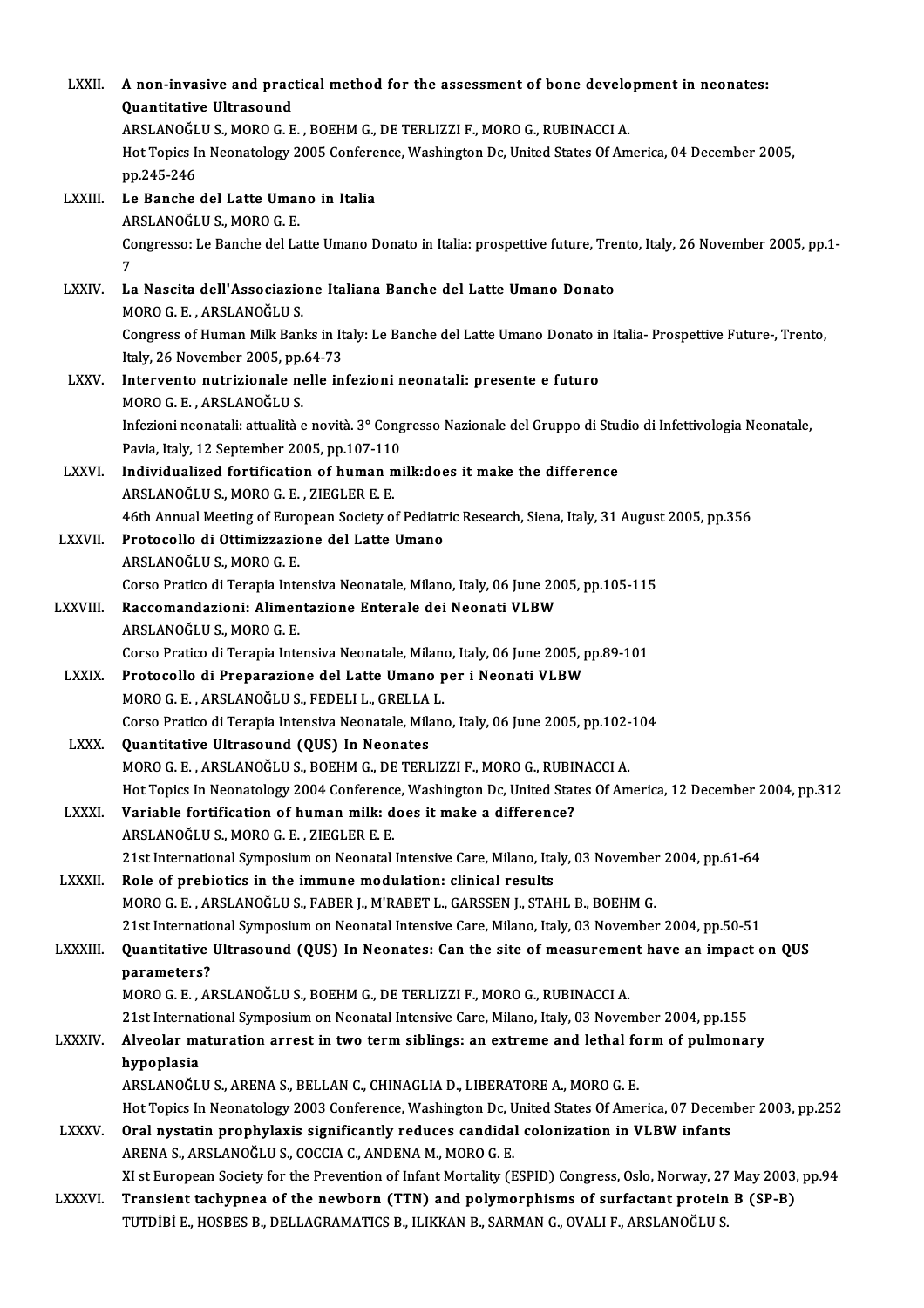nnual Meeting of the Pediatric Academic Society, Seattle, United States Of America, 03 May 2003<br>Treaperts del neenate e rischie son P.N. < 1500 g negli anni 1998-2001; confrente nnual Meeting of the Pediatric Academic Society, Seattle, United States Of America, 03 May 2003<br>LXXXVII. Trasporto del neonato a rischio con P.N. < 1500 g negli anni 1998-2001: confronto dell'incidenza di nnual Meeting of the Pediatric Academic Society, Seattle, Unite<br>Trasporto del neonato a rischio con P.N. < 1500 g nea<br>morbilità e mortalità fra neonati "inborn" e "outborn<br>ARSI ANQČLUS, CORRALINI B. ARENA S. COLOMBO L. COC Trasporto del neonato a rischio con P.N. < 1500 g negli anni 1998-2001: confronto dell'incidenza di<br>morbilità e mortalità fra neonati "inborn" e "outborn<br>ARSLANOĞLU S., COPPALINI B., ARENA S., COLOMBO L., COCCIA C., MORO G morbilità e mortalità fra neonati "inborn" e "outborn<br>ARSLANOĞLU S., COPPALINI B., ARENA S., COLOMBO L., COCCIA C., MORO G. E.<br>16° Congresso della Società Italiana di Neonatologia - Sez. Lombarda, Bergamo, Italy, 31 Januar ARSLANOĞLU S., COPPALINI B., ARENA S., COLOMBO L., COCCIA C., MC<br>16° Congresso della Società Italiana di Neonatologia - Sez. Lombarda,<br>LXXXVIII. Evaluation of hemostatic system of preterm infants with RDS<br>PIIVIIENAN M. ARS Evaluation of hemostatic system of preterm infants with RDS<br>BUYUKINAN M., ARSLANOĞLU S., YALAZ M., AKISU M., KAVAKLI K., KÜLTÜRSAY N. 20th International Symposium on Neonatal Intensive Care,, Venedik, Italy, 06 November 2002, pp.141 LXXXIX. Integration of internet based communication programs with NICU life: providing enhanced medical, 20th International Symposium on Neonatal Intensive Cannot Integration of internet based communication pro<br>informational and emotional support to families<br>MORO G E - ARSI ANOČLUS Integration of internet ba<br>informational and emotio<br>MORO G. E. , ARSLANOĞLU S.<br>20th International Sumnesius 20th International Symposium on Neonatal Intensive Care,, Venedik, Italy, 06 November 2002, pp.105-106<br>20th International Symposium on Neonatal Intensive Care,, Venedik, Italy, 06 November 2002, pp.105-106 XC. Spinal versus general anesthesia in the cesarean section: effects on neonatal adaptation to extrauterine life on breast feeding TARANTINOM.,ARENAS.,WARMA.,ARSLANOĞLUS.,MOROG.E. extrauterine life on breast feeding<br>TARANTINO M., ARENA S., WARM A., ARSLANOĞLU S., MORO G. E.<br>20th International Symposium on Neonatal Intensive Care,, Venedik, Italy, 06 November 2002, pp.163<br>Evaluation of hamostatis sys XCI. Evaluation of hemostatic system of healthy term and preterm infants<br>BUYUKINAN M., ARSLANOĞLU S., YALAZ M., AKISU M., KAVAKLI K., KÜLTÜRSAY N. 20th International Symposium on Neonatal Intensive Care,, Venedik, Italy, 06 Nove<br>Evaluation of hemostatic system of healthy term and preterm infants<br>BUYUKINAN M., ARSLANOĞLU S., YALAZ M., AKISU M., KAVAKLI K., KÜLTÜRSAY N Evaluation of hemostatic system of healthy term and preterm infants<br>BUYUKINAN M., ARSLANOĞLU S., YALAZ M., AKISU M., KAVAKLI K., KÜLTÜRSAY N.<br>20th International Symposium on Neonatal Intensive Care,, Venedik, Italy, 06 Nov BUYUKINAN M., ARSLANOĞLU S., YALAZ M., AKISU M., KAVAKLI K., KÜLTÜRSAY N.<br>20th International Symposium on Neonatal Intensive Care,, Venedik, Italy, 06 November 2002, pp.160<br>XCII. Efficacy of nystatin prophylaxis on the inc 20th International Syn<br>Efficacy of nystatin<br>preterm newborns Efficacy of nystatin prophylaxis on the incidence of reduction of systemic candida<br>preterm newborns<br>ARENA S., ARSLANOĞLU S., COCCIA C., TARANTINO M., ANDENA M., MUSERRA G., MORO G. E.<br>20th International Symposium on Neonat preterm newborns<br>ARENA S., ARSLANOĞLU S., COCCIA C., TARANTINO M., ANDENA M., MUSERRA G., MORO G. E.<br>20th International Symposium on Neonatal Intensive Care,, Venedik, Italy, 06 November 2002, pp.164-165<br>Alterations in phy ARENA S., ARSLANOĞLU S., COCCIA C., TARANTINO M., ANDENA M., MUSERRA G., MORO G. E.<br>20th International Symposium on Neonatal Intensive Care,, Venedik, Italy, 06 November 2002, pp.164-165<br>XCIII. Alterations in physiological 20th Internationa<br>Alterations in p<br>using earmuffs<br>APSI ANOČLUS Alterations in physiological and behavioral responses of the infations are distinguished and behavioral responses of the infations.<br>ARSLANOĞLU S., SEN A., BOLISIK B., AKISU M., YALAZ M., KÜLTÜRSAY N.<br>I<sup>Vth</sup> Congress of Eur using earmuffs<br>ARSLANOĞLU S., SEN A., BOLISIK B., AKISU M., YALAZ M., KÜLTÜRSAY N.<br>IXth Congress of European Society for the Study and Prevention of Infant Death, İstanbul, Turkey, 02 October<br>2001, pp.75 ARSLANOĞLU S., SEN A., BOLISIK B., AKISU M., YALAZ M., KÜLTÜRSAY N. IXth Congress of European Society for the Study and Prevention of Infant Death, İstanbul, Turkey, 02 October<br>2001, pp.75<br>XCIV. Evaluation of the trends in NICU mortality rates in a regional referral center throughout 34 ye 2001, pp.75<br>Evaluation of the trends in NICU mortality rates in a regional referral ce<br>(1967-2000) along with the decreasing mortality rates of VLBW infants<br>ARSLANOČLUS, VALAZ M. AKISUM, KÜLTÜRAV N Evaluation of the trends in NICU mortality rate<br>(1967-2000) along with the decreasing mortali<br>ARSLANOĞLU S., YALAZ M., AKISU M., KÜLTÜRSAY N.<br>I<sup>Vth</sup> Congress of European Sociaty for the Study and (1967-2000) along with the decreasing mortality rates of VLBW infants<br>ARSLANOĞLU S., YALAZ M., AKISU M., KÜLTÜRSAY N.<br>IXth Congress of European Society for the Study and Prevention of Infant Death, İstanbul, Turkey, 02 Oct ARSLANOĞL<br>IXth Congres<br>2001, pp.18<br>Evaluation IXth Congress of European Society for the Study and Prevention of Infant Death, İstanbul, Turkey, 02 October<br>2001, pp.18<br>XCV. Evaluation of positive blood cultures and antimicrobial susceptibilities in a neonatal intensive 2001<br>Eval<br>unit<br><sup>VAL</sup> Evaluation of positive blood cultures and anti<mark>n</mark><br>unit<br>YALAZ M., ARSLANOĞLU S., AKISU M., KÜLTÜRSAY N.<br>YLet European Sesisty for the Prevention of Infant M. unit<br>YALAZ M., ARSLANOĞLU S., AKISU M., KÜLTÜRSAY N.<br>XI st European Society for the Prevention of Infant Mortality (ESPID) Congress, İstanbul, Turkey, 02 October 2001,<br>PD 56 YALAZ<br>XI st E<br>pp.56<br>Dandr XI st European Society for the Prevention of Infant Mortality (ESPID) Congress, İstanbul, Turkey, 02 Octo<br>pp.56<br>XCVI. Dandy-Walker Kompleksi ile Birliktelik Gösteren Bir Molybdenum Kofaktör Eksikliği Olgusu<br>APSI ANOČLUS XA pp.56<br>Dandy-Walker Kompleksi ile Birliktelik Gösteren Bir Molybdenum Kofaktör Eksikliği Olgusu<br>ARSLANOĞLU S., YALAZ M., GOKSEN D., COKER M., TUTUNCUOGLU S., AKISU M., KULTURSAY N. XI. Ulusal Neonatoloji Kongresi, Samsun, Turkey, 25 June 2001, pp.86 ARSLANOĞLU S., YALAZ M., GOKSEN D., COKER M., TUTUNCUOGLU S., AKISU M.<br>XI. Ulusal Neonatoloji Kongresi, Samsun, Turkey, 25 June 2001, pp.86<br>XCVII. Preterm Yenidoğanlarda IgG Varisella Antikorlarının Plasental Geçişi AKISU M., YALAZ M., ARSLANOĞLU S., YALAZ M., AKSU G., GENEL F., KUTUKCULER N., KULTURSAY N. Preterm Yenidoğanlarda IgG Varisella Antikorlarının Plasenta<br>AKISU M., YALAZ M., ARSLANOĞLU S., YALAZ M., AKSU G., GENEL F., K<br>XI. Ulusal Neonatoloji Kongresi, Samsun, Turkey, 25 June 2001, pp.67<br>Doğal ve Modifiye Surfakta XCVIII. Doğal ve Modifiye Surfaktan Preparatlarının Lipid Peroksitleri, Antioksidan Enzim Aktiviteleri ve<br>LDL Oksidasyonu Üzerine Olan Etkileri XI. Ulusal Neonatoloji Kongresi, Samsun, Turkey, 25 June 2001, pp.67 Doğal ve Modifiye Surfaktan Preparatlarının Lipid Peroks<br>LDL Oksidasyonu Üzerine Olan Etkileri<br>AKISU M., SOZMEN E., ARSLANOĞLU S., YALAZ M., KULTURSAY N.<br>YL Ulusel Neenateleji Kengresi Semsun Turkey 25 June 2001 nr LDL Oksidasyonu Üzerine Olan Etkileri<br>AKISU M., SOZMEN E., ARSLANOĞLU S., YALAZ M., KULTURSAY N.<br>XI. Ulusal Neonatoloji Kongresi, Samsun, Turkey, 25 June 2001, pp.38<br>Pesthemorejik Hidrosefalide Bekembinen Deku Blazminejen. AKISU M., SOZMEN E., ARSLANOĞLU S., YALAZ M., KULTURSAY N.<br>XI. Ulusal Neonatoloji Kongresi, Samsun, Turkey, 25 June 2001, pp.38<br>XCIX. Posthemorajik Hidrosefalide Rekombinan Doku Plazminojen Aktivatörü Kullanımı XI. Ulusal Neonatoloji Kongresi, Samsun, Turkey, 25 Ju<br>Posthemorajik Hidrosefalide Rekombinan Doku<br>AKISU M., YALAZ M., ARSLANOĞLU S., KULTURSAY N.<br>YL Ulusal Neonatoleji Kongresi, Samsun, Turkey, 25 J. Posthemorajik Hidrosefalide Rekombinan Doku Plazminojen<br>AKISU M., YALAZ M., ARSLANOĞLU S., KULTURSAY N.<br>XI. Ulusal Neonatoloji Kongresi, Samsun, Turkey, 25 June 2001, pp.56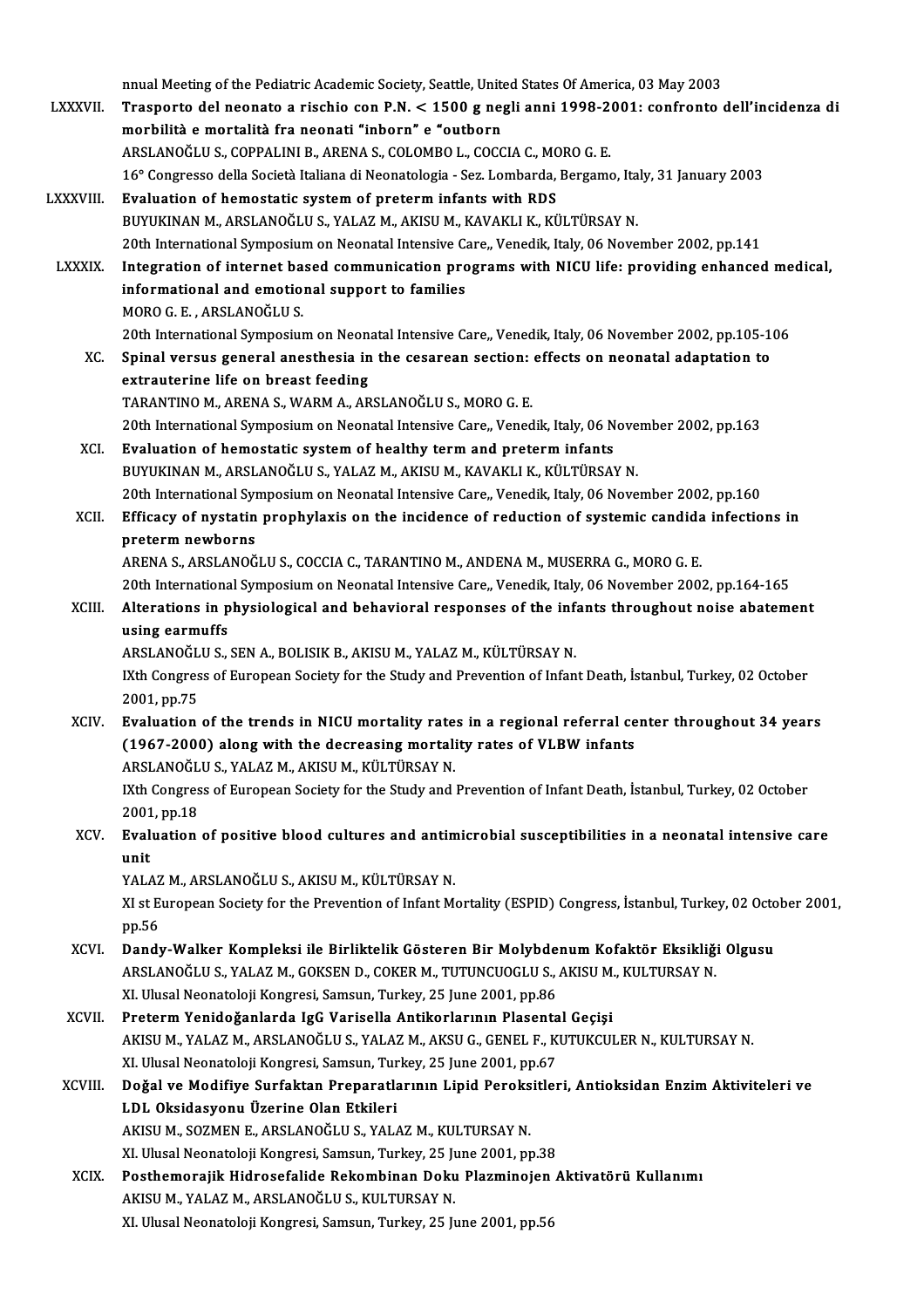| C.     | Protein S Eksikliğine Bağlı Sinus Ven Trombozlu Bir Yenidoğanda Doku Plazminojen Aktivatör<br>Kullanımı          |
|--------|------------------------------------------------------------------------------------------------------------------|
|        | YALAZ M., ARSLANOĞLU S., KAVAKLI K., AKISU M., AYDINOK Y., AYDINOK Y., KULTURSAY N.                              |
|        | XI. Ulusal Neonatoloji Kongresi, Samsun, Turkey, 25 June 2001, pp.56                                             |
| CI.    | Nefrotik Sendromlu Olgularda Üriner Total IgG ve IgG Subgrup Ekskresyonu Renal Biopsinin Yeni                    |
|        | İndikatörleri Olabilir mi?                                                                                       |
|        | OZDEMIR D., BAK M., SERDAROGLU E., ARSLANOĞLU S., CALKAVUR S.                                                    |
|        | XXXVII. Türk Pediatri Kongresi, İzmir, Turkey, 14 May 2001, pp.212                                               |
| CII.   | Humoral İmmun Yetmezlik Olgularımız                                                                              |
|        | HIZARCIOGLU M., GENEL F., ARSLANOĞLU S., OZKAN H.                                                                |
|        | XXXVII. Türk Pediatri Kongresi, İzmir, Turkey, 14 May 2001, pp.273                                               |
| CIII.  | Sık Tekrarlayan Minimal Değişiklik Hastalığında Artmış Serum IgM Düzeyleri                                       |
|        | OZDEMIR D., BAK M., SERDAROGLU E., ARSLANOĞLU S.                                                                 |
|        | XXXVII. Türk Pediatri Kongresi, İzmir, Turkey, 14 May 2001, pp.211                                               |
| CIV.   | Rhu-Eritropoetin Yenidoğan Sıçanlarda NEC'i Önlemede Etkili mi?                                                  |
|        | AKISU M., YALAZ M., ARSLANOĞLU S., KULAHCIOGLU F., BAKA M., HUSEYINOV A., KULTURSAY N.                           |
|        | XXXVII. Türk Pediatri Kongresi, İzmir, Turkey, 14 May 2001, pp.252                                               |
| CV.    | Rhu-Eritropoietinin Prematüre Yenidoğanlarda Antioksidan Aktivitesinin Araştırılmas                              |
|        | AKISU M., YALAZ M., ARSLANOĞLU S., TUZUN S., KULTURSAY N.                                                        |
|        | XXXVII. Türk Pediatri Kongresi, İzmir, Turkey, 14 May 2001, pp.217                                               |
| CVI.   | Yenidoğan Döneminde Polisitemi/Hiperviskozite Sendromu ve Aneminin Santral Sinir Sistemi                         |
|        | Üzerine Etkileri                                                                                                 |
|        | KULTURSAY N., ARSLANOĞLU S.                                                                                      |
|        | Spastik Çocuklar Günleri II, İstanbul, Turkey, 16 November 2000, pp 19-25                                        |
| CVII.  | Juvenil Romatoid Artritli Bir Olguda Steroid Myopatisi                                                           |
|        | GENEL F., ARSLANOĞLU S., DURMAZ B., HIZARCIOGLU M., URAN N., AKTAS S.                                            |
|        | XXXVI. Türk Pediatri Kongresi, İstanbul, Turkey, 29 May 2000, pp.238                                             |
| CVIII. | Neonatal Diabetes Mellitus, Kolestaz ve Artrogripozis Multipleks Konjenita Birlikteliği Gösteren Bir             |
|        | Olgu                                                                                                             |
|        | YALAZ M., GOKSEN D., COGULU O., KULTURSAY N., DARCAN S., AKISU M., ARSLANOĞLU S., COKER M., OZKINAY F.           |
|        | IV. Ulusal Prenatal Tanı ve Tıbbi Genetik Kongresi, İzmir, Turkey, 03 May 2000, pp.146                           |
| CIX.   | Patent Duktus Arteriozusun (PDA) Kapatilmasında Oral İbuprofenin Etkinliği ve Güvenilirliği                      |
|        | AKISU M., YALAZ M., ARSLANOĞLU S., KULTURSAY N.                                                                  |
|        | X. Ulusal Neonatoloji Kongresi, Antalya, Turkey, 26 March 2000, pp.134                                           |
| CX.    | Neonatal Sepsis Tedavisinde İmmmunomodütör Pentoksifilin Uygulamasının Etkinliği                                 |
|        | AKISU M., YALAZ M., ARSLANOĞLU S., KULTURSAY N.                                                                  |
|        | X. Ulusal Neonatoloji Kongresi, Antalya, Turkey, 26 March 2000, pp.131                                           |
| CXI.   | Ağır Hipoksik İskemik Ensefalopatili Matür Yenidoğana Başa Soğuk Uygulamasının Prognoza Olan                     |
|        | Etkisi                                                                                                           |
|        | AKISU M., YALAZ M., ARSLANOĞLU S., KULTURSAY N.                                                                  |
|        | X. Ulusal Neonatoloji Kongresi, Antalya, Turkey, 26 March 2000, pp.133                                           |
| CXII.  | Pediatrik Hastalardaki Üst Solunum Yolu Enfeksiyonlarında Nimesulidin Etkinliğinin                               |
|        | Değerlendirilmesi                                                                                                |
|        | KALKAN O., ARSLANOĞLU S.                                                                                         |
|        | 1. Ulusal Pediatrik Enfeksiyon Kongresi, Bursa, Turkey, 02 December 1999, pp.267                                 |
| CXIII. | Incidence of acute renal failure in asphyxiated newborn infants and efficacy of dopamine                         |
|        | MERT S., ARSLANOĞLU S., GENEL F., OZDEMIR D., ATLIHAN F., BAK M.                                                 |
|        | 4th Congress of Balkan Cities Association of Nephrology, Dialysis, Transplantation and Artificial Organs, İzmir, |
|        | Turkey, 14 November 1999, pp.107                                                                                 |
| CXIV.  | Fanconi Syndrome secondary to cystinosis                                                                         |
|        | SERDAROGLU E., ARSLANOĞLU S., GULER E., SEN S., BASDEMIR G., BAK M.                                              |
|        |                                                                                                                  |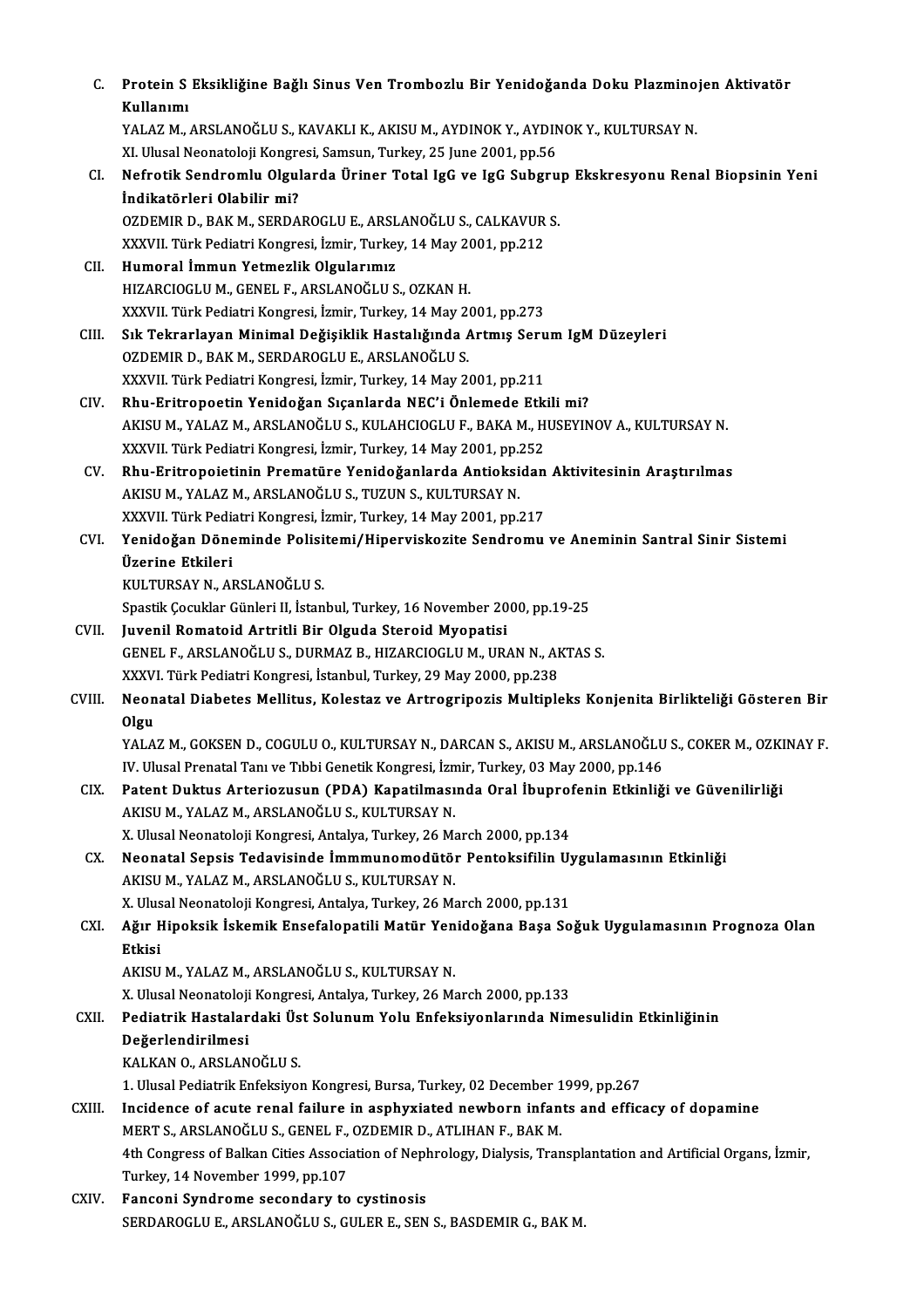4th Congress of Balkan Cities Association of Nephrology, Dialysis, Transplantation and Artificial Organs, İzmir,<br>Turkay, 14 Nevember 1999, pp.199 4th Congress of Balkan Cities Associan<br>Turkey, 14 November 1999, pp.109<br>Vitamin D dependent rickets tur Turkey, 14 November 1999, pp.109<br>CXV. Vitamin D dependent rickets type I: case report

Turkey, 14 November 1999, pp.109<br>Vitamin D dependent rickets type I: case report<br>SERDAROGLU E., ARSLANOĞLU S., OZDEMIR D., BAK M.<br>4th Congress of Ballran Cities Association of Nophrology 4th Congress of Balkan Cities Association of Nephrology, Dialysis, Transplantation and Artificial Organs, İzmir,<br>Turkey, 14 November 1999, pp.108 SERDAROGLU E., ARSLANOĞLU S., O.<br>4th Congress of Balkan Cities Associ:<br>Turkey, 14 November 1999, pp.108<br>Erken Süt Cosukluğu Döneminde 4th Congress of Balkan Cities Association of Nephrology, Dialysis, Transplanta<br>Turkey, 14 November 1999, pp.108<br>CXVI. Erken Süt Çocukluğu Döneminde Saptanan Bir Byler Hastalığı Vakası<br>APSI ANOČUUS, CULER E SERDAROCUUE BAKM Turkey, 14 November 1999, pp.108<br><mark>Erken Süt Çocukluğu Döneminde Saptanan Bir</mark><br>ARSLANOĞLU S., GULER E., SERDAROGLU E., BAK M.<br>42 Milli Pediatri Kongresi, Arkara, Turkey, 20 Santar Erken Süt Çocukluğu Döneminde Saptanan Bir Byler Hastalığı V<br>ARSLANOĞLU S., GULER E., SERDAROGLU E., BAK M.<br>43. Milli Pediatri Kongresi, Ankara, Turkey, 20 September 1999, pp.120<br>Shakan Bahy Sundrama, Sarsılmış Bahak Sandr ARSLANOĞLU S., GULER E., SERDAROGLU E., BAK M.<br>43. Milli Pediatri Kongresi, Ankara, Turkey, 20 September 1999, pp.120<br>CXVII. Shaken Baby Syndrome. Sarsılmış Bebek Sendromu: Bir Vaka Takdimi<br>ARSLANOĞLU S. ERCINIEN B. SERDAR 43. Milli Pediatri Kongresi, Ankara, Turkey, 20 September 1999, pp.120<br>Shaken Baby Syndrome. Sarsılmış Bebek Sendromu: Bir Vaka T<br>ARSLANOĞLU S., ERGUVEN B., SERDAROGLU E., BAK M.<br>43. Milli Pediatri Kongresi, Ankara, Turkey Shaken Baby Syndrome. Sarsılmış Bebek Sendromu: Bir Vaka T.<br>ARSLANOĞLU S., ERGUVEN B., SERDAROGLU E., BAK M.<br>43. Milli Pediatri Kongresi, Ankara, Turkey, 20 September 1999, pp.130<br>Altarnan Haminlaji İle Kliniže Celan ve Ce CXVIII. Alternan Hemipleji İle Kliniğe Gelen ve Geçici Antifosfolipid Antikor Pozitifliği Saptanan Bir Moyamoya Vakası Alternan Hemipleji İle Kliniğe Gelen ve Geçici Antifosfolipid Antikor Po<br>Moyamoya Vakası<br>ARSLANOĞLU S., CEVİK A., SERDAROGLU E., BAK M., URAN N., TUTUNCUOGLU S.<br>42 Milli Pediatri Kongresi, Ankara Turkey, 20 September 1999 Moyamoya Vakası<br>ARSLANOĞLU S., CEVİK A., SERDAROGLU E., BAK M., URAN N., TUTUNCU<br>43. Milli Pediatri Kongresi, Ankara, Turkey, 20 September 1999, pp.128<br>Comparison of restal diagonam and aral phonobarbital prophyl ARSLANOĞLU S., CEVİK A., SERDAROGLU E., BAK M., URAN N., TUTUNCUOGLU S.<br>43. Milli Pediatri Kongresi, Ankara, Turkey, 20 September 1999, pp.128<br>CXIX. Comparison of rectal diazepam and oral phenobarbital prophylaxis in the p 43. Milli Pediatri Kongresi, Ankara, Turkey, 20 September 1999, pp.128<br>Comparison of rectal diazepam and oral phenobarbital prophy<br>seizures<br>URAN N.. ARSLANOĞLU S.. ECEVİT C. Comparison of rectal diazepam a<br>seizures<br>URAN N., ARSLANOĞLU S., ECEVİT C.<br>22nd International Enilencia Congres 23rd International Epilepsia Congress, Prag, Czech Republic, 12 September 1999, pp.257

CXX. Epidemiology of the cases with leukemia KAYSERILIE.,OZDEMIRD.,DURMAZB.,ARSLANOĞLUS.,GULEZ P.,VERGINC.,SERDAROGLUE. Epidemiology of the cases with leukemia<br>KAYSERILI E., OZDEMIR D., DURMAZ B., ARSLANOĞLU S., GULEZ P., VERGIN C., SERDAROGLU E.<br>2nd Balkan Congress of Oncology (Balkan Union of Oncology), İzmir, Turkey, 10 September 1998, p KAYSERILI E., OZDEMIR D., DURMAZ B., ARSLANOĞLU S., GULEZ P., VERGIN<br>2nd Balkan Congress of Oncology (Balkan Union of Oncology), İzmir, Turke<br>CXXI. Hipokalemik Metabolik Alkaloz: Bartter and Gitelman Sendromları<br>2022 - Pri

- 2nd Balkan Congress of Oncology (Balkan Union of Oncology), İzmir, Turkey, 10 Sep<br>Hip**okalemik Metabolik Alkaloz: Bartter and Gitelman Sendromları**<br>HIZARCIOGLU M., SERDAROGLU E., BETIN N., ARSLANOĞLU SOZER S., KAYSERILI E. Hipokalemik Metabolik Alkaloz: Bartter and Gitelman Sendromları<br>HIZARCIOGLU M., SERDAROGLU E., BETIN N., ARSLANOĞLU SOZER S., KAYSERILI<br>33. Türk Pediatri Kongresi, Pediatride Acil, İstanbul, Turkey, 29 September 1997<br>Hirna HIZARCIOGLU M., SERDAROGLU E., BETIN N., ARSLA<br>33. Türk Pediatri Kongresi, Pediatride Acil, İstanbul,<br>CXXII. Hirpalanmış Çocuk Sendromu (Olgu Sunumu)<br>UIZARCIOCLU M. BETIN N. KAYSERILLE, ARSLANO
- 33. Türk Pediatri Kongresi, Pediatride Acil, İstanbul, Turkey, 29 September 1997<br>Hirpalanmış Çocuk Sendromu (Olgu Sunumu)<br>HIZARCIOGLU M., BETIN N., KAYSERILI E., ARSLANOĞLU SOZER S., SERDAROGLU E.<br>YLL Milli Pediatri Kongre Hirpalanmış Çocuk Sendromu (Olgu Sunumu)<br>HIZARCIOGLU M., BETIN N., KAYSERILI E., ARSLANOĞLU SOZER S., SERDAROGLU E.<br>XLI. Milli Pediatri Kongresi, Van, Turkey, 27 June 1997 HIZARCIOGLU M., BETIN N., KAYSERILI E., ARSLANOĞLU SOZER S., SERDAROGLU E.<br>XLI. Milli Pediatri Kongresi, Van, Turkey, 27 June 1997<br>CXXIII. Siyanotik Konjenital Kalp Hastalığında Diffüz Pulmoner Hemoraji (olgu sunumu)<br>HIZAR
- XLI. Milli Pediatri Kongresi, Van, Turkey, 27 June 1997<br>Siyanotik Konjenital Kalp Hastalığında Diffüz Pulmoner Hemoraji (olg<br>HIZARCIOGLU M., ARSLANOĞLU SOZER S., KAYSERILI E., GULEZ P., SENTURK T.<br>YLL Milli Pediatri Kongre Siyanotik Konjenital Kalp Hastalığında Diffüz Pul<br>HIZARCIOGLU M., ARSLANOĞLU SOZER S., KAYSERILI I<br>XLI. Milli Pediatri Kongresi, Van, Turkey, 27 June 1997<br>Cosukluk Cažunda Sistamik Lunus Eritamatarus HIZARCIOGLU M., ARSLANOĞLU SOZER S., KAYSERILI E., GULEZ P., SENTURK T.<br>XLI. Milli Pediatri Kongresi, Van, Turkey, 27 June 1997<br>CXXIV. Çocukluk Çağında Sistemik Lupus Eritematozus<br>HIZARCIOGLU M., ARSLANOĞLU S. XLI. Milli Pediatri Kongresi, Van, Turkey, 27 June 1997
- Çocukluk Çağında Sistemik Lupus Eritematozus<br>HIZARCIOGLU M., ARSLANOĞLU S.<br>X. Ulusal Romatoloji Kongresi, Denizli, Turkey, 29 October 1996, pp.132<br>Romatoid Nodüllarla Besuuran Bir Bomatoid Artrit Olsusu HIZARCIOGLU M., ARSLANOĞLU S.<br>X. Ulusal Romatoloji Kongresi, Denizli, Turkey, 29 October 1996, pp<br>CXXV. Romatoid Nodüllerle Başvuran Bir Romatoid Artrit Olgusu<br>UIZARCIOCLU M. ARSLANOĞLU SOZER S. KOCANAOCULLARLU
- X. Ulusal Romatoloji Kongresi, Denizli, Turkey, 29 October 1996, <sub>l</sub><br>Romatoid Nodüllerle Başvuran Bir Romatoid Artrit Olgus<br>HIZARCIOGLU M., ARSLANOĞLU SOZER S., KOÇANAOGULLARI H.<br>Y. Ulusal Pematoloji Kongresi, Denizli, Tur Romatoid Nodüllerle Başvuran Bir Romatoid Artrit Olgusu<br>HIZARCIOGLU M., ARSLANOĞLU SOZER S., KOÇANAOGULLARI H.<br>X. Ulusal Romatoloji Kongresi, Denizli, Turkey, 29 October 1996, pp.107<br>Iuvenil Bomatoid Artritli Olgularımızın HIZARCIOGLU M., ARSLANOĞLU SOZER S., KOÇANAOGULLARI H.<br>X. Ulusal Romatoloji Kongresi, Denizli, Turkey, 29 October 1996, <sub>I</sub><br>CXXVI. I **Juvenil Romatoid Artritli Olgularımızın Değerlendirilmesi**<br>HIZARCIOCLU M. ARSLANOĞLU SOZ
- X. Ulusal Romatoloji Kongresi, Denizli, Turkey, 29 October 1996, <sub>]</sub><br>Juvenil Romatoid Artritli Olgularımızın Değerlendirilmesi<br>HIZARCIOGLU M., ARSLANOĞLU SOZER S., KOÇANAOGULLARI H.<br>Y. Ulusal Pematoleji Kongresi, Denizli, Juvenil Romatoid Artritli Olgularımızın Değerlendirilmesi<br>HIZARCIOGLU M., ARSLANOĞLU SOZER S., KOÇANAOGULLARI H.<br>X. Ulusal Romatoloji Kongresi, Denizli, Turkey, 29 October 1996, pp.106
- CXXVII. Moyamoya Hastalığı X. Ulusal Romatoloji Kongresi, Denizli, Turkey, 29 October 1996, pp.106<br><mark>Moyamoya Hastalığı</mark><br>HIZARCIOGLU M., VERGIN C., ARSLANOĞLU SOZER S., KAYSERILI E., GULEZ P., UMUTLU N., URAN N.<br>YL. Milli Padiatri Kongresi, Cariantan Moyamoya Hastalığı<br>HIZARCIOGLU M., VERGIN C., ARSLANOĞLU SOZER S., KAYSERILI E., GI<br>XL. Milli Pediatri Kongresi, Gaziantep, Turkey, 14 October 1996, pp.50<br>Cosukluk Cağında Adranalökadistrefi
- HIZARCIOGLU M., VERGIN C., ARSLANOĞLU<br>XL. Milli Pediatri Kongresi, Gaziantep, Turk<br>CXXVIII. Cocukluk Çağında Adrenolökodistrofi XL. Milli Pediatri Kongresi, Gaziantep, Turkey, 14 October 199<br>**Çocukluk Çağında Adrenolökodistrofi**<br>HIZARCIOGLU M., ARSLANOĞLU SOZER S., URAN N., TURUL T.<br>YL. Milli Pediatri Kongresi, Carianten, Turkey, 14 Osteber 199 Çocukluk Çağında Adrenolökodistrofi<br>HIZARCIOGLU M., ARSLANOĞLU SOZER S., URAN N., TURUL T.<br>XL. Milli Pediatri Kongresi, Gaziantep, Turkey, 14 October 1996, pp.50<br>Cosukluk Çağı Bomatolojik Hastalıklarının Dağarlandirilmesi HIZARCIOGLU M., ARSLANOĞLU SOZER S., URAN N., TURUL T.<br>XL. Milli Pediatri Kongresi, Gaziantep, Turkey, 14 October 1996, pp.50<br>CXXIX. Cocukluk Çağı Romatolojik Hastalıklarının Değerlendirilmesi<br>HIZARCIOCLU M. ARSLANOĞLU SOZ
- XL. Milli Pediatri Kongresi, Gaziantep, Turkey, 14 October 1996, pp.50<br>Çocukluk Çağı Romatolojik Hastalıklarının Değerlendirilmesi<br>HIZARCIOGLU M., ARSLANOĞLU SOZER S., TURUL T., KOÇANAOGULLARI H.<br>Y. Ulusel Pematoloji Kongr Çocukluk Çağı Romatolojik Hastalıklarının Değerlendirilmesi<br>HIZARCIOGLU M., ARSLANOĞLU SOZER S., TURUL T., KOÇANAOGULLAF<br>X. Ulusal Romatoloji Kongresi, Denizli, Turkey, 29 October 1996, pp.67<br>Multinl Endelmin Kemplikesyenl X. Ulusal Romatoloji Kongresi, Denizli, Turkey, 29 October 1996, pp.67<br>CXXX. Multipl Endokrin Komplikasyonlar Olan Bir Diamond-Blackfan Anemisi Olgusu
-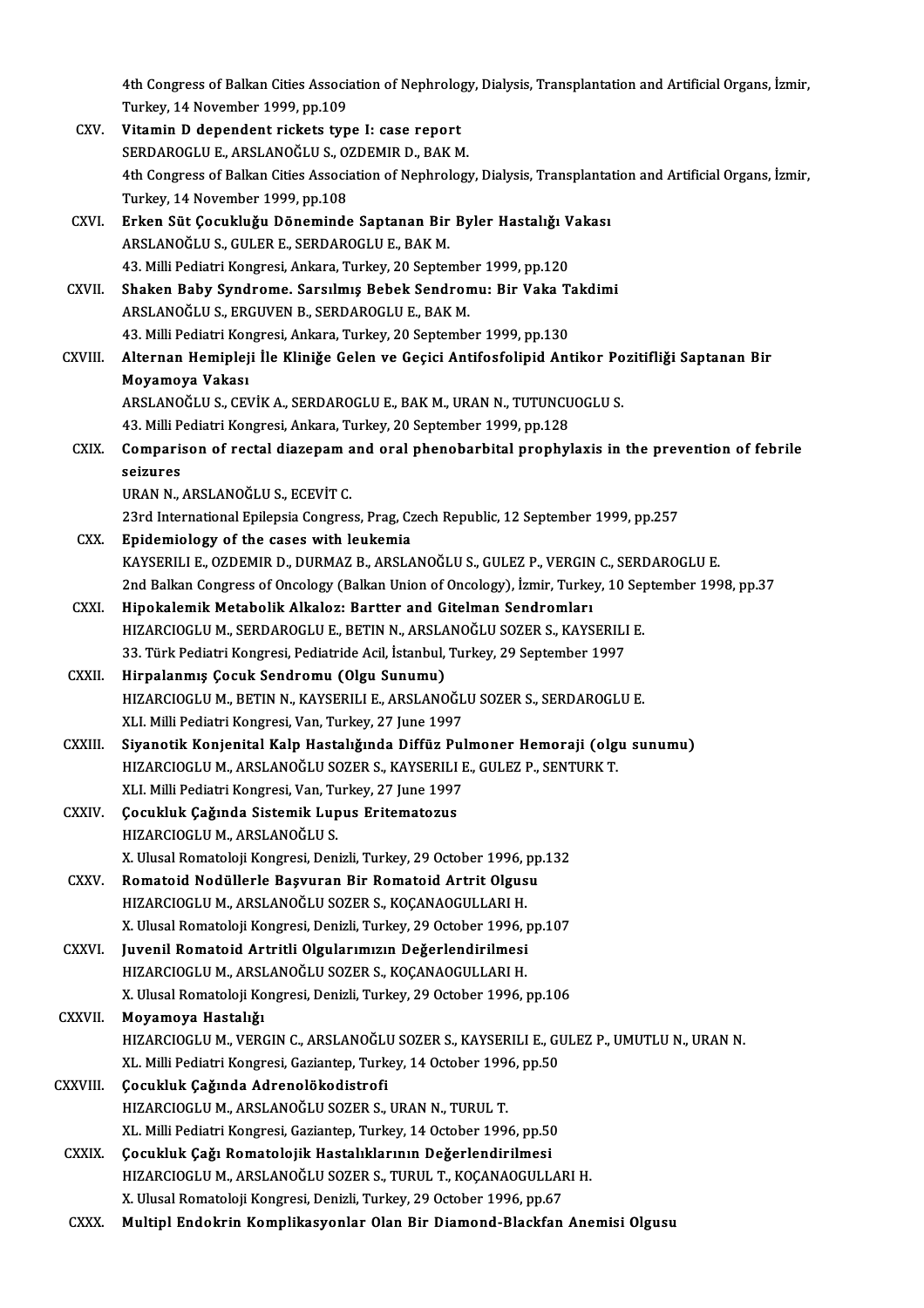APA H., GULEZ P., KAYSERILI E., VERGIN C., VERGIN C., HIZARCIOGLU M., ARSLANOĞLU SOZER S., BAYINDIR N.<br>XXIV. Ulyal Hamatalaji Kangresi, İstanbul Turkey, 11 April 1996-an 147 APA H., GULEZ P., KAYSERILI E., VERGIN C., VERGIN C., HIZARCIOGLU M., A<br>XXIV. Ulusal Hematoloji Kongresi, İstanbul, Turkey, 11 April 1996, pp.147<br>Bes Yıllık İskal Olaylanmısın Cenal Özellikleri ve Onal Rekidnatası APA H., GULEZ P., KAYSERILI E., VERGIN C., VERGIN C., HIZARCIOGLU M., ARSLANOĞLU SOZER S., BAYIN<br>XXIV. Ulusal Hematoloji Kongresi, İstanbul, Turkey, 11 April 1996, pp.147<br>CXXXI. Beş Yıllık İshal Olgularımızın Genel Özellik XXIV. Ulusal Hematoloji Kongresi, İstanbul, Turkey, 11 April 1996, pp.147<br>Beş Yıllık İshal Olgularımızın Genel Özellikleri ve Oral Rehidratas<br>INAN G., YENDUR G., CAN D., OZCAN T., ARSLANOĞLU SOZER S.<br>XXXI. Türk Pediatri Ko Beş Yıllık İshal Olgularımızın Genel Özellikleri ve Oral Rehidrata<br>INAN G., YENDUR G., CAN D., OZCAN T., ARSLANOĞLU SOZER S.<br>XXXI. Türk Pediatri Kongresi, İstanbul, Turkey, 23 October 1995, pp.185<br>İntihar Girisimlerinin De CXXXII. İntihar Girişimlerinin Değerlendirilmesi XXXI. Türk Pediatri Kongresi, İstanbul, Turkey, 23 October 199!<br>İntihar Girişimlerinin Değerlendirilmesi<br>INAN G., YENDUR G., ARSLANOĞLU SOZER S., CAN D., YAVUZ S.<br>YYYL Türk Pediatri Kongresi, İstanbul Turkey, 22 Ostober 19 XXXI. Türk Pediatri Kongresi, İstanbul, Turkey, 23 October 1995, pp.186 INAN G., YENDUR G., ARSLANOĞLU SOZER S., CAN D., YAVUZ S.<br>XXXI. Türk Pediatri Kongresi, İstanbul, Turkey, 23 October 199!<br>CXXXIII. Bronkopnömoni Ayırıcı Tanısında Radyolojik Skorlama Bronkopnömoni Ayırıcı Tanısında Radyolojik Skorlama<br>CAN D., YENDUR G., ARSLANOĞLU SOZER S. XXXIX. Milli Pediatri Kongresi, Ankara, Turkey, 04 June 1995, pp.225 CXXXIV. Gastrointestinal Sistem Kanamalarında Etiyoloji YENDUR G., ARSLANOĞLU SOZER S., CAN D., OZCAN T., KARAPINAR T., FIDAN F., DAYIOGLU O., OZOGLU C. XXXIX. Milli Pediatri Kongresi, Ankara, Turkey, 04 June 1995, pp.129 CXXXV. Malign Infantile Histiocytosis (Letterer-Siwe) BAYINDIR N., HIZARCIOGLU M., KAYSERILI E., BETIN N., ARSLANOĞLU SOZER S. XXI. Congress of UMEMPS, İzmir, Turkey, 24 October 1993, pp.172

### Activities in Scientific Journals

THE JOURNAL OF PEDIATRIC RESEARCH, Advisory Committee Member, 2015 - Continues ITCHVICLO IN OCCHENIC JOUI HUID<br>THE JOURNAL OF PEDIATRIC RESEARCH, Advisory Committee Member, 2015 - Continues<br>JOURNAL OF PAEDIATRIC GASTROENTEROLOGY, HEPATOLOGY AND NUTRITION, Special Issue Editor, 2015 - 2015<br>JOURNAL OF THE JOURNAL OF PEDIATRIC RESEARCH, Advisory Committee Member, 2015 - Continues<br>JOURNAL OF PAEDIATRIC GASTROENTEROLOGY, HEPATOLOGY AND NUTRITION, Special Issue Editor,<br>JOURNAL OF BIOLOGICAL REGULATORS & HOMEOSTATIC AGENTS , JOURNAL OF PAEDIATRIC GASTROENTEROLOGY, HEPATOLOGY AND NUTRITION, Special Issue<br>JOURNAL OF BIOLOGICAL REGULATORS & HOMEOSTATIC AGENTS , Special Issue Editor, 2012 -<br>THE JOURNAL OF MATERNAL FETAL NEONATAL MEDICINE , Special THE JOURNAL OF MATERNAL FETAL NEONATAL MEDICINE , Special Issue Editor, 2010 - 2010<br>Memberships / Tasks in Scientific Organizations

Pediatrik Probiyotik Prebiyotik Fonksiyonel Gıdalar ve Mikrobiyota Derneği, Member, 2015 - Continues WorkingGroup on Prassie in Scremente organizations<br>Pediatrik Probiyotik Prebiyotik Fonksiyonel Gidalar ve Mikrobiyota Derneği, Member, 2015<br>Working Group on Nutrition, Gastroenterology and Metabolism, Member, 2014 - Contin Pediatrik Probiyotik Prebiyotik Fonksiyonel Gıdalar ve Mikrobiy<br>Working Group on Nutrition, Gastroenterology and Metabolism<br>TUKMOS Neonatoloji Komisyonu, Consultant, 2014 - Continues<br>Agdemy of Breestfeeding Medisine, Membe Working Group on Nutrition, Gastroenterology and Metabolism,<br>TUKMOS Neonatoloji Komisyonu, Consultant, 2014 - Continues<br>Academy of Breastfeeding Medicine, Member, 2014 - Continues<br>European Society for Podictrie Besearch (E TUKMOS Neonatoloji Komisyonu, Consultant, 2014 - Continues<br>Academy of Breastfeeding Medicine, Member, 2014 - Continues<br>European Society for Pediatric Research (ESPR), Member, 2013 - Continues<br>The International Society for Academy of Breastfeeding Medicine, Member, 2014 - Continues<br>European Society for Pediatric Research (ESPR), Member, 2013 - Continues<br>The International Society for Research in Human Milk and Lactation (ISRHML), Member, 2013 European Society for Pediatric Research (ESPR), N<br>The International Society for Research in Human N<br>Türk Pediatri Kurumu, Member, 2012 - Continues<br>Peskan Varduması, Vänatim Kurulu, Vise President The International Society for Research in Human Milk and Lactation (<br>Türk Pediatri Kurumu, Member, 2012 - Continues<br>Başkan Yardımcısı, Yönetim Kurulu, Vice President, 2012 - Continues<br>Türk Neonataleji Derneği, Member, 2012 Türk Pediatri Kurumu, Member, 2012 - Continues<br>Başkan Yardımcısı, Yönetim Kurulu, Vice President, 20<br>Türk Neonatoloji Derneği, Member, 2012 - Continues<br>World Association of Perinatel Medicine Working Cro World Association of Perinatal Medicine Working Group on Nutrition, Consultant, 2010 - Continues Türk Neonatoloji Derneği, Member, 2012 - Continues European Society of Pediatric Gastroenterology, Hepatology and Nutrition (ESPGHAN), Member, 2008 - Continues<br>Yönetim Kurulu, Board Member, 2005 - Continues Bilimsel Koordinatör, Consultant, 2009 - Continues İzmir Tabipler Odası, Member, 1998 - Continues Yönetim Kurulu, Board Member, 2005 - Continues<br>İzmir Tabipler Odası, Member, 1998 - Continues<br>Türk Pediatri Kurumu İzmir Şubesi Yönetim Kurulu, Board Member, 2012 - 2015<br>Sayman Kurugu Üye, Yönetim Kurulu, Board Member, 201 İzmir Tabipler Odası, Member, 1998 - Continues<br>Türk Pediatri Kurumu İzmir Şubesi Yönetim Kurulu, Board Member,<br>Sayman-Kurucu Üye , Yönetim Kurulu, Board Member, 2010 - 2012<br>Ordine dei Medisi di Milane (Milane Tebipler Odes Türk Pediatri Kurumu İzmir Şubesi Yönetim Kurulu, Board Member, 2012 -<br>Sayman-Kurucu Üye , Yönetim Kurulu, Board Member, 2010 - 2012<br>Ordine dei Medici di Milano (Milano Tabipler Odası), Member, 2003 - 2012<br>Sosista' Italian Sayman-Kurucu Üye , Yönetim Kurulu, Board Member, 2010 -<br>Ordine dei Medici di Milano (Milano Tabipler Odası), Member,<br>Societa' Italiana di Neonatologia (SIN), Member, 2005 - 2011<br>Sessista Italiana di Bedistria (SID), Membe Ordine dei Medici di Milano (Milano Tabipler Odası), Mem<br>Societa' Italiana di Neonatologia (SIN), Member, 2005 - 20<br>Scocieta Italiana di Pediatria (SIP), Member, 2005 - 2010<br>Milli Pediatri Derneği, Member, 1998, 2001 Societa' Italiana di Neonatologia (SIN), Member, 2005 - 2011<br>Scocieta Italiana di Pediatria (SIP), Member, 2005 - 2010<br>Milli Pediatri Derneği, Member, 1998 - 2001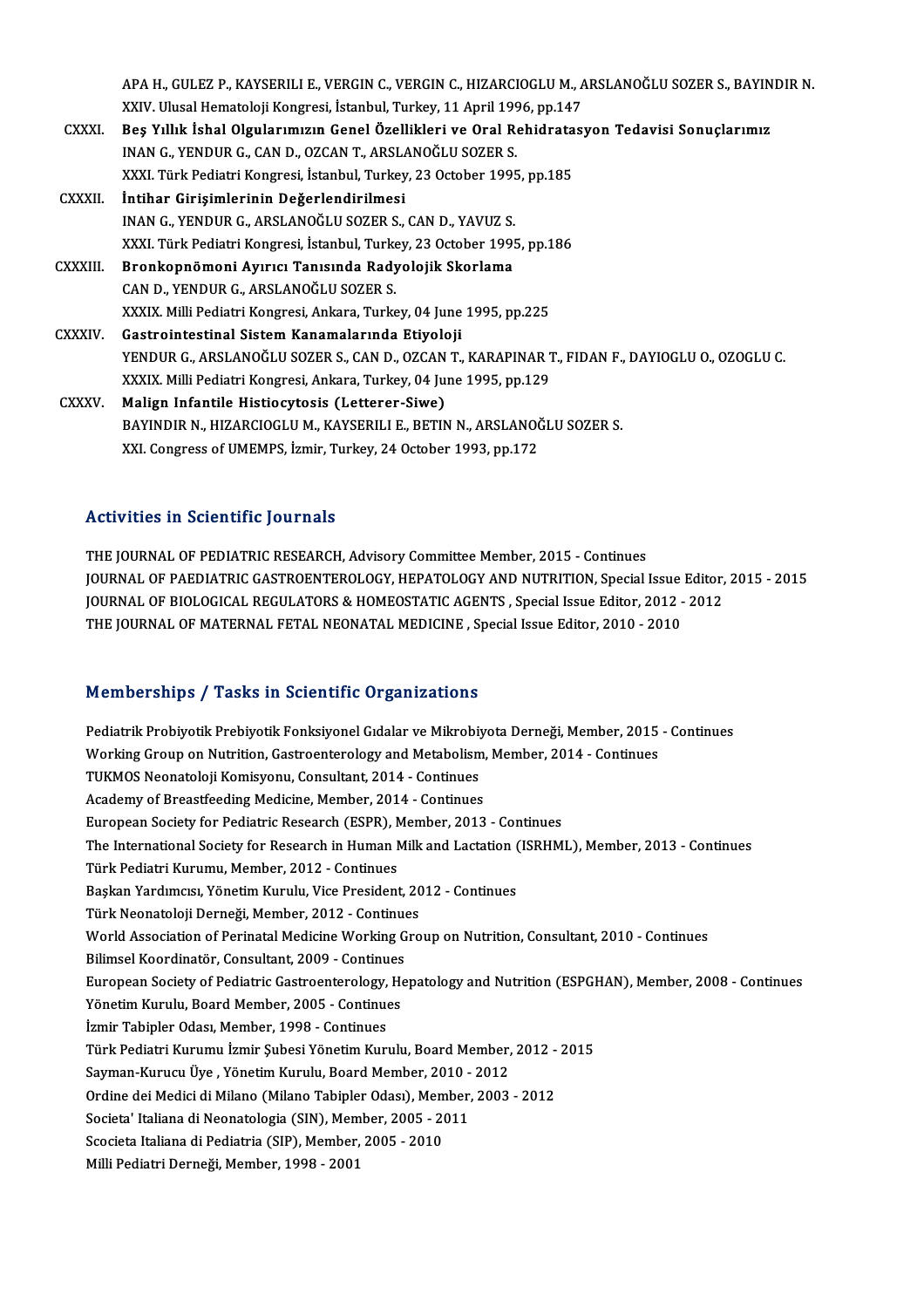#### **Scientific Refereeing**

Project Supported by Higher Education Institutions, April 2016

#### Scientific Consultations

European Society of Pediatric Gastroenterology, Hepatology and Nutrition (ESPGHAN), Project Consultancy, 2011 - 2013

### Scientific Research / Working Group Memberships

Scientific Research / Working Group Memberships<br>Working Group of Optimizng Human Milk Fortification, EUROPEAN MILK BANK ASSOCIATION (EMBA), Italy, 2012 -<br>Continues Working<br>Gontinues<br>Working C Working Group of Optimizng Human Milk Fortification, EUROPEAN MILK BANK ASSOCIATION (EMBA), Italy, 2012 -<br>Continues<br>Working Group of Milk Banking Guidelines, EUROPEAN MILK BANK ASSOCIATION (EMBA), Italy, 2012 - Continues<br>M

Continues<br>Working Group of Milk Banking Guidelines, EUROPEAN MILK BANK ASSOCIATION (EMBA), Italy, 2012 - Continues<br>MULTICENTRE IMMUNO PROGRAMMING Study Steering Committee, OSPEDALE MACEDONIO MELLONI-UNIVERSITA'<br>DEGLI STUDI Working Group of Milk Banking Guidelines, EUROPEAN MILK BANK ASSOCIATION (EMBA), Italy, 2012 - Continues MULTICENTRE IMMUNO PROGRAMMING Study Steering Committee, OSPEDALE MACEDONIO MELLONI-UN<br>DEGLI STUDI DI MILANO, Italy, 2008 - 2011<br>Revisione delle "Linee Guida sulla Costituzione e L'organizzazione di Una Banca del Latte Uma

DEGLI STUDI DI MILANO, Italy, 2008 - 2011<br>Revisione delle "Linee Guida sulla Costituzione e L'organizzazione di Una Banca del Latte Umanc<br>ASSOCIAZIONE ITALANA BANCHE DEL LATTE UMANO DONATO (AIBLUD), Italy, -, 2006 - 2010<br>C ASSOCIAZIONE ITALANA BANCHE DEL LATTE UMANO DONATO (AIBLUD), Italy, -, 2006 - 2010<br>Gruppo di Allattamento, OSPEDALE MACEDONIO MELLONI-UNIVERSITA' DEGLI STUDI DI MILANO, Italy, -, 2007 - 2009

### **Edit Congress and Symposium Activities**

Edit Congress and Symposium Activities<br>1. Ulusal İnsan Mikrobiyotası ve Sağlığımıza Etkileri Kongresi, Invited Speaker, Ankara, Turkey, 2016<br>Ulenerdi di Cestreenterelegia Javited Speaker, Bari, Italy, 2016 I Venerdi di Gastroenterologia, Invited Speaker, Bari, Italy, 2016<br>Greek Human Milk Banks Symposium, Invited Speaker, Athens, Greece, 2016 1. Ulusal İnsan Mikrobiyotası ve Sağlığımıza Etkileri Kongresi, Invited Speaker<br>I Venerdi di Gastroenterologia, Invited Speaker, Bari, Italy, 2016<br>Greek Human Milk Banks Symposium, Invited Speaker, Athens, Greece, 2016<br>Cre Greek Human Milk Banks Symposiim, Invited Speaker, Athens, Greece, 2016 Mülteciler ve Sağlık Sempozyumu, Moderator, İstanbul, Turkey, 2016 Convegno Nazionale dell'Associazione italiana banche del latte umano donato, Invited Speaker, Florence, Italy, 2016 European Milk Bank Association (EMBA) Working Group Meeting, Invited Speaker, Milan, Italy, 2016 Convegno Nazionale dell'Associazione italiana banche del latte umano donato, Invited Speaker, F<br>European Milk Bank Association (EMBA) Working Group Meeting, Invited Speaker, Milan, Italy, 2<br>European Milk Bank Association ( European Milk Bank Association (EMBA) Working Group Meeting,<br>European Milk Bank Association (EMBA) Working Group Meeting,<br>52. Türk Pediatri Kongresi, Invited Speaker, Antalya, Turkey, 2016<br>24. Ulugal Neonataleji Kongresi, European Milk Bank Association (EMBA) Working Group Meeting, Mode<br>52. Türk Pediatri Kongresi, Invited Speaker, Antalya, Turkey, 2016<br>24. Ulusal Neonatoloji Kongresi, Invited Speaker, Antalya, Turkey, 2016<br><sup>2nd</sup> Internation 52. Türk Pediatri Kongresi, Invited Speaker, Antalya, Turkey, 2016<br>24. Ulusal Neonatoloji Kongresi, Invited Speaker, Antalya, Turkey, 2016<br>3rd International Conference on Nutrition & Growth, Moderator, Vienna, Austria, 201 24. Ulusal Neonatoloji Kongresi, Invited Speaker, Antalya, Turkey,<br>3rd International Conference on Nutrition & Growth, Moderator,<br>Çocuk Dostları Kongresi, Invited Speaker, İstanbul, Turkey, 2016<br><sup>2nd</sup> International Confere 3rd International Conference on Nutrition & Growth, Moderator, Vienna, Austria, 2016<br>Çocuk Dostları Kongresi, Invited Speaker, İstanbul, Turkey, 2016<br>3rd International Conference on Nutrition & Growth, Invited Speaker, Vie Çocuk Dostları Kongresi, Invited Speaker, İstanbul, Turkey, 2016<br>3rd International Conference on Nutrition & Growth, Invited Speaker, Vienna, Austria, 2016<br>Pediatrik Bağırsak Yetmezliği ve Rehabilitasyonu Sempozyumu, Sessi 3rd International Conference on Nutrition & Growth, Invited Speaker, Vienna, Austria, 2016<br>Pediatrik Bağırsak Yetmezliği ve Rehabilitasyonu Sempozyumu, Session Moderator, İzmir, Turk<br>Pediatrik Bağırsak Yetmezliği ve Rehabi Pediatrik Bağırsak Yetmezliği ve Rehabilitasyonu Sempozyumu, Session<br>Pediatrik Bağırsak Yetmezliği ve Rehabilitasyonu Sempozyumu, Attend<br>3. Marmara Pediatri Kongresi, Invited Speaker, İstanbul, Turkey, 2016<br>4. Rediatrik Pr 9. Pediatrik Bağırsak Yetmezliği ve Rehabilitasyonu Sempozyumu, Attendee, İzmir, Turkey, 2016<br>3. Marmara Pediatri Kongresi, Invited Speaker, İstanbul, Turkey, 2016<br>4. Pediatrik Probiyotik Prebiyotik Akademisi Kongresi, Att 4. Pediatrik Probiyotik Prebiyotik Akademisi Kongresi, Attendee, Nevşehir, Turkey, 2016 3. Marmara Pediatri Kongresi, Attendee, İstanbul, Turkey, 2016 4. Pediatrik Probiyotik Prebiyotik Akademisi Kongresi, Invited Speaker, Nevşehir, Turkey, 2016 3rd International Congress of European Milk Bank Association (EMBA), Invited Speaker, Lyon, France, 2015 3rd International Congress of European Milk Bank Association (EMBA), Attendee, Lyon, France, 2015 3rd International Congress of European Milk Bank Association (EMBA), Invited Speaker, Lyon,<br>3rd International Congress of European Milk Bank Association (EMBA), Attendee, Lyon, Franc<br>1st Congress of Joint European Neonatal 3rd International Congress of European Milk Bank Association (EMBA), Attendee, Lyon, France, 2015<br>1st Congress of Joint European Neonatal Societies (jENS), Attendee, Budapest, Hungary, 2015<br>Kings College Hospital NHS Found 1st Congress of Joint Et<br>Kings College Hospital<br>United Kingdom, 2015<br>1st Congress of joint Et Kings College Hospital NHS Foundation Trust: Tongue-Tie, Lactation and Breastfeeding Symposium, Atte<br>United Kingdom, 2015<br>1st Congress of joint European Neonatal Societies (jENS), Session Moderator, Budapest, Hungary, 2015 United Kingdom, 2015<br>1st Congress of joint European Neonatal Societies (jENS), Session Moderator, Budapest, Hungary, 2015<br>Kings College Hospital NHS Foundation Trust: Tongue-Tie, Lactation and Breastfeeding Symposium, Invi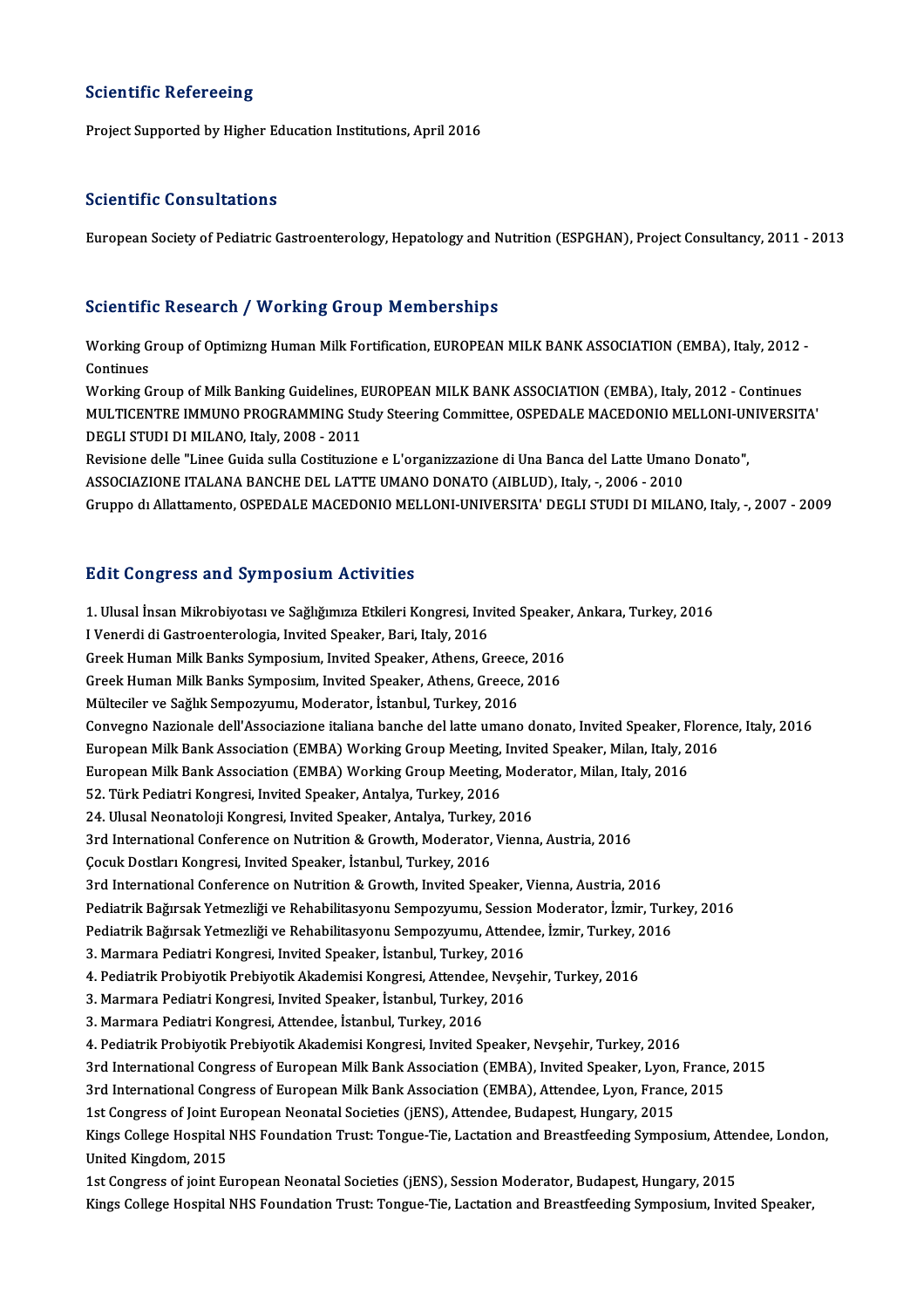London, United Kingdom, 2015 London, United Kingdom, 2015<br>1st Congress of joint European Neonatal Societies (jENS)-Pre-Congress Course: Nutrition for the preterm and<br>hreastfeading Javited Speaker, Rydapest, Hungary, 2015 London, United Kingdom, 2015<br>1st Congress of joint European Neonatal Societies (jENS)<br>breastfeeding, Invited Speaker, Budapest, Hungary, 2015<br>Ese Neonataleji Cünleri, Banelista İsmir, Turkay, 2015 breastfeeding, Invited Speaker, Budapest, Hungary, 2015<br>Ege Neonatoloji Günleri, Panelists, İzmir, Turkey, 2015 breastfeeding, Invited Speaker, Budapest, Hungary, 2015<br>Ege Neonatoloji Günleri, Panelists, İzmir, Turkey, 2015<br>Libya's Pediatric Immunity and Nutrition Updates 1, Invited Speaker, İstanbul, Turkey, 2015<br>EXPO Consensus Dev Ege Neonatoloji Günleri, Panelists, İzmir, Turkey, 2015<br>Libya's Pediatric Immunity and Nutrition Updates 1, Invited Speaker, İstanbul, Turkey, 2015<br>EXPO Consensus Development Conference; Human Milk in Feeding Premature Inf Libya's Pediatric Immunity and Nutrition Updat<br>EXPO Consensus Development Conference; Hui<br>Bioengineeering:, Attendee, Milano, Italy, 2015<br>51. Türk Pediatri Kongresi, Attendee, İsmir, Tur EXPO Consensus Development Conference; Human Milk in<br>Bioengineeering:, Attendee, Milano, Italy, 2015<br>51. Türk Pediatri Kongresi, Attendee, İzmir, Turkey, 2015<br>EXPO Consensus Development Conference: Human Milk in Bioengineeering:, Attendee, Milano, Italy, 2015<br>51. Türk Pediatri Kongresi, Attendee, İzmir, Turkey, 2015<br>EXPO Consensus Development Conference; Human Milk in Feeding Premature Infants: From Tradition to Bioengineeering, Invited Speaker, Milan, Italy, 2015 51. Türk Pediatri Kongresi, Invited Speaker, İzmir, Turkey, 2015 3.ÇocukDostlarıKongresiTemelBeslenmeKursu, Invited Speaker, İstanbul,Turkey,2015 8th Annual Seminar of the Association of Greek and Cypriot International Board Certified Lactation Consultants 3. Çocuk Dostları Kongresi Temel Beslenme Kursu, Invited Speaker, İstanb<br>8th Annual Seminar of the Association of Greek and Cypriot International<br>(Galaxias): Science Behind Breastfeeding, Attendee, Athína, Greece, 2015<br>22. 8th Annual Seminar of the Association of Greek and Cypriot Inte<br>(Galaxias): Science Behind Breastfeeding, Attendee, Athína, Gree<br>23. Ulusal Neonatoloji Kongresi, Attendee, Adana, Turkey, 2015<br>2.Comk Dostlam Kongresi, Sieli (Galaxias): Science Behind Breastfeeding, Attendee, Athína, Greece, 2015<br>23. Ulusal Neonatoloji Kongresi, Attendee, Adana, Turkey, 2015<br>3.Çocuk Dostları Kongresi, Şişli Hamidiye Etfal Eğitim ve Araştırma Hastanesi, Invited 23. Ulusal Neonatoloji Kongresi, Attendee, Adana, Turkey, 2015<br>3.Çocuk Dostları Kongresi, Şişli Hamidiye Etfal Eğitim ve Araştırma Hastanesi, Invited Speaker, İstanbul, Turkey, 2<br>8th Annual Seminar of the Association of Gr 3.Çocuk Dostları Kongresi, Şişli Hamidiye Etfal Eğitim ve Araştırma Hastanesi, Invited Speaker, İstanbul, Turke<br>8th Annual Seminar of the Association of Greek and Cypriot International Board Certified Lactation Consultar<br>( 8th Annual Seminar of the Association of Greek and Cypriot International Board Certified Lactation Consultants<br>(Galaxias): The Science Behind the Significance of Breastfeeding, Invited Speaker, Thessaloniki, Greece, 2015<br>2 3. Pediatrik Prebiyotik, Probiyotik Akademisi Kongresi, Session Moderator, İstanbul, Turkey, 2015 3. Pediatrik Probiyotikler Prebiyotikler Akademisi Kongresi, Invited Speaker, İstanbul, Turkey, 2015 Hemşirelik Derneği Hemşire Eğitim Programı (HEP) eKonferansı, Invited Speaker, İzmir, Turkey, 2015 3. Pediatrik Probiyotik Prebiyotik Akademisi, Attendee, İstanbul, Turkey, 2015 Hemşirelik Derneği Hemşire Eğitim Programı (HEP) eKonferansı, Invited Speaker, İzmir, Turkey, 2015<br>3. Pediatrik Probiyotik Prebiyotik Akademisi, Attendee, İstanbul, Turkey, 2015<br>Anne ve Bebek Sğlığı Vakfı-Ege Üniversitesi 3. Pediatrik Probiyotik Prebiyotik Akademisi, Attendee, İstanbul, Turkey, 2015<br>Anne ve Bebek Sğlığı Vakfı-Ege Üniversitesi III. Perinatoloji Sempozyumu, Session Moderator, İzmir, Turkey, 2015<br>TC Sağlık Bakanlığı-Türk Neona Anne ve Bebek Sğlığı V<br>TC Sağlık Bakanlığı-Tür<br>Ankara, Turkey, 2015<br>III. Perinataleji Kangre TC Sağlık Bakanlığı-Türk Neonatoloji Derneği Pediatristl<br>Ankara, Turkey, 2015<br>III. Perinatoloji Kongresi, Attendee, İzmir, Turkey, 2015<br>IV. Zeksi Tehir Burak Venideğen Günleri, Attendee, Anka Ankara, Turkey, 2015<br>III. Perinatoloji Kongresi, Attendee, İzmir, Turkey, 2015<br>IV. Zekai Tahir Burak Yenidoğan Günleri, Attendee, Ankara, Turkey, 2015 III. Perinatoloji Kongresi, Attendee, İzmir, Turkey, 2015<br>IV. Zekai Tahir Burak Yenidoğan Günleri, Attendee, Ankara, Turkey, 2015<br>Zekai Tahir Burak IV. Yenidoğan Günleri, Session Moderator, Ankara, Turkey, 2015<br>The 9th Wor IV. Zekai Tahir Burak Yenidoğan Günleri, Attendee, Ankara, Turkey, 2015<br>Zekai Tahir Burak IV. Yenidoğan Günleri, Session Moderator, Ankara, Turkey, 2015<br>The 9th World Congress of Pediatrics, Invited Speaker, Al-Ghardaqah, Zekai Tahir Burak IV. Yenidoğan Günleri, Session Moderator, Ankara, Turkey<br>The 9th World Congress of Pediatrics, Invited Speaker, Al-Ghardaqah, Egypt,<br>The 9th World Congress of Pediatrics, Attendee, Al-Ghardaqah, Egypt, 20 The 9th World Congress of Pediatrics, Invited Speaker, Al-Ghardaqah, Egypt, 2015<br>The 9th World Congress of Pediatrics, Attendee, Al-Ghardaqah, Egypt, 2015<br>Union of European Neonatal Perinatal Societies (UENPS) Congress, In The 9th World Congress of Pediatrics, Attendee, Al-Ghardaqah, Egypt, 2015<br>Union of European Neonatal Perinatal Societies (UENPS) Congress, Invited Speaker, Aharna, Greece, 2014<br>4th International Congress of Union of Europe Union of European Neonatal Perinatal Societies (UENPS) Congress, Invited Speaker, Aharna, Greece, 2014<br>4th International Congress of Union of European Neonatal and Perinatal Societies, Moderator, Aharna, Greece, 2014<br>4th I 4th In<br>4th In<br>2014<br>İstanb 4th International Congress of Union of European Neonatal and Prinatal Societies (UENPS), Attendee, Athína, Greece,<br>2014<br>İstanbul Araştırma ve Eğitim Vakfı Tıp ve Ahlak Çalışma Grubu (ISAR –TAC) İnterdisipliner Çalıştayı- S 2014<br>İstanbul Araştırma ve Eğitim Vakfı Tıp ve Ahlak Çalışı<br>Süt Bankası, Invited Speaker, İstanbul, Turkey, 2014<br>Türk Badiatri Kurumu İstanbul Subesi Bilimsel Tapla İstanbul Araştırma ve Eğitim Vakfı Tıp ve Ahlak Çalışma Grubu (ISAR –TAC) İnterdisipliner Çalışta<mark>:</mark><br>Süt Bankası, Invited Speaker, İstanbul, Turkey, 2014<br>Türk Pediatri Kurumu İstanbul Şubesi Bilimsel Toplantısı, Invited Sp Süt Bankası, Invited Speaker, İstanbul, Turkey, 2014<br>Türk Pediatri Kurumu İstanbul Şubesi Bilimsel Toplantısı,<br>Behçet Uz Kış Okulu 2014, Panelists, İzmir, Turkey, 2014<br>PreCongress Course Union of Euronean Neonatal Berina PreCongress Course-Union of European Neonatal Perinatal Societies (UENPS) Congres, Invited Speaker, Aharna, Greece,<br>2014 Behçet Uz Kış Okulu 2014, Panelists, İzmir, Turkey, 2014 PreCongress Course-Union of European Neonatal Perinatal Societies (UENPS) Congres, Invited Speaker, Aharna, Gree<br>2014<br>TC Sağlık Bakanlığı – Neonatoloji Derneği Pediatristler İçin Yenidoğan Bakımı Kursu, Invited Speaker, An 2014<br>TC Sağ<br>2014<br>United TC Sağlık Bakanlığı – Neonatoloji Derneği Pediatristler İçin Yenidoğan Bakımı Kursu, Invited Speaker, Ankara, Turk<br>2014<br>United Kingdom Association of Milk Banks (UKAMB) Conference, Invited Speaker, London, United Kingdom, 2014<br>United Kingdom Association of Milk Banks (UKAMB) Conference, Invited Speaker, London, United Kingdom, 2014<br>United Kingdom Association for Milk Banking UKAMB) 2014 International Human Milk Banking Conference, Session<br>M United Kingdom Association of Milk Banks (<br>United Kingdom Association for Milk Bankin<br>Moderator, London, United Kingdom, 2014<br>YYIV European Congress of Berinatel Media United Kingdom Association for Milk Banking UKAMB) 2014 International Human Mill<br>Moderator, London, United Kingdom, 2014<br>XXIV European Congress of Perinatal Medicine, Invited Speaker, Florence, Italy, 2014<br>TC Sožlik Bakank Moderator, London, United Kingdom, 2014<br>XXIV European Congress of Perinatal Medicine, Invited Speaker, Florence, Italy, 2014<br>TC Sağlık Bakanlığı – Türk Neonatoloji Derneği Pediatristler İçin Yenidoğan Bakımı Kursu, Invited XXIV Europea<br>TC Sağlık Baka<br>Turkey, 2014<br>Scientific Meet TC Sağlık Bakanlığı – Türk Neonatoloji Derneği Pediatristler İçin Yenidoğan Bakımı Kursu, Invited Speaker, Ankara,<br>Turkey, 2014<br>Scientific Meetings of Nantes University- Congress 3: Human Milk and Its Use for Preterm Infan

Turkey, 2014<br>Scientific Mee<br>France, 2014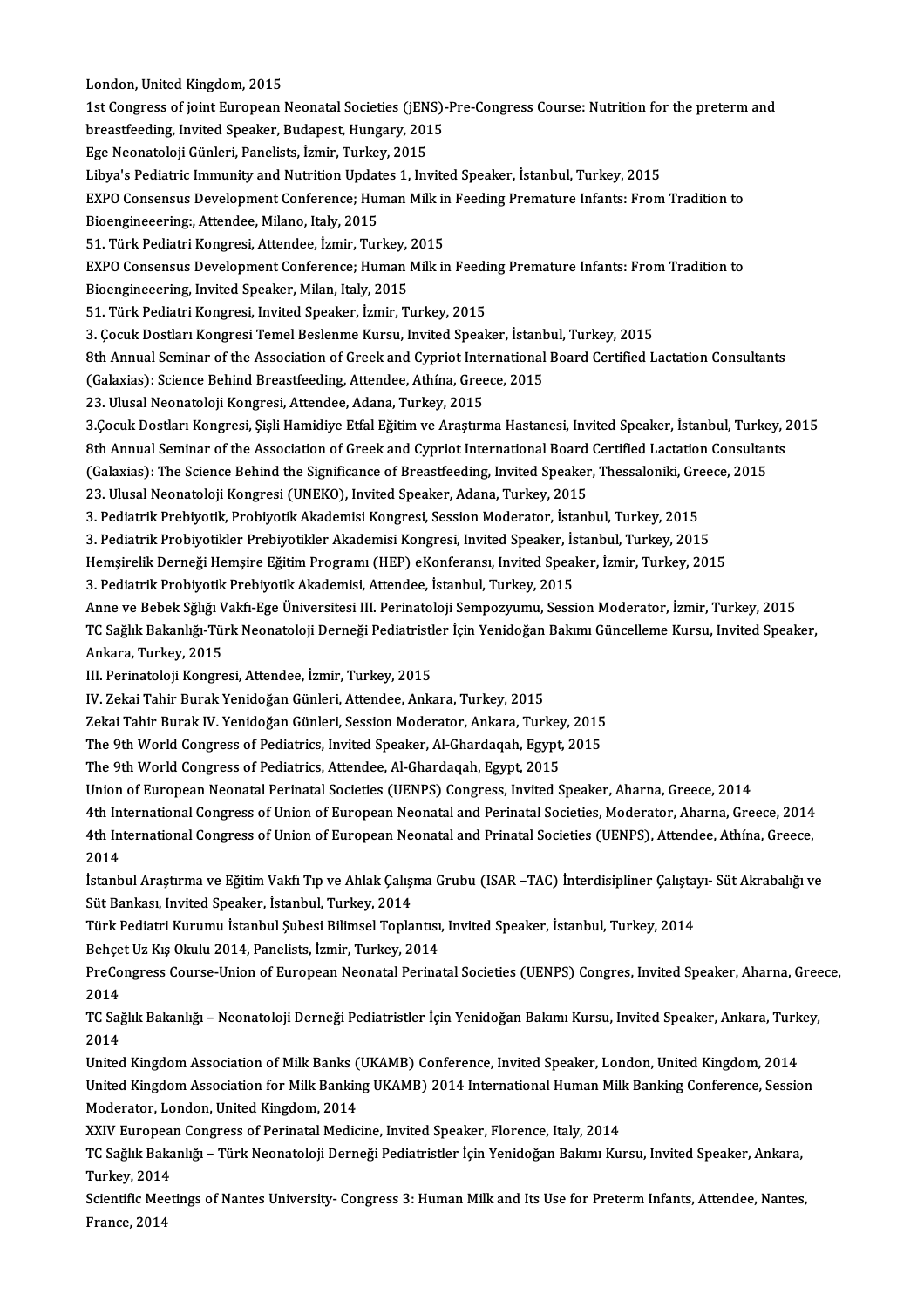Nantes University Scientific Meeting- Recent Scientific Progress on Human Milk and Its Use for Preterm Infants, Invited<br>Speaker Nantes Erange 2014 Nantes University Scientific Mee<br>Speaker, Nantes, France, 2014<br>Prematiire Petinonstisi Semper Nantes University Scientific Meeting- Recent Scientific Progress on Hum<br>Speaker, Nantes, France, 2014<br>Prematüre Retinopatisi Sempozyumu, Attendee, İstanbul, Turkey, 2014<br>E. Congresse Narionala Assesiariana Italiana Bancha

Speaker, Nantes, France, 2014<br>Prematüre Retinopatisi Sempozyumu, Attendee, İstanbul, Turkey, 2014<br>5. Congresso Nazionale Associazione Italiana Banche del Latte Umano Donato (AIBLUD): Banche del Latte in Italia-<br>Nuave Bealt Prematüre Retinopatisi Sempozyumu, Attendee, İstanbul, Turkey, 2014<br>5. Congresso Nazionale Associazione Italiana Banche del Latte Umano<br>Nuove Realta' e Nuove Prospettive, Invited Speaker, Milan, Italy, 2014<br>Farly Life Nutr 5. Congresso Nazionale Associazione Italiana Banche del Latte Umano Donato (AIBLUD): Banche del Latte in Italia<br>Nuove Realta' e Nuove Prospettive, Invited Speaker, Milan, Italy, 2014<br>Early Life Nutrition Conference: The Mi

Nuove Realta' e Nuove Prospettive, Invited Speaker, Milan, Italy, 2014<br>Early Life Nutrition Conference: The Middle East Pediatric Nutrition Update<br>2014<br>50.Türk Pediatri Kurumu Kongresi, Invited Speaker, Antalya, Turkey, 20 Early Life Nutrition Conference: The Middle East Pediatric Nutrition Update<br>2014<br>50.Türk Pediatri Kurumu Kongresi, Invited Speaker, Antalya, Turkey, 2014<br>5. Congresse Nazionale Associazione Italiana Banche del Latte Umane 2014<br>50.Türk Pediatri Kurumu Kongresi, Invited Speaker, Antalya, Turkey, 2014<br>5. Congresso Nazionale Associazione Italiana Banche del Latte Umano Donato (AIBLUD): Banche del Latte in Italia:<br>Nuove Bealta' e Nuove Prespetti

50.Türk Pediatri Kurumu Kongresi, Invited Speaker, Antalya, Turk<br>5. Congresso Nazionale Associazione Italiana Banche del Latte Um<br>Nuove Realta' e Nuove Prospettive, Moderator, Milan, Italy, 2014<br>Illucel Neonateleii Kongres 5. Congresso Nazionale Associazione Italiana Banche del Latte Uman<br>Nuove Realta' e Nuove Prospettive, Moderator, Milan, Italy, 2014<br>Ulusal Neonatoloji Kongresi, Invited Speaker, Antalya, Turkey, 2014<br>26 Bediatri Cünleri ve

36.Pediaka' e Nuove Prospettive, Moderator, Milan, Italy, 2014<br>19. Ulusal Neonatoloji Kongresi, Invited Speaker, Antalya, Turkey, 2014<br>19. Pediatri Günleri ve Pediatri Hemsireliği Günleri, Invited Speaker, İstanbul, Turkey

IXth International Nutrition and Dietetetics Congress, Invited Speaker, Ankara, Turkey, 2014

Dokuz Eylül Ünivesitesi 15. Pediatri Günleri, Panelists, İzmir, Turkey, 2014

IXth International Nutrition and Dietetetics Congress, Invited Speaker, Ankara, Turkey, 2014<br>Dokuz Eylül Ünivesitesi 15. Pediatri Günleri, Panelists, İzmir, Turkey, 2014<br>36. Pediatri Günleri ve 15. Pediatri Hemşireliği Gün

Dokuz Eylül Ünivesitesi 15. Pediatri Günleri, Panelists, İzmir, Turkey, 2014<br>36. Pediatri Günleri ve 15. Pediatri Hemşireliği Günleri, Session Moderator, İstanbul, Turkey, 2014<br>7. Ege Yenidoğan Günleri: Prematüre Bebek Bak 7. Ege Yenidoğan Günleri: Prematüre Bebek Bakımı Esasları Toplantısı, Attendee, Denizli, Turkey, 201<br>Türk Pediatri Kurumu Samsun Şubesi Bilimsel Toplantısı, Invited Speaker, Samsun, Turkey, 2014<br>2nd International Symposium

36. Pediatri Günleri ve 15. Pediatri Hemşireliği Günleri, Session Moderator, İstanbul, Turkey, 2014<br>7. Ege Yenidoğan Günleri: Prematüre Bebek Bakımı Esasları Toplantısı, Attendee, Denizli, Turkey,<br>Türk Pediatri Kurumu Sams

Türk Pediatri Kurumu Samsun Şubesi Bilimsel Toplantısı, Invited Speaker, Samsun, Turkey, 2014<br>2nd International Symposium of Probiotics Prebiotics in Pediatrics, Attendee, Antalya, Turkey, 2014<br>2. Fetal Hayattan Çocukluğa 2nd Internatio<br>2. Fetal Hayatt<br>Turkey, 2014<br>2nd Internatio 2. Fetal Hayattan Çocukluğa İlk 1000 gün Gebe ve Çocuk Beslenmesi Kongresi- Anne Sütü Çalıştay<br>Turkey, 2014<br>2nd International Symposium of Probiotics and Prebiotis, Invited Speaker, Antalya, Turkey, 2014<br>2. Fetal Hayattan Turkey, 2014<br>2nd International Symposium of Probiotics and Prebiotis, Invited Speaker, Antalya, Turkey, 2014<br>2. Fetal Hayattan Çocukluğa İlk 1000 Gün Gebe ve Çocuk Beslenmesi Kongresi, Attendee, Ankara, Turkey, 2014

2nd International Symposium of Probiotics and Prebiotis, Invited Speaker, Antalya, Turkey, 2014<br>2. Fetal Hayattan Çocukluğa İlk 1000 Gün Gebe ve Çocuk Beslenmesi Kongresi, Attendee, Ankara, Turkey, 2014<br>Bebek Sağlığı Derne 2. Fetal Hayattan Çocukluğa İlk 1000 Gün Gebe ve Çocuk Beslenmesi Kongresi, Attendee, A.<br>Bebek Sağlığı Derneği Bilimsel Toplantısı: Prematüre Bebek Bakım Esasları, Invited Speaker<br>Türk Neonatoloji Derneği Konya Bilimsel To

Bebek Sağlığı Derneği Bilimsel Toplantısı: Prematüre Bebek Bakım Esasları, Invited Speaker, Denizli, Turkey, 2014<br>Türk Neonatoloji Derneği Konya Bilimsel Toplantısı, Invited Speaker, Konya, Turkey, 2014<br>Türk Neonatoloji De Türk Neonatoloji Derneği Konya Bilimsel Toplantısı, Invited Speaker, Konya, Turkey, 2014<br>Türk Neonatoloji Derneği Marmara Grubu Bilgi Paylaşımı ve İletişim Toplantıları, Invited Speaker, İstanbul, Turkey, 2<br>Kocaeli Ünivers Türk Neonatoloji Derneği Marmara Grubu Bilgi Paylaşımı ve İletişim Toplantıları, Invited Speaker, İstanbul, Tu<br>Kocaeli Üniversitesi Tıp Fakültesi Pediatri Konuk Öğretim Görevlisi Semineri, Invited Speaker, Kocaeli, Turkey<br>

Kocaeli Üniversitesi Tıp Fakültesi Pediatri Konuk Öğretim Görevlisi Semineri, Invited Speaker, Kocaeli, Turkey, 2014<br>Türk Pediatri Kurumu Aydın Şubesi Toplantısı: Hipoksik iskemik Ansefalopati, Attendee, Aydın, Turkey, 201

Türk Neonatoloji Derneği Kapadokya Toplantısı, Attendee, Niğde, Turkey, 2013

Türk Pediatri Kurumu Aydın Şubesi Bilimsel Toplantısı, Invited Speaker, Aydın, Turkey, 2014<br>Türk Neonatoloji Derneği Kapadokya Toplantısı, Attendee, Niğde, Turkey, 2013<br>2nd International Congress of European Milk Bank Asso Türk Neonatoloji Derneği Kapadokya Toplantısı, Attendee, Niğde, Turkey, 2013<br>2nd International Congress of European Milk Bank Association (EMBA), Session Moderator, İst<br>Türk Pediatri Kurumu Urfa Şubesi Bilimsel Toplantısı, 2nd International Congress of European Milk Bank Association (EMBA), Session Moderator, İstanbul, Turkey, 201<br>Türk Pediatri Kurumu Urfa Şubesi Bilimsel Toplantısı, Invited Speaker, Şanlıurfa, Turkey, 2013<br>2nd International

Türk Pediatri Kurumu I<br>2nd International Cong<br>İstanbul, Turkey, 2013<br>Behest Ur Kıs Olulu 20 2nd International Congress of European Milk Bank Assoc<br>İstanbul, Turkey, 2013<br>Behçet Uz Kış Okulu 2013, Panelists, İzmir, Turkey, 2013<br>Illusel Allerii ve Klinik İmmunaleji Kongresi, İnvited Spea İstanbul, Turkey, 2013<br>Behçet Uz Kış Okulu 2013, Panelists, İzmir, Turkey, 2013<br>Ulusal Allerji ve Klinik İmmunoloji Kongresi, Invited Speaker, Antalya, Turkey, 2013

Türk Pediatri Kurumu İzmir Şubesi Bilimsel Toplantısı, Invited Speaker, İzmir, Turkey, 2013

54th Annual Meeting of European Society for Paediatric Research (ESPR), Moderator, Porto, Portugal, 2013 54th Annual Meeting of European Society for Paediatric Research (ESPR), Mode:<br>54th Annual Meeting of the European Society of Paediatric Researcch (ESPR), At<br>European Pediatric Research Business Meeting, Attendee, Porto, Po

Türk Pediatri Kurumu İzmir Şubesi Bilimsel Toplantısı, Invited Speaker, İzmir, Turkey, 2013<br>54th Annual Meeting of European Society for Paediatric Research (ESPR), Moderator, Porto, Portugal, 2013<br>54th Annual Meeting of th

54th Annual Meeting of the European Society of Paediatric Researcch (ESPR), Attendee, Porto, Portugal, 2013<br>European Pediatric Research Business Meeting, Attendee, Porto, Portugal, 2013<br>Belgian Ministry of Health Baby Frie European Pediatric Research Business Meeting, Attendee, Porto, Portugal, 2013<br>Belgian Ministry of Health Baby Friendly Hospital Initiative Scientific Meeting, Invited Spe<br>Pediatrik Prebiyotik Probiyotik Akademisi Kongresi, Belgian Ministry of Health Baby Friendly Hospital Initiative Scientific Meeting<br>Pediatrik Prebiyotik Probiyotik Akademisi Kongresi, Invited Speaker, Van, Tu<br>11th World Congress of Perinatal Medicine, Attendee, Moskva, Russ

Pediatrik Prebiyotik Probiyotik Akademisi Kongresi, Invited Speaker, Van, Turkey, 2<br>11th World Congress of Perinatal Medicine, Attendee, Moskva, Russia, 2013<br>11th World Congress of Perinatal Medicine, Invited Speaker, Mosk

11th World Congress of Perinatal Medicine, Attendee, Moskva, Russia, 2013<br>11th World Congress of Perinatal Medicine, Invited Speaker, Moskva, Russia, 2013<br>Fetal Hayattan Çocukluğa İlk 1000 Gün Gebe ve Çocuk Beslenmesi Kong 11th World Congress of Perinatal Medicine, Invited Speaker, Moskva, Ru<br>Fetal Hayattan Çocukluğa İlk 1000 Gün Gebe ve Çocuk Beslenmesi Kong<br>21. Ulusal Neonatoloji Kongresi, Invited Speaker, Antalya, Turkey, 2013<br>21. Ulusal Fetal Hayattan Çocukluğa İlk 1000 Gün Gebe ve Çocuk Beslenmes<br>21. Ulusal Neonatoloji Kongresi, Invited Speaker, Antalya, Turkey,<br>21. Ulusal Neonatoloji Kongresi, Attendee, Antalya, Turkey, 2013<br>4. Congresse Nazionale Assoc

21. Ulusal Neonatoloji Kongresi, Invited Speaker, Antalya, Turkey, 2013<br>21. Ulusal Neonatoloji Kongresi, Attendee, Antalya, Turkey, 2013<br>4. Congresso Nazionale Associazione Italiana Banche del Latte Umano Donato (AIBLUD): 21. Ulusal Neonatoloji Kongresi, Attendee, Antalya, Turkey, 2013<br>4. Congresso Nazionale Associazione Italiana Banche del Latte Umano Doi<br>Bisogni delle Banche del Latte in Italia, Invited Speaker, Milan, Italy, 2013<br>8. Ulus 4. Congresso Nazionale Associazione Italiana Banche del Latte Umano Donato (AIBLUD): Confronto di Es<br>Bisogni delle Banche del Latte in Italia, Invited Speaker, Milan, Italy, 2013<br>8. Ulusal Çocuk Allerji, Astım ve Solunum Y

Bisogni delle Banche del Latte in Italia, Invited Speaker, Milan, Italy, 2013<br>8. Ulusal Çocuk Allerji, Astım ve Solunum Yolu Hastalıkları Kongresi, Invited Speaker, İzmir, Turkey, 2013<br>8. Ulusal Çocuk Alerji, Astım ve Solu

ŞişliEtfalYenidoğanGünleri, Invited Speaker, İstanbul,Turkey,2013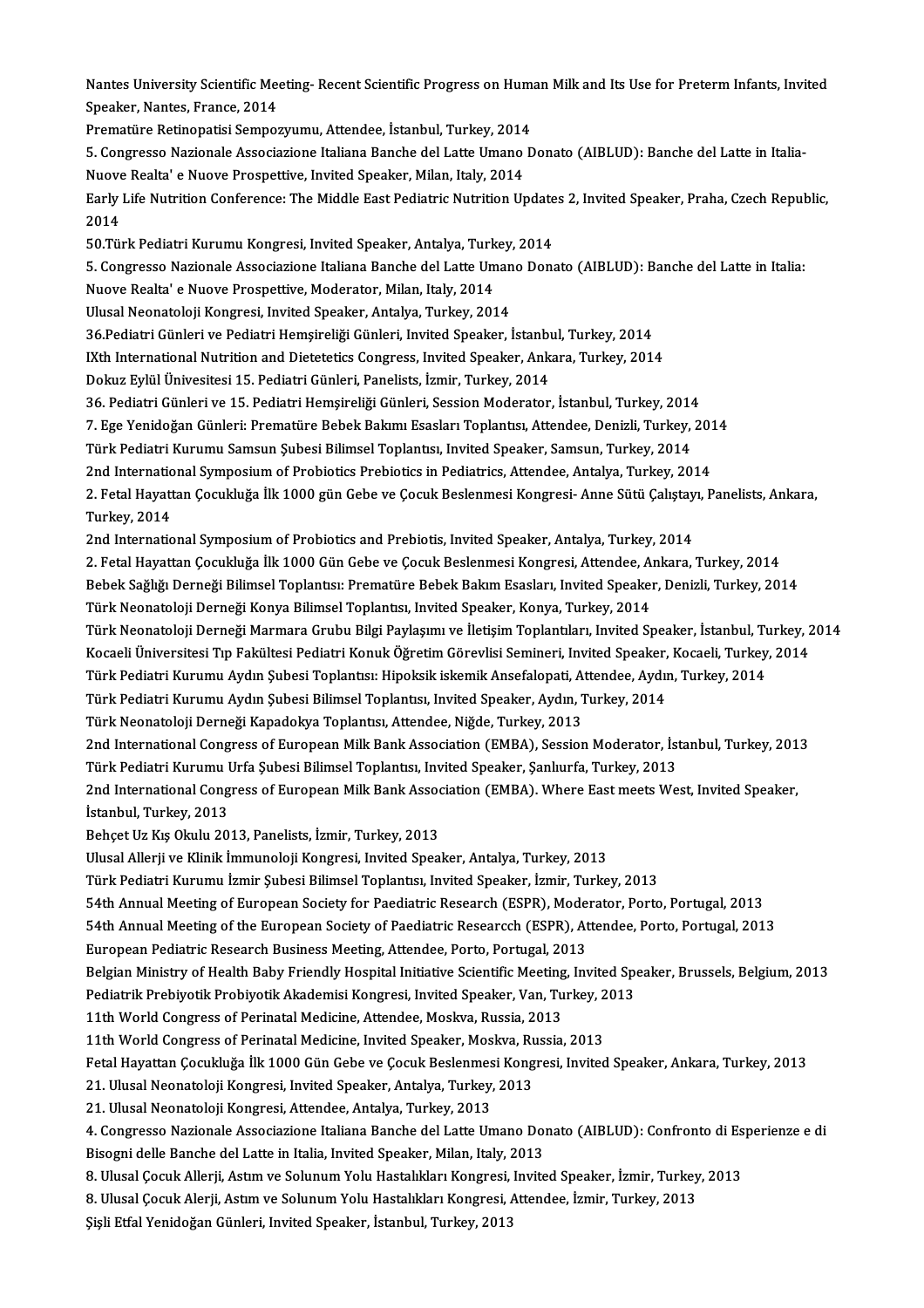4. Congresso Nazionale Associazione Italiana Banche del Latte Umano Donato (AIBLUD): Confronto di Esperienze e di<br>Bisogni della Banche del Latte in Italia Mederator Milan Italy 2012 4. Congresso Nazionale Associazione Italiana Banche del Latte Umano<br>Bisogni delle Banche del Latte in Italia, Moderator, Milan, Italy, 2013<br>Ese Perinateleji Derneği Bilimeel Tenlantey Session Moderator, İsmi 4. Congresso Nazionale Associazione Italiana Banche del Latte Umano Donato (AIBL)<br>Bisogni delle Banche del Latte in Italia, Moderator, Milan, Italy, 2013<br>Ege Perinatoloji Derneği Bilimsel Toplantısı, Session Moderator, İzm

Bisogni delle Banche del Latte in Italia, Moderator, Milan, Italy, 2013<br>Ege Perinatoloji Derneği Bilimsel Toplantısı, Session Moderator, İzmir, Turkey, 2013<br>2nd Internatioal Neonatal and Maternal Immunization Symposium, Se Ege Perinatoloji Derneği Bilimsel Toplantısı, Session Moderator, İzmir, Turkey, 2013<br>2nd Internatioal Neonatal and Maternal Immunization Symposium, Session Moderator, Antalya, Turke<br>2nd International Neonatal and Maternal 2nd Internatioal Neonatal and Maternal Immunization Symposium, Session Moderat<br>2nd International Neonatal and Maternal Immunization Symposium, Attendee, Antal<br>Zekai Tahir Burak III. Yenidoğan Günleri, Session Moderator, An

2nd International Neonatal and Maternal Immunization Symposium, Attendee, Antalya, Turkey, 2013<br>Zekai Tahir Burak III. Yenidoğan Günleri, Session Moderator, Ankara, Turkey, 2013<br>III. Yenidoğan Günleri, Attendee, Ankara, Tu

Zekai Tahir Burak III. Yenidoğan Günleri, Session Moderator, Ankara, Turkey, 2013

YenidoğanÜniversitesi-eKonferans, Invited Speaker, İzmir,Turkey,2013

Bebek Sağlığı Derneği-6. Ege Yenidoğan Günleri, Invited Speaker, İzmir, Turkey, 2013

Yenidoğan Üniversitesi-eKonferans, Invited Speaker, İzmir, Turkey, 2013<br>Bebek Sağlığı Derneği-6. Ege Yenidoğan Günleri, Invited Speaker, İzmir, Turkey, 2013<br>T.C. Sağlık Bakanlığı Hemşireler İçin Yenidoğan Yoğun Bakım Kursu

Bebek Sağlığı Derneği-6. Ege Yenidoğan Günleri, Invited Speaker, İzmir, Turkey, 2013<br>T.C. Sağlık Bakanlığı Hemşireler İçin Yenidoğan Yoğun Bakım Kursu, Invited Speaker, İzmir, Tu<br>Experts' Opnions on Neonatal Gastroenterolo

Experts' Opnions on Neonatal Gastroenterology and Nutrition, Attendee, Bologna, Italy, 2012<br>Experts' Opinions on Neonatal Gastroenterology and Nutrition (Opinioni a Confronto in Gastroenterologia e Nutrizione Experts' Opnions on Neonatal Gastroenterology a<br>Experts' Opinions on Neonatal Gastroenterology<br>Neonatale), Invited Speaker, Bologna, Italy, 2012<br>Bohast Ur Vie Olully, Banelista İsmir, Turkay, 2012 Experts' Opinions on Neonatal Gastroenterology ar<br>Neonatale), Invited Speaker, Bologna, Italy, 2012<br>Behçet Uz Kış Okulu, Panelists, İzmir, Turkey, 2012<br>Pediatrik Prehiyotik Prehiyotik Akademisi, Attandes

Behçet Uz Kış Okulu, Panelists, İzmir, Turkey, 2012<br>Pediatrik Prebiyotik Probiyotik Akademisi, Attendee, Mardin, Turkey, 2012

Conference at Leuven Univesity, Invited Speaker, Leuven, Belgium, 2012

Pediatrik PrebiyotikcProbiyotik Akademisi Kongresi, Invited Speaker, Mardin, Turkey, 2012

Conference at Leuven Univesity, Invited Speaker, Leuven, Belgium, 2012<br>Pediatrik PrebiyotikcProbiyotik Akademisi Kongresi, Invited Speaker, Mardin, Turkey, 2012<br>PATH Human Milk Banking Technical Advisory Group Meeting, Inv Pediat<br>PATH<br>2012 PATH Human Milk Banking Technical Advisory Group Meeting, Invited Speaker, Washington, United States Of Americ<br>2012<br>Course- Procesamiento de la Leche Humana en las Unidades de Neonatología, 12 October Hospital, Invited Spe

2012<br>Course- Procesamiento de la Leche Humana en las Unidades de Neonatología, 12 October Hospital, Invited Speaker,<br>Madrid, Spain, 2012 Course- Procesamiento de la Leche Humana en las Unidades de Neonatología, 12 October Hospital, Invited Speaker,<br>Madrid, Spain, 2012<br>16th International Society for Research in Human Milk and Lactation (ISRHML) Conference, A

Madri<br>16th I<br>2012<br>1st Int 16th International Society for Research in Human Milk and Lactation (ISRHML) Conference, Attendee, Trieste, Italy,<br>2012<br>1st International Congress of European Milk Bank Association (EMBA), Session Moderator, Lisbon, Portug

2012<br>1st International Congress of European Milk Bank Association (EMBA), Session Moderator, Lisbon, Portugal, 20<br>1st International Congress of European Milk Bank Association (EMBA), Invited Speaker, Lisbon, Portugal, 2012 1st International Congress of European Milk Bank Association (EMBA), Session Moderator, Lisbon, Portugal, 2013<br>1st International Congress of European Milk Bank Association (EMBA), Invited Speaker, Lisbon, Portugal, 2012<br>16

1st International Congress of European Milk Bank Association (EMBA), Invited Speaker, Lisbon, Portugal, 2012<br>16th International Congress of the European Milk Bank Association (EMBA), Attendee, Lisboa, Portugal, 2012<br>16th I 1st International Congress of the European Milk Bank Association (EMBA), Attendee, Lisboa, Portugal, 2012<br>16th International Society for Research in Human Milk and Lactation Conference, Invited Speaker, Trieste, Italy, 20<br> 16th International Society for Research in Human<br>Academy of Medical Sciences, Serbian Medical Soc<br>Speaker, Belgrade, Serbia And Montenegro, 2012<br>Conferences at the University of Medere, Invited S Academy of Medical Sciences, Serbian Medical Society. Current Trends in Chidh<br>Speaker, Belgrade, Serbia And Montenegro, 2012<br>Conferences at the University of Modena, Invited Speaker, Modena, Italy, 2012<br>European Congress o Speaker, Belgrade, Serbia And Montenegro, 2012<br>Conferences at the University of Modena, Invited Speaker, Modena, Italy, 2012<br>European Congress of Perinatal Medicine, Invited Speaker, Paris, France, 2012<br>Human Milk Banking

Conferences at the University of Modena, Invited Speaker, Modena, Italy, 2012<br>European Congress of Perinatal Medicine, Invited Speaker, Paris, France, 2012<br>Human Milk Banking of North America (HMBANA) 2012 Conference, Atte European Congress of Perinatal Medicine, Invited Speaker, Pa<br>Human Milk Banking of North America (HMBANA) 2012 Con<br>1. PUADER Kongresi, Invited Speaker, Antalya, Turkey, 2012<br>Human Milk Bank Accosistion of North America (HM Human Milk Banking of North America (HMBANA) 2012 Conference, Attendee, Nevada, United States Of America, J.<br>1. PUADER Kongresi, Invited Speaker, Antalya, Turkey, 2012<br>Human Milk Bank Association of North America (HMBANA)

1. PUADER Kon<br>Human Milk Ba<br>America, 2012<br>TurkMSIC Tonk Human Milk Bank Association of North America (HMBANA) Conference, Invited Speaker, Nevada, United Stat<br>America, 2012<br>TurkMSIC Topluluğu Konferansı- Dokuz Eylül Üniversitesi Tıp Fakültesi, Invited Speaker, İzmir, Turkey, 20

America, 2012<br>TurkMSIC Topluluğu Konferansı- Dokuz Eylül Üniversitesi Tıp Fa<br>Neonatal Nutrition Symposium, Attendee, Perth, Australia, 2012

TurkMSIC Topluluğu Konferansı- Dokuz Eylül Üniversitesi Tıp Fakültesi, Invited Speaker, İzmir, Turkey, 2012<br>Neonatal Nutrition Symposium, Attendee, Perth, Australia, 2012<br>Neonatal Nutrition Symposium (The University of Wes Neonatal Nutrition Symposium (The University of Western Australia), Invited Speaker, Perth, Australia, 2012 Neonatal Nutrition Symposium (The University of Western Australia), Invited Speaker, Perth, Australia, 2012<br>Hot Topics in Neonatology 2011, Attendee, District Of Columbia, United States Of America, 2011<br>Vermont Oxford Netw

Hot Topics in N<br>Vermont Oxfor<br>America, 2011<br>Symnosiun for Vermont Oxford Network Annual Meeting and Quality Congress 2011, Attendee, District Of Columbia, United States Of<br>America, 2011<br>Symposiun for the Official Opening of the first Dutch Human Milk Bank, Invited Speaker, Amster

America, 2011<br>Symposiun for the Official Opening of the first Dutch Human Milk Bank, Invited Speaker, Amsterdam, Netherlands, 2011<br>European Milk Bank Association Workshop, Invited Speaker, Milan, Italy, 2011 Symposiun for the Official Opening of the first Dutch Human M<br>European Milk Bank Association Workshop, Invited Speaker, N<br>EMBA Annual Scientific Meeting, Attendee, Milano, Italy, 2011<br>44th Annual Meeting of the European Be

European Milk Bank Association Workshop, Invited Speaker, Milan, Italy, 2011<br>EMBA Annual Scientific Meeting, Attendee, Milano, Italy, 2011<br>44th Annual Meeting of the European Paediatric Gastroenterology, Hepatology and Nut EMBA Annual Scier<br>44th Annual Meetii<br>Napoli, Italy, 2011<br>ESPCHAN Annual ( 44th Annual Meeting of the European Paediatric Gastroenterolog<br>Napoli, Italy, 2011<br>ESPGHAN Annual General Meeting, Attendee, Napoli, Italy, 2011<br>2. Congresse Nazionale Associatione Italiane Banche del Latte U Napoli, Italy, 2011<br>ESPGHAN Annual General Meeting, Attendee, Napoli, Italy, 2011<br>3. Congresso Nazionale Associazione Italiana Banche del Latte Umano Donato, Invited Speaker, Bologna, Italy, 2011

Workshop (Gruppo di Studio sulla Care di Societa' Italiana di Neonatologia): Nessun Dorma-La Protezione del Sonno nei Reparti di Terapia Intensiva Neonatale 2, Panelists, Milan, Italy, 2011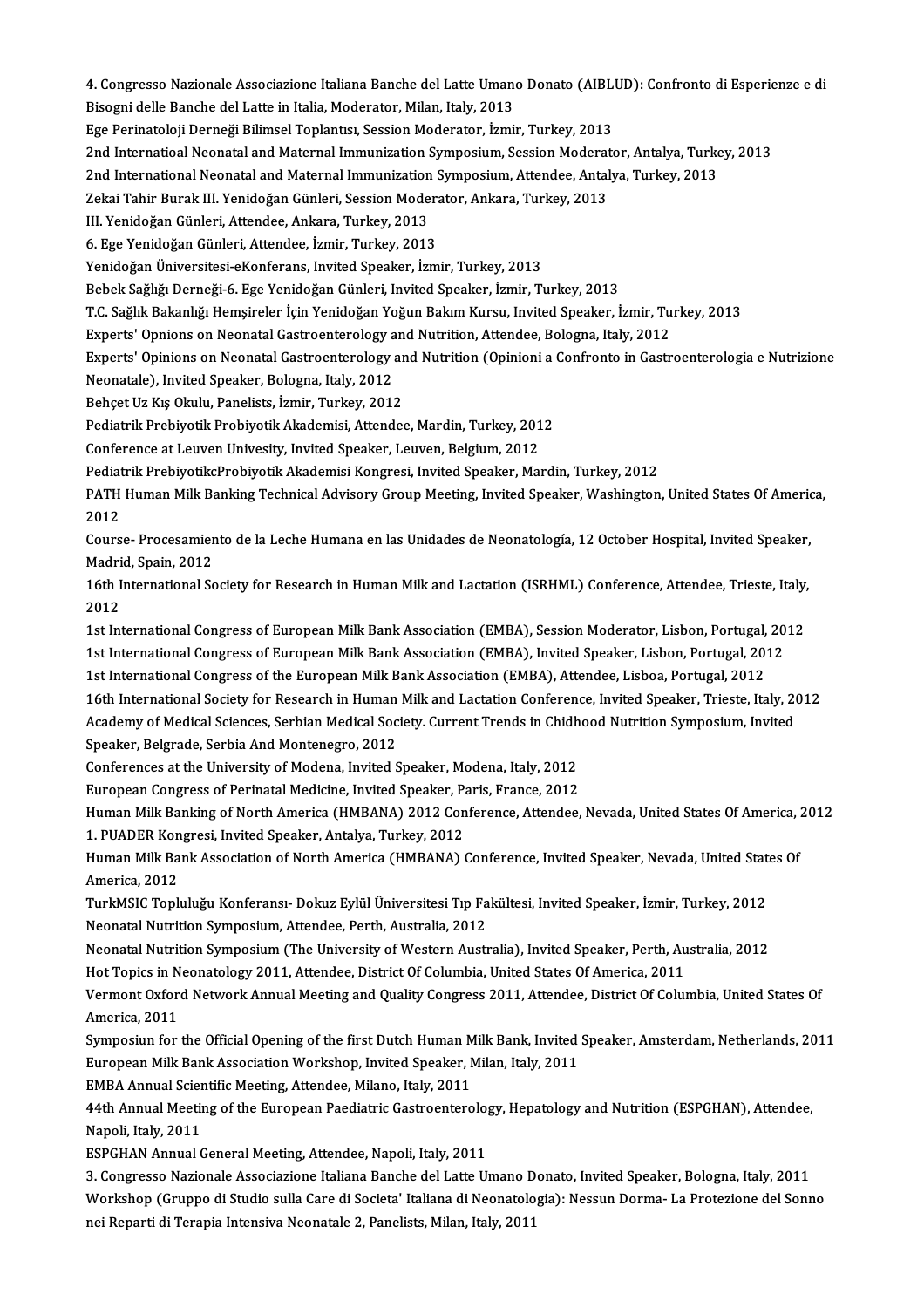Zekai Tahir Burak II. Yenidoğan Günleri, Invited Speaker, Ankara, Turkey, 2011<br>Werkeben (Grunne di Studie aulle Gare di Segistal Italiane di Neonatelegia): Ne Workshop (Gruppo di Studio sulla Care di Societa' Italiana di Neonatologia): Nessun Dorma- La Protezione del Sonno<br>nei Reparti di Terapia Intensiva Neonatale, Panelists, Rome, Italy, 2011 Zekai Tahir Burak II. Yenidoğan Günleri, Invited Speaker, Ankara, Turke<br>Workshop (Gruppo di Studio sulla Care di Societa' Italiana di Neonatolo<br>nei Reparti di Terapia Intensiva Neonatale, Panelists, Rome, Italy, 2011<br>15th Workshop (Gruppo di Studio sulla Care di Societa' Italiana di Neonatologia): Nessun Dorma- La Protezione del<br>nei Reparti di Terapia Intensiva Neonatale, Panelists, Rome, Italy, 2011<br>15th Nuual Conference of the Eygptian As nei Reparti di Terapia Intensiva Neonatale, l<br>15th Nuual Conference of the Eygptian Asso<br>Problems, Panelists, Al-Qahira, Egypt, 2011<br>Het Tonics in Neonatalogy 2010, Attondee 15th Nuual Conference of the Eygptian Association of Neonatology (EAM): Controversies in Con<br>Problems, Panelists, Al-Qahira, Egypt, 2011<br>Hot Topics in Neonatology 2010, Attendee, District Of Columbia, United States Of Amer Problems, Panelists, Al-Qahira, Egypt, 2011<br>Hot Topics in Neonatology 2010, Attendee, District Of Columbia, United States Of America, 2010<br>Vermont Oxford Network Annual Meeting 2010, Attendee, District Of Columbia, United Hot Topics in Neonatology 2010, Attendee, District Of Columbia, United States Of America, 2010<br>Vermont Oxford Network Annual Meeting 2010, Attendee, District Of Columbia, United States Of America, 2010<br>Vermont Oxford Netwo Vermont Oxford Network Annual Meeting 2010, Attendee, District Of Columbia, United<br>Vermont Oxford Network Annual Quality Congress 2010, Attendee, District Of Columbi<br>3rd International Human Milk Banking Meeting, Session Mo Vermont Oxford Network Annual Quality Congress 2010, Attendee, District Of Columbia, United States Of America, 2010<br>3rd International Human Milk Banking Meeting, Session Moderator, Milan, Italy, 2010 3rd International Human Milk Banking Meeting, Session Moderator, Milan, Italy, 2010<br>3rd International Human Milk Banking Meeting, Invited Speaker, Milan, Italy, 2010<br>Sientific Symposium of Nantes University: Recent Scienti 3rd International Human Milk Banking Meeting, Invited Speaker, Milan, Italy, 2010<br>Sientific Symposium of Nantes University: Recent Scientific Progress on Human Milk and<br>Attendee, Nantes, France, 2010<br>5th International Brea Sientific Symposium of Nantes University: Recent Scientific Progress on Human Milk and l<br>Attendee, Nantes, France, 2010<br>5th International Breastfeeding and Lactation Symposium, Attendee, Venezia, Italy, 2010<br>Congresse di S Attendee, Nantes, France, 2010<br>5th International Breastfeeding and Lactation Symposium, Attendee, Venezia, Italy, 2010<br>Congresso di Scocieta' Italiana di Neonatologia- Gruppo di Studio sulla Nutrizione, Panelists, Bari, It 5th International Breastfeeding and Lactation Symposium, Attendee, Venezia, Italy, 2010<br>Congresso di Scocieta' Italiana di Neonatologia- Gruppo di Studio sulla Nutrizione, Panelists, Bari, Italy, 2<br>Workshop: Focus on Dynam Congresso di Scocieta' Italiana di Neonatologia- Gruppo di Studio sulla Nutrizion<br>Workshop: Focus on Dynamics of Sucking (Ultrasound) and Human Milk, Attend<br>European Congress of Perinatal Medicine, Invited Speaker, Madrid, Workshop: Focus on Dynamics of Sucking (Ultrasound) and Human Milk, Attendee, Venezia, Italy, 2010<br>European Congress of Perinatal Medicine, Invited Speaker, Madrid, Spain, 2010<br>Hot Topics in Neonatology 2009, Attendee, Dis European Congress of Perinatal Medicine, Invited Speaker, Madrid, Spain, 2010<br>Hot Topics in Neonatology 2009, Attendee, District Of Columbia, United States Of America, 2009<br>Vermont Oxford Network Annual Quality Congress 20 Hot Topics in Neonatology 2009, Attendee, District Of Columbia, United States Of America, 2009<br>Vermont Oxford Network Annual Quality Congress 2009, Attendee, District Of Columbia, United States Of Americ<br>Vermont Oxford Net Vermont Oxford Network Annual Quality Congress 2009, Attendee, District Of Colu<br>Vermont Oxford Network Annual Meeting 2009, Attendee, District Of Columbia, Uni<br>9th World Congress of Perinatal Medicine, Invited Speaker, Ber Vermont Oxford Network Annual Meeting 2009, Attendee, District Of Columbia, United States Of America, 2009<br>9th World Congress of Perinatal Medicine, Invited Speaker, Berlin, Germany, 2009 European Milk Banking Association (EMBA) Symposium, 100 Years of Human Milk Banking, Invited Speaker, Vienna,<br>Austria, 2009 9th World Congress of Perinatal Medicine, Attendee, Berlin, Germany, 2009 European Milk Banking Association (EMBA) Symposium, 100 Years of Human Milk Banking, Invited Speaker, Vienna,<br>Austria, 2009<br>International Symposium "100 Years of Human Milk Banking: Looking for the Future, Learning from th Austria, 2009<br>International Sympo<br>Wien, Austria, 2009<br>Wth Europoediatrics International Symposium "100 Years of Human Milk Banking: Looking f<br>Wien, Austria, 2009<br>IVth Europaediatrics (EPPA/UNEPSA), Attendee, Moskva, Russia, 2009<br>4th Europaediatrics Congress, Invited Speaker, Moskva, Russia, 2009 Wien, Austria, 2009<br>IVth Europaediatrics (EPPA/UNEPSA), Attendee, Moskva, Russia, 2009<br>4th Europaediatrics Congress, Invited Speaker, Moskva, Russia, 2009 Corso di Nutrizione Parenterale del Neonato (A.O. Fatebenefratelli e Oftalmico), Invited Speaker, Milan, Italy, 2009 4th Europaediatrics Congress, Invited Speaker, Moskva, Russia, 2009<br>Corso di Nutrizione Parenterale del Neonato (A.O. Fatebenefratelli e Oftalmico), Invited Speaker, Milan, Italy, 2009<br>Corso Teorico-Pratico (WHO-UNICEF): I Corso di Nutrizione Parenterale del Neonato (A<br>Corso Teorico-Pratico (WHO-UNICEF): Il Sosteg<br>Ospedaliero, Invited Speaker, Milan, Italy, 2009<br>Allettemente Meterne: Neutral, Cestione Pratice Corso Teorico-Pratico (WHO-UNICEF): Il Sostegno e La Promozione della Pratica dell'allattamento al Seno in Am<br>Ospedaliero, Invited Speaker, Milan, Italy, 2009<br>Allattamento Materno: Novita', Gestione Pratica e Prospettive d Ospedaliero, Invited Speaker, Milan, Italy, 2009<br>Allattamento Materno: Novita', Gestione Pratica e Prospettive di un Lavoro di Rete, Attendee, Milano, Italy, 2009<br>Neonatal Nutrition Conference, Attendee, Texas, United Stat Allattamento Materno: Novita', Gestione Pratica e Prospettive di un Lavoro di Rete, Attendee, Milano, Italy, 2009<br>Neonatal Nutrition Conference, Attendee, Texas, United States Of America, 2009<br>22 Congresso Nazionale della Neonatal Nutrition Conference, Attendee, Texas, United States Of America, 2009<br>22 Congresso Nazionale della Societa' Italiana di Neonatologia- Sezione Lombardia, Attendee, Be<br>Hot Topics in Neonatology 2008, Attendee, Distr 22 Congresso Nazionale della Societa' Italiana di Neonatologia- Sezione Lombardia, Attendee, Bergamo, Italy, 2009<br>Hot Topics in Neonatology 2008, Attendee, District Of Columbia, United States Of America, 2008<br>Vermont Oxfor Hot Topics in Neonatology 2008, Attendee, District Of Columbia, United States Of America, 2008<br>Vermont Oxford Network Annual Quality Congress 2008, Attendee, District Of Columbia, United States Of Americ<br>Vermont Oxford Net Vermont Oxford Network Annual Quality Congress 2008, Attendee, District Of Columbia, United States Of<br>Vermont Oxford Network Annual Meeting 2008, Attendee, District Of Columbia, United States Of America,<br>L'Assistenza al Ne Vermont Oxford Network Annual Meeting 2008, Attendee, District Of Columbia, United States Of America, 2008<br>L'Assistenza al Neonato Patologico (A.O. Fatebenefratelli e Oftalmico), Invited Speaker, Milan, Italy, 2008<br>1st Int L'Assistenza al Neonato Patologico (A.O. Fatebenefratelli e Oftalmico), Invited Speaker,<br>1st International Congress of Union of European Neonatal Perinatal Societies (UENPS)<br>2nd International Human Milk Banking Meeting, Se 1st International Congress of Union of European Neonatal Perinatal Societies (UEN<br>2nd International Human Milk Banking Meeting, Session Moderator, Milan, Italy, 20<br>2nd International Human Milk Banking Meeting, Invited Spea 2nd International Human Milk Banking Meeting, Session Moderator, Milan, Italy, 2008<br>2nd International Human Milk Banking Meeting, Invited Speaker, Milan, Italy, 2008<br>2nd International Human Milk Banking Meeting, Attendee, 23rd International Symposium on Neonatal Intensive Care, Moderator, Milan, Italy, 2008 23rd International Symposium on Neonatal Intensive Care, Invited Speaker, Milan, Italy, 2008 XII. Congresso Nazionale della Societa' Italiana di Medicina Perinatale (SIMP), Attendee, Milano, Italy, 2008 XXI European Congress of Perinatal Medicine, Attendee, İstanbul, Turkey, 2008 XII. Congresso Nazionale della Societa' Italiana di Medicina Perinatale (SIMP), Atter<br>XXI European Congress of Perinatal Medicine, Attendee, İstanbul, Turkey, 2008<br>European Congress of Perinatal Medicine, Invited Speaker, XXI European Congress of Perinatal Medicine, Attendee, İstanbul, Turkey, 2008<br>European Congress of Perinatal Medicine, Invited Speaker, İstanbul, Turkey, 2008<br>World Congress of Pediatric Gastroenterology, Hepatology, and N European Congress of Perinatal Medicine, Invited Speaker, İstanbul, Turkey, 2008<br>World Congress of Pediatric Gastroenterology, Hepatology, and Nutrition, Attend<br>European Excursion Wageningen Universiteit, Invited Speaker, World Congress of Pediatric Gastroenterology, Hepatology, and Nutrition, Attendee, Foz Do Iguaçu, Brazil, 200<br>European Excursion Wageningen Universiteit, Invited Speaker, Milan, Italy, 2008<br>Falk Symposium 165: XX Internati European Excursion Wageningen Universiteit, Invited Speaker, Milan, Italy, 2008<br>Falk Symposium 165: XX International Bile Acid Meeting- Bile Acid biology and Therapeutic Actions, Attendee,<br>Amsterdam, Netherlands, 2008 Ospedale Amici dei Bambini "Comunita' Amica dei Bambini per L'allattamento Materno", Attendee, Milano, Italy, 2008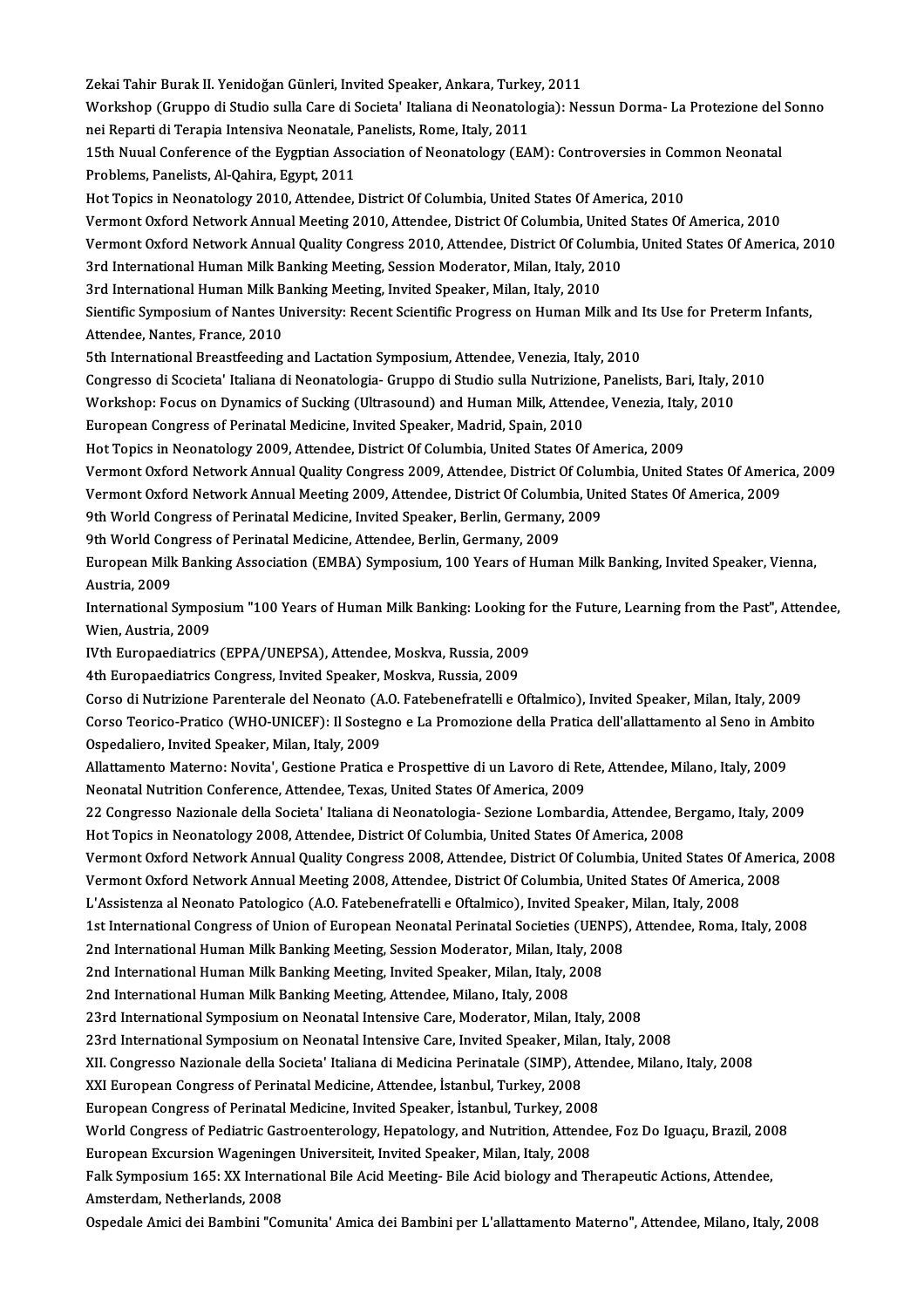L'Assistenza Ostetrica-Neonaatologica in un Ospedale Materno-Infantile (A.O. Fatebenefratelli e Oftalmico), Panelists,<br>Milan, Italy, 2008 L'Assistenza Ostet<br>Milan, Italy, 2008<br>Agia Pagifia Sumpe L'Assistenza Ostetrica-Neonaatologica in un Ospedale Materno-Infantile (A.O. Fatebenefratelli e Oftalmico), Panelists,<br>Milan, Italy, 2008<br>Asia Pacific Symposium: Nutritional Programming-Implications on Maternal Diet and In

Milan, Italy, 2008<br>Asia Pacific Symposium: Nutritional Programming-Implications on Maternal Diet and Infant Feeding, Attendee, Shanghai,<br>China. 2008

Asia Pacific Symposium on Nutritional Programming, Invited Speaker, Shanghai, China, 2008

XIV. Congresso Nazionale della Societa' Italiana di Neonatologia, Attendee, Torino, Italy, 2008

Asia Pacific Symposium on Nutritional Programming, Invited Speaker, Shanghai, China, 2008<br>XIV. Congresso Nazionale della Societa' Italiana di Neonatologia, Attendee, Torino, Italy, 2008<br>Il Piano Formativo come Strumento pe XIV C<br>Il Pian<br>2008<br>Pritich Il Piano Formativo come Strumento per la Realizzazione degli Obiettivi Strategici dell'Azienda, Attendee, Milano, Italy,<br>2008<br>British Society of Paediatric Gastroenterology Hepatology and Nutrition Winter Meeting, Invited

2008<br>British Society of Paedi<br>United Kingdom, 2008<br>Het Toniss in Neonatol British Society of Paediatric Gastroenterology Hepatology and Nutrition Winter Meeting, Invited<br>United Kingdom, 2008<br>Hot Topics in Neonatology 2007, Attendee, District Of Columbia, United States Of America, 2007<br>Verment Ox United Kingdom, 2008<br>Hot Topics in Neonatology 2007, Attendee, District Of Columbia, United States Of America, 2007<br>Vermont Oxford Network Annual Meeting 2007, Attendee, District Of Columbia, United States Of America, 2007

Corso di Aggiornamento: Banca del latte Umano-Evidenza e Applicazione, Invited Speaker, Rome, Italy, 2007

Vermont Oxford Network Annual Meeting 2007, Attendee, District Of Columbia, United States Of America, 2007<br>Corso di Aggiornamento: Banca del latte Umano-Evidenza e Applicazione, Invited Speaker, Rome, Italy, 2007<br>II. Labor Corso di Aggiornamento: Banca del latte Umano-Evidenza e App<br>II. Laboratorio sui Percorsi di Miglioramento QCN (Gruppo di S<br>Societa' Italiana di Neonatologia), Attendee, Milano, Italy, 2007<br>12 World Congrees of Perinatal M II. Laboratorio sui Percorsi di Miglioramento QCN (Gruppo di Studio per la Quali<br>Societa' Italiana di Neonatologia), Attendee, Milano, Italy, 2007<br>12. World Congress of Perinatal Medicine, Invited Speaker, Florence, Italy, Societa' Italiana di Neonatologia), Attendee, Milano, Italy, 2007<br>12. World Congress of Perinatal Medicine, Invited Speaker, Florence, Italy<br>8th World Congress of Perinatal Medicine, Attendee, Firenze, Italy, 2007<br>42. Türk

12. World Congress of Perinatal Medicine, Invited Speaker,<br>8th World Congress of Perinatal Medicine, Attendee, Firen:<br>43. Türk Pediatri Kongresi, Attendee, Muğla, Turkey, 2007<br>40th Annual Mesting of Euroneen Segisty of Beo

8th World Congress of Perinatal Medicine, Attendee, Firenze, Italy, 2007<br>43. Türk Pediatri Kongresi, Attendee, Muğla, Turkey, 2007<br>40th Annual Meeting of European Society of Paediatric Gastroenterology, Hepatology and Nutr 43. Türk Pediatri Kongresi, Attend<br>40th Annual Meeting of European<br>Attendee, Barcelona, Spain, 2007<br>YIIL Congresse Nationale delle Se 40th Annual Meeting of European Society of Paediatric Gastroenterology, Hepatology and Nu<br>Attendee, Barcelona, Spain, 2007<br>XIII. Congresso Nazionale della Societa' Italiana di Neonatologia, Attendee, Rimini, Italy, 2007<br>1. Attendee, Barcelona, Spain, 2007<br>XIII. Congresso Nazionale della Societa' Italiana di Neonatologia, Attendee, Rimini, Italy, 2007<br>1. Laboratorio sui Percorsi di Miglioramento della Qualita' in Neonatologia, Attendee, Milan

43. Türk Pediatri Kurumu Kongresi, Invited Speaker, Muğla, Turkey, 2007

1. Laboratorio sui Percorsi di Miglioramento della Qualita' in Neonatologia, Attendee, Milano, Italy, 2007<br>43. Türk Pediatri Kurumu Kongresi, Invited Speaker, Muğla, Turkey, 2007<br>Vermont Oxford Network Annual Meeting 2006, 43. Türk Pediatri Kurumu Kongresi, Invited Speaker, Muğla, Turkey, 2007<br>Vermont Oxford Network Annual Meeting 2006, Attendee, District Of Columbia, United States Of<br>Hot Topics in Neonatology 2006, Attendee, District Of Col

Hot Topics in Neonatology 2006, Attendee, District Of Columbia, United States Of America, 2006

Vermont Oxford Network Annual Quality Congress 2006, Attendee, District Of Columbia, United States Of America, 2006<br>Transfusions in Pediatric and Neonatal Age, Invited Speaker, Milan, Italy, 2006 Vermont Oxford Network Annual Quality Congress 2006, Attendee, District Of Colt<br>Transfusions in Pediatric and Neonatal Age, Invited Speaker, Milan, Italy, 2006<br>1st International Human Milk Banking Meeting, Invited Speaker,

1st International Human Milk Banking Meeting, Invited Speaker, Milan, Italy, 22nd International Symposium on Neonatal Intensive Care, Invited Speak<br>International Human Milk Banking Meeting, Attendee, Milano, Italy, 2006<br>22

Transfusions in Pediatric and Neonatal Age, Invited Speaker, Milan, Italy, 2006<br>1st International Human Milk Banking Meeting, Invited Speaker, Milan, Italy, 2006<br>22nd International Symposium on Neonatal Intensive Care, Inv 22nd International Symposium on Neonatal Intensive Care, Invited Speaker, Milan, Italy, 2<br>International Human Milk Banking Meeting, Attendee, Milano, Italy, 2006<br>22nd International Symposium on Neonatal Intensive Care, Att

International Human Milk Banking Meeting, Attendee, Milano, Italy, 2006<br>22nd International Symposium on Neonatal Intensive Care, Attendee, Milano, Italy, 2006<br>L'Allattamento al Seno in Regione Lombardia: Il Sistema di Sorv

22nd International Symposium on Neonatal Intensive Care, Attendee, Milano, Italy, 2006<br>L'Allattamento al Seno in Regione Lombardia: Il Sistema di Sorveglienza, Attendee, Milano, Italy, 2006<br>5th European Symposium on Perflu 5th European Symposium on Perfluorocarbon Application and Liquid Ventilation, Attendee, Mila<br>Vermont Oxford Network Annual Meeting 2005, Attendee, District Of Columbia, United States Of<br>Hot Topics in Neonatology 2005, Atte

L'Allattamento al Seno in Regione Lombardia: Il Sistema di Sorveglienza, Attendee, Milano, Italy, 2006<br>5th European Symposium on Perfluorocarbon Application and Liquid Ventilation, Attendee, Milano, Italy, 2006<br>Vermont Oxf Vermont Oxford Network Annual Meeting 2005, Attendee, District Of Columbia, United States Of America, 2005<br>Hot Topics in Neonatology 2005, Attendee, District Of Columbia, United States Of America, 2005<br>Verso l'ASL Amica de

Hot Topics in Neonatology 2005, Attendee, District Of Columbia, United States Of America, 2005<br>Verso l'ASL Amica dei Bambini (ASL Citta' di Milano), Attendee, Italy, 2005<br>Le Banche del Latte Umano Donato in Italia: Prospet

Controversie in Medicina Perinatale, Invited Speaker, Genoa, Italy, 2005

Le Banche del Latte Umano Donato in Italia: Prospettive Future, Invited Speaker, Trento, Italy, 2005<br>Controversie in Medicina Perinatale, Invited Speaker, Genoa, Italy, 2005<br>46th Annual Meeting of the European Society for

Controversie in Medicina Perinatale, Invited Speaker, Genoa, Italy, 2005<br>46th Annual Meeting of the European Society for Paediatric Research, Attendee, Firenze, Italy, 2005<br>European Courses in Neonatal Medicine. 46th Annua 46th Annual Meeting of the European Society for Paediatric Research, Attendee, Firenze, Italy, 2005<br>European Courses in Neonatal Medicine. 46th Annual Meeting of European Society of Pediatric Rese<br>Course), Invited Speaker, European Courses in Neonatal Medicine. 46th Annual Meeting of<br>Course), Invited Speaker, Ancona, Italy, 2005<br>Acido Folico e La Gravidanza, Invited Speaker, Milan, Italy, 2005<br>Corse Pratise di Teronia Intensiva Neonatale, In

Corso Pratico di Terapia Intensiva Neonatale, Invited Speaker, Milan, Italy, 2005

Casi Clinici Interattivi in Pediatria (A.O. Fatebenefratelli e Oftalmico), Attendee, Milano, Italy, 2005 Casi Clinici Interattivi in Pediatria (A.O. Fatebenefratelli e Oftalmico), Attendee, Milano, Italy, 2005<br>Presentazione Studio Neo-Acqua, Attendee, Milano, Italy, 2005<br>XI. Congresso Nazionale Societa' Italiana di Neonatolog

Presentazione Studio Neo-Acqua, Attendee, Milano, Italy, 2005

Presentazione Studio Neo-Acqua, Attendee, Milano, Italy, 2005<br>XI. Congresso Nazionale Societa' Italiana di Neonatologia, Attendee, Firenze, Italy<br>Neonatal Nutrition Conference, Attendee, Texas, United States Of America, 20 XI. Congresso Nazionale Societa' Italiana di Neonatologia, Attendee, Firenze, Italy, 200<br>Neonatal Nutrition Conference, Attendee, Texas, United States Of America, 2005<br>Formazione 2005: Riunioni Neonatologiche/Pediatriche,

Neonatal Nutrition Conference, Attendee, Texas, United States Of America, 2005<br>Formazione 2005: Riunioni Neonatologiche/Pediatriche, Panelists, Milan, Italy, 2005<br>18. Congresso della Societa' Italiana di Neonatologia Sezio

Vermont Oxford Network Annual Quality Congress 2004, Attendee, District Of Columbia, United States Of America, 2004

Hot Topics in Neonatology 2004, Attendee, District Of Columbia, United States Of America, 2004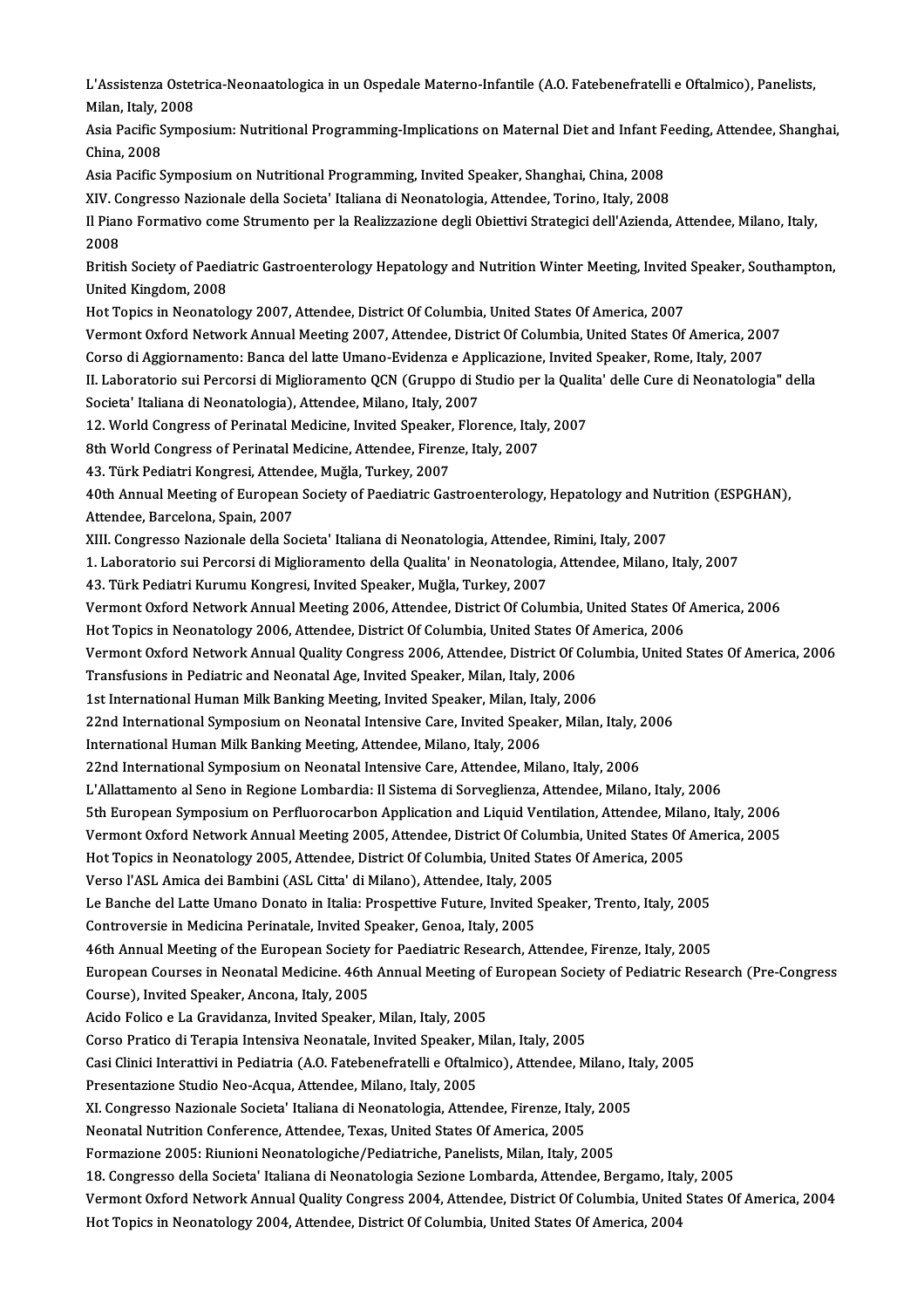Vermont Oxford Network Annual Meeting 2004, Attendee, District Of Columbia, United States Of America, 2004<br>21st International Symposium on Neopotal Interesys Care, Attendee, Milane, Italy, 2004 19 Vermont Oxford Network Annual Meeting 2004, Attendee, District Of Columbia, United<br>21st International Symposium on Neonatal Intensıve Care, Attendee, Milano, Italy, 2004<br>21st International Symposium on Neonatal Intensiv Vermont Oxford Network Annual Meeting 2004, Attendee, District Of Columbia, United States<br>21st International Symposium on Neonatal Intensive Care, Attendee, Milano, Italy, 2004<br>21st International Symposium on Neonatal Inte

21st International Symposium on Neonatal Intensive Care, Attendee, Milano, Italy, 2004<br>21st International Symposium on Neonatal Intensive Care, Invited Speaker, Milan, Italy, 2004<br>Mediummune Investigators' Meeting, Attende 21st International Symposium on Neonatal Intensive Care, Invited Speaker, Milan, Italy, 2<br>Mediummune Investigators' Meeting, Attendee, Aharna, Greece, 2004<br>10. Congresso Nazionale Societa' Italiana di Neonatologia, Attende

Mediummune Investigators' Meeting, Attendee, Aharna, Greece, 2004<br>10. Congresso Nazionale Societa' Italiana di Neonatologia, Attendee, Padova, Italy, 2004<br>22nd Annual Meeting of the European Society for Paediatric Infectio 10. Co<br>22nd<br>2004<br>17. Co 22nd Annual Meeting of the European Society for Paediatric Infectious Diseases (ESPID), Attendee, Tam<br>2004<br>17. Congresso della Societa' Italiana di Neonatologia Sezione Lombarda, Attendee, Bergamo, Italy, 2004<br>Allergelegia

2004<br>17. Congresso della Societa' Italiana di Neonatologia Sezione Lombarda, Attendee, Bergamo, Italy, 2004<br>Allergologia Pediatrica-Dal Mitoalla Realta', Attendee, Milano, Italy, 2004 17. Congresso della Societa' Italiana di Neonatologia Sezione Lombarda, Attendee, Bergamo, Italy, 2004<br>Allergologia Pediatrica-Dal Mitoalla Realta', Attendee, Milano, Italy, 2004<br>Vermont Oxford Network Annual Quality Congr

Allergologia Pediatrica-Dal Mitoalla Realta', Attendee, Milano, Italy, 2004<br>Vermont Oxford Network Annual Quality Congress 2003, Attendee, District Of Columbia, United States Of Americ<br>Vermont Oxford Network Annual Meeting Vermont Oxford Network Annual Quality Congress 2003, Attendee, District Of Columbia, United States<br>Vermont Oxford Network Annual Meeting 2003, Attendee, District Of Columbia, United States Of<br>Hot Topics in Neonatology 2003 Vermont Oxford Network Annual Meeting 2003, Attendee, District Of Columbia, United States Of America, 2003<br>Hot Topics in Neonatology 2003, Attendee, District Of Columbia, United States Of America, 2003<br>Il Triangolo del Bio

Hot Topics in Neonatology 2003, Attendee, District Of Columbia, United States Of America, 2003<br>Il Triangolo del Biologico, Attendee, Milano, Italy, 2003<br>Aspetti Pratici per La Gestione dell'Asma nel Bambino (Azienda Ospeda Il Triangolo del Bio<br>Aspetti Pratici per I<br>Milano, Italy, 2003<br>Il Neonato Songo Ex Aspetti Pratici per La Gestione dell'Asma nel Bambino (Azienda Ospedaliera Fatebenefratelli e Oftalmico), Attendee,<br>Milano, Italy, 2003<br>Il Neonato Senza Futuro: Aspetti Clinici, Diagnostici, Etici, Legali e Comportamentali

Milano, Italy, 2003<br>Il Neonato Senza Futuro: Aspetti Clinici, Diagnostici, Etici, Legali e Comportamentali (Azienda Osp. Fatebenefratelli e<br>Oftalmico), Attendee, Milano, Italy, 2003

L'uso del Surfattante Naturale nella Patologia Respiratoria Acuta: Aspetti Controversi, Attendee, Milano, Italy, 2003 Oftalmico), Attendee, Milano, Italy, 2003<br>L'uso del Surfattante Naturale nella Patologia Respiratoria Acuta: Aspetti Controversi, Attendee, Milano, Italy,<br>Il Dolore nel Neonato: Dalla Teoria alla Pratica (Azienda Ospedale L'uso<br>Il Dolo<br>2003<br><sup>Yth Co</sup> Il Dolore nel Neonato: Dalla Teoria alla Pratica (Azienda Ospedale Fetebenefratelli e Oftalmico), Attendee, Milano,<br>2003<br>Xth Congress of the European Society for the Study and Prevention of Infant Death (ESPID), Attendee,

2003<br>Xth Congress of the European Society for the Study and Prevention of Infant Death (ESPID), Attendee, Stockholm,<br>Sweden, 2003 Xth Congress of the European Society for the Study and Prevention of Infant Death (ESPID), Attendee, Stockhol:<br>Sweden, 2003<br>16. Congresso della Societa' Italiana di Neonatologia (SIN)- Sezione Lombardia, Attendee, Bergamo,

Sweden, 2003<br>16. Congresso della Societa' Italiana di Neonatologia (SIN)- Sezione Lombardia, Attendee, Bergamo, Italy, 2003<br>Vermont Oxford Network Annual Meeting 2002, Attendee, District Of Columbia, United States Of Ameri 16. Congresso della Societa' Italiana di Neonatologia (SIN)- Sezione Lombardia, Attendee, Berga<br>Vermont Oxford Network Annual Meeting 2002, Attendee, District Of Columbia, United States Of<br>Hot Topics in Neonatology 2002, A Vermont Oxford Network Annual Meeting 2002, Attendee, District Of Columbia, United States Of America, 2002<br>Hot Topics in Neonatology 2002, Attendee, District Of Columbia, United States Of America, 2002<br>20th International S Hot Topics in Neonatology 2002, Attendee, District Of Columbia, United States Of America, 2002

20th International Symposium on Neonatal Intensive Care, Attendee, Venezia, Italy, 2002<br>20th International Symposium on Neonatal Intensive Care, Invited Speaker, Venice, Italy, 2002<br>La Prematurita' e' un Fattore di Rischio 20th International Symposium on Neonatal Intensive Care<br>La Prematurita' e' un Fattore di Rischio nello Sviluppo Ne<br>Fatebenefratelli e Oftalmico, Attendee, Milano, Italy, 2002<br>Il Laveggio Prenchiologlycolare (Ariende Ospeda La Prematurita' e' un Fattore di Rischio nello Sviluppo Neuropsicologico del Bambino? (Azienda Ospedaliera<br>Fatebenefratelli e Oftalmico, Attendee, Milano, Italy, 2002<br>Il Lavaggio Bronchioloalveolare (Azienda Ospedaliera Fa

Fatebenefratelli e Oftalmico, Attendee, Milano, Italy, 2002<br>Il Lavaggio Bronchioloalveolare (Azienda Ospedaliera Fatebenefratelli e Oftalmico), Attendee, Milano, Italy, 2002<br>8 Congresso Nazionale Societa Italiana di Neonat

Congresso: Il Neonato con Sofferenza Renale (Facolta' di Medicina di Brescia), Attendee, Brescia, Italy, 2002

8 Congresso Nazionale Societa Italiana di Neonatologia (SIN), Attendee, Genova, Italy, 2002<br>Congresso: Il Neonato con Sofferenza Renale (Facolta' di Medicina di Brescia), Attendee, Brescia, Italy, 2002<br>IXth Congress of the Congr<br>IXth C<br>2001<br>Prope IXth Congress of the European Society for the Study and Prevention of Infant Death (ESPID), Attendee, İstan<br>2001<br>Properties and Production Methods of Biologically Produced Surface Active Agents, Attendee, Turkey, 2001<br>Yhte 2001<br>Properties and Production Methods of Biologically Produced Sur<br>XI. Ulusal Neonatoloji Kongresi, Attendee, Samsun, Turkey, 2001<br>27. Türk Podistri Kongresi, Attendee, Turkey, 2001

Properties and Production Methods of Biologically |<br>XI. Ulusal Neonatoloji Kongresi, Attendee, Samsun, 1<br>37. Türk Pediatri Kongresi, Attendee, Turkey, 2001<br>YYYVI. Türk Pediatri Kongresi, Attendee, İstanbul, T

XI. Ulusal Neonatoloji Kongresi, Attendee, Samsun, Turkey, 2001<br>37. Türk Pediatri Kongresi, Attendee, Turkey, 2001<br>XXXVI. Türk Pediatri Kongresi, Attendee, İstanbul, Turkey, 2000

37. Türk Pediatri Kongresi, Attendee, Turkey, 2001<br>XXXVI. Türk Pediatri Kongresi, Attendee, İstanbul, Turkey, 2000<br>Neonatolojide Temel Sorunlar (Anne Bebek Sağlığı Vakfı-Ege Üniversitesi), Attendee, İzmir, Turkey, 2000<br>W. XXXVI. Türk Pediatri Kongresi, Attendee, İstanbul, Turkey, 2000<br>Neonatolojide Temel Sorunlar (Anne Bebek Sağlığı Vakfı-Ege Üniversitesi), Atten<br>IV. Ulusal Prenatal Tanı ve Tıbbi Genetik Kongresi, Attendee, İzmir, Turkey, 2

Neonatolojide Temel Sorunlar (Anne Bebek Sağlığı Vakfı-Ege Ün<br>IV. Ulusal Prenatal Tanı ve Tıbbi Genetik Kongresi, Attendee, İzm<br>X. Ulusal Neonatoloji Kongresi, Attendee, Antalya, Turkey, 2000<br>Asil Tın Derneği II. Asil Tın

X. Ulusal Neonatoloji Kongresi, Attendee, Antalya, Turkey, 2000

IV. Ulusal Prenatal Tanı ve Tıbbi Genetik Kongresi, Attendee, İzmir, Turkey, 2000<br>X. Ulusal Neonatoloji Kongresi, Attendee, Antalya, Turkey, 2000<br>Acil Tıp Derneği II. Acil Tıp Sempozyumu, Attendee, İzmir, Turkey, 1999<br>43.

Acil Tıp Derneği II. Acil Tıp Sempozyumu, Attendee, İzmir, Turkey, 1999<br>43. Milli Pediatri Kongresi, Attendee, Turkey, 1999<br>Türk Pediatri Kurumu XXXV. Ulusal Pediatri Kongresi, Attendee, Ankara, Turkey, 1999<br>Alut Eklem Bem 43. Milli Pediatri Kongresi, Attendee, Turkey, 1999<br>Türk Pediatri Kurumu XXXV. Ulusal Pediatri Kongresi, Attendee, Ankara, Turkey<br>Akut Eklem Romatizması (Meslek İçi Eğitim Toplantısı), Attendee, Turkey, 1999<br>Delava Evlül Ü

Türk Pediatri Kurumu XXXV. Ulusal Pediatri Kongresi, Attendee, Ankara, Turkey, 1999<br>Akut Eklem Romatizması (Meslek İçi Eğitim Toplantısı), Attendee, Turkey, 1999<br>Dokuz Eylül Üniversitesi Tıp Fakültesi 1. Pediatri Günleri S Akut Eklem Romatizması (Meslek İçi Eğitim Toplantısı), Attendee, Turkey, 1999<br>Dokuz Eylül Üniversitesi Tıp Fakültesi 1. Pediatri Günleri Sempozyumu, Attende<br>TÜBERKÜLOZ (Meslek İçi Eğitim Toplantısı), Attendee, İzmir, Turke

Dokuz Eylül Üniversitesi Tıp Fakültesi 1. Pediatri Gür<br>TÜBERKÜLOZ (Meslek İçi Eğitim Toplantısı), Attende<br>Ulusal Romatoloji Kongresi, Attendee, Turkey, 1998<br>W. Ese Romatoloji Günleri, Attendee, Aydın, Turkey TÜBERKÜLOZ (Meslek İçi Eğitim Toplantısı), Attendee, İzmir, Turkey, 1998<br>Ulusal Romatoloji Kongresi, Attendee, Turkey, 1998<br>IV. Ege Romatoloji Günleri, Attendee, Aydın, Turkey, 1997

Ulusal Romatoloji Kongresi, Attendee, Turkey, 1998<br>IV. Ege Romatoloji Günleri, Attendee, Aydın, Turkey, 1997<br>II. Ulusal Pediatrik Endokrinoloji Kongresi, Attendee, İzmir, Turkey, 1997<br><sup>22. Ulusal Türk Pediatri Kongresi, At</sup> IV. Ege Romatoloji Günleri, Attendee, Aydın, Turkey, 1997<br>II. Ulusal Pediatrik Endokrinoloji Kongresi, Attendee, İzmir, Turkey<br>33. Ulusal Türk Pediatri Kongresi, Attendee, İstanbul, Turkey, 1997